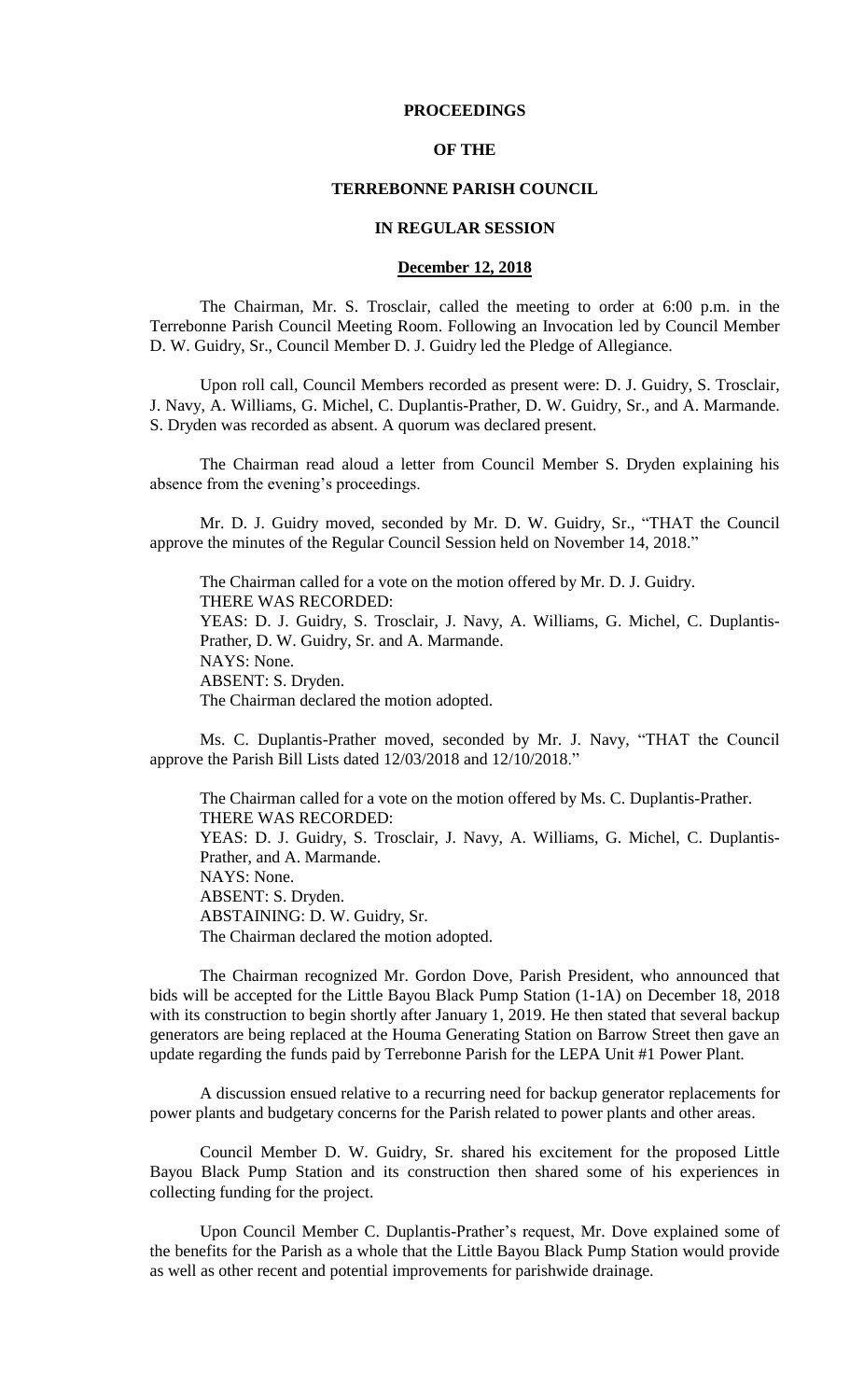Mr. Toups gave a brief update on the drainage pump stations and backup generators across the Parish. He then presented a report of those pump stations currently outfitted with automated programming systems such as SCADA and Telemetry. He then reported on street light outages and stated that SLECA had received the appropriate lights for Highway 311 and Highway 56 and would be installing them soon.

Upon Council Member A. Marmande's request, Mr. Toups explained some of the issues that prevented the completion of the Enterprise Drive area pump station at this time with regards to Offshore Specialty Fabricators and other construction needs. He then reported on procedural changes regarding the crews who maintain and the crews who repair Parish pump stations and shared his optimism for the improvements made by those changes.

The Chairman recognized the public for comments on the following:

A. A public hearing per Chapter 11 of the Parish Code of Ordinances, to gather facts, opinions and other input regarding an application for a Waste Storage Permit for a gas free facility applied for by EIE Services, LLC, and to address other matters relative thereto.

The Chairman recognized Mr. Gordon Dove, Parish President, who shared some concerns with the process followed for previous permit applications then stated that an Attorney General's opinion was currently being requested regarding the appropriate method for granting a variance.

The Chairman recognized Mr. Jules Hebert, Parish Attorney, who gave an overview of the process for granting a variance to an ordinance as pertaining to the variance being requested as part of the permit application. He stated that, as per the Parish Code, amendments or exceptions to an ordinance can only be made by another ordinance, not by a motion or resolution.

Council Member G. Michel shared his opinion that the Council could approve the permit and variance by a motion then suggested that any changes to be made to improve the procedure for approving permits and granting variances be done once the aforementioned Attorney General's opinion was received.

Mr. Hebert reiterated his opinion that the variance should be granted through an ordinance as it amends a previously adopted ordinance which required the one-mile setback for this type of facility, and to amend an ordinance can only be done by another ordinance as per the Home Rule Charter and Parish Code.

Council Member D. W. Guidry, Sr. shared his concerns regarding the issues related to the Council's ability to grant variances in other areas then shared his support for moving forward with approving the permit and variance.

Council Member A. Williams shared her concerns for moving to approve the permit at that time then shared support for delaying until the aforementioned Attorney General's opinion was received.

The Chairman recognized Mr. Richard Ledet, representing EIE Services, who asked that the Council approve the permit and variance to allow them to begin operating then shared his concerns with the timeliness of notification that a variance was required for their permit to be approved.

Council Member J. Navy shared his support for the new facility and new business then shared his concerns for the process followed to approve the variance not by ordinance.

The Chairman recognized Mr. Richard Watkins, representing Cenac Marine Services, who shared their support for the facility and their optimism as a potential customer of the services to be provided by the facility.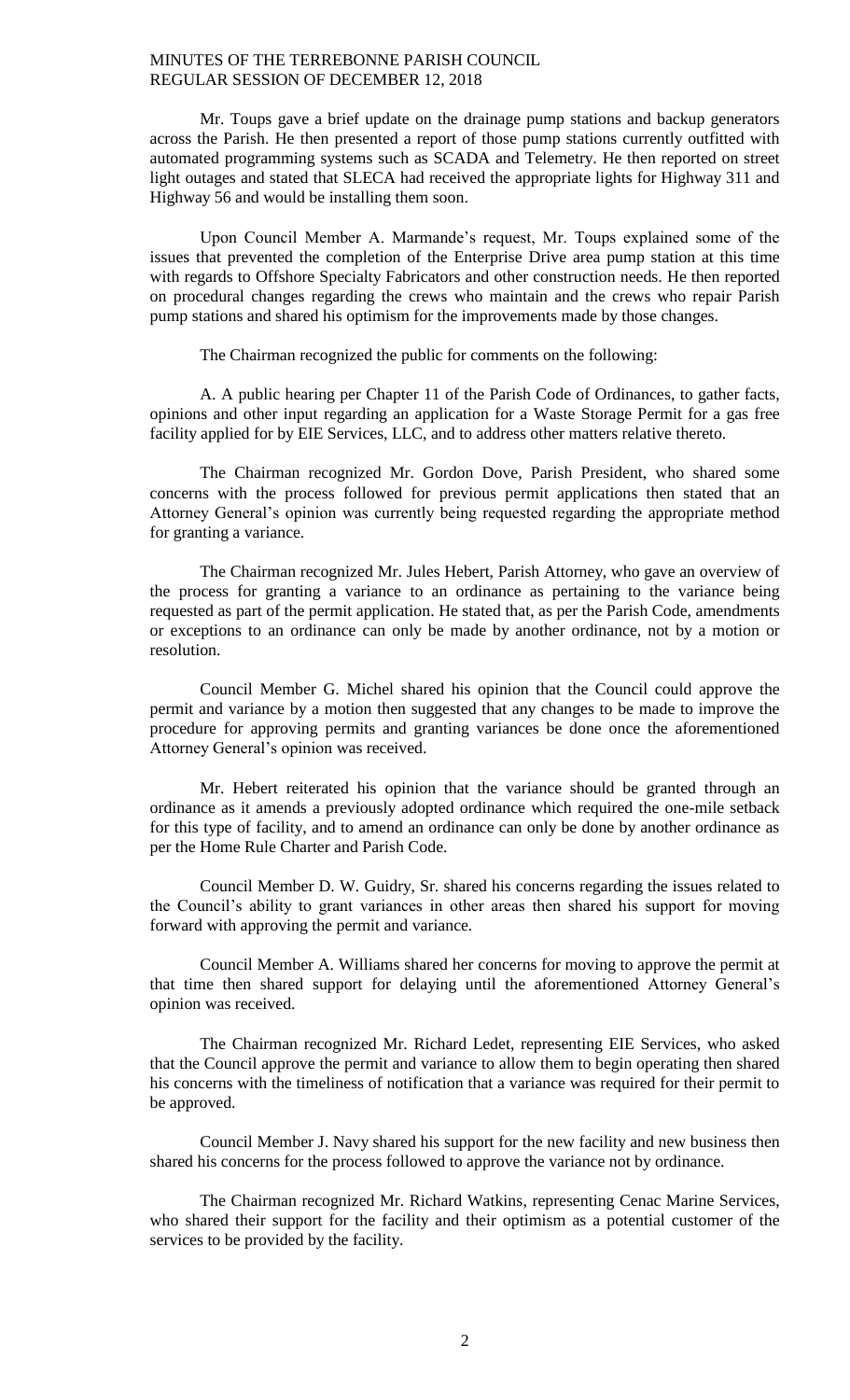Upon Council Member D. J. Guidry's request, the Chairman recognized Mr. Christopher Pulaski, Planning and Zoning Director, who clarified that there were several other buildings within the one-mile area from the facility which required the variance for the facility.

There were no further comments from the public on the permit application.

Mr. G. Michel moved, seconded by Mr. D. J. Guidry, "THAT the Council close the aforementioned public hearing."

The Chairman called for a vote on the motion offered by Mr. G. Michel. THERE WAS RECORDED: YEAS: D. J. Guidry, S. Trosclair, J. Navy, A. Williams, G. Michel, C. Duplantis-Prather, D. W. Guidry, Sr. and A. Marmande. NAYS: None. ABSENT: S. Dryden. The Chairman declared the motion adopted.

Mr. G. Michel moved, seconded by Ms. C. Duplantis-Prather, "THAT the Council approve the permit application for a Waste Storage Permit for a gas free facility applied for by EIE Services, LLC, and to approve a one-mile setback variance for said facility in accordance with Section 11-56.2 of the Parish Code of Ordinances." **(\*MOTION VOTED ON AFTER DISCUSSION)**

The Chairman suggested that the Council consider following the legal counsel to wait until the Attorney General's opinion was received if the variance is required to be granted by an ordinance.

Council Member A. Marmande shared his support for moving forward with the permit and variance to allow the business to begin operating.

**\***The Chairman called for a voice vote on the motion offered by Mr. G. Michel. THERE WAS RECORDED: YEAS: D. J. Guidry, S. Trosclair, J. Navy, A. Williams, G. Michel, C. Duplantis-Prather, D. W. Guidry, Sr. and A. Marmande. NAYS: None. ABSENT: S. Dryden. The Chairman declared the motion adopted.

The Chairman recognized the public for comments on the following:

# **NOTE: DUE TO ORDINANCE NO. 9019 BEING AN EMERGENCY ORDINANCE ADOPTED DURING COMMITTEE PROCEEDINGS, IT FOLLOWS THE BELOW ORDINANCE AND IS CONTAINED IN THE PUBLIC SERVICES COMMITTEE MINUTES OF DECEMBER 10, 2018.**

B. A proposed ordinance to amend the 2018 Adopted Operating Budget and 5-Year Capital Outlay Budget of the Terrebonne Parish Consolidated Government for the following items and to provide for related matters:

- I. Government Tower Generator, \$370,000
- II. FTA-City of Thibodaux, (\$18,498)
- III. City Marshal, (\$26,945)
- IV. Juvenile Detention, \$10,416
- V. General Fund-holiday decoration, \$21,335
- VI. Elliot Jones Pump Station, \$205,000
- VII. Eastside Police Substation, \$105,000
- VIII. 5% Budget Adjustment for Road Lighting District 8, Net 0
	- IX. 5% Budget Adjustment for Road Lighting District 9, \$5,439
	- X. 5% Budget Adjustment for Road Lighting District 10, \$27,500
	- XI. 5% Budget Adjustment for Public Safety Fund, \$89,424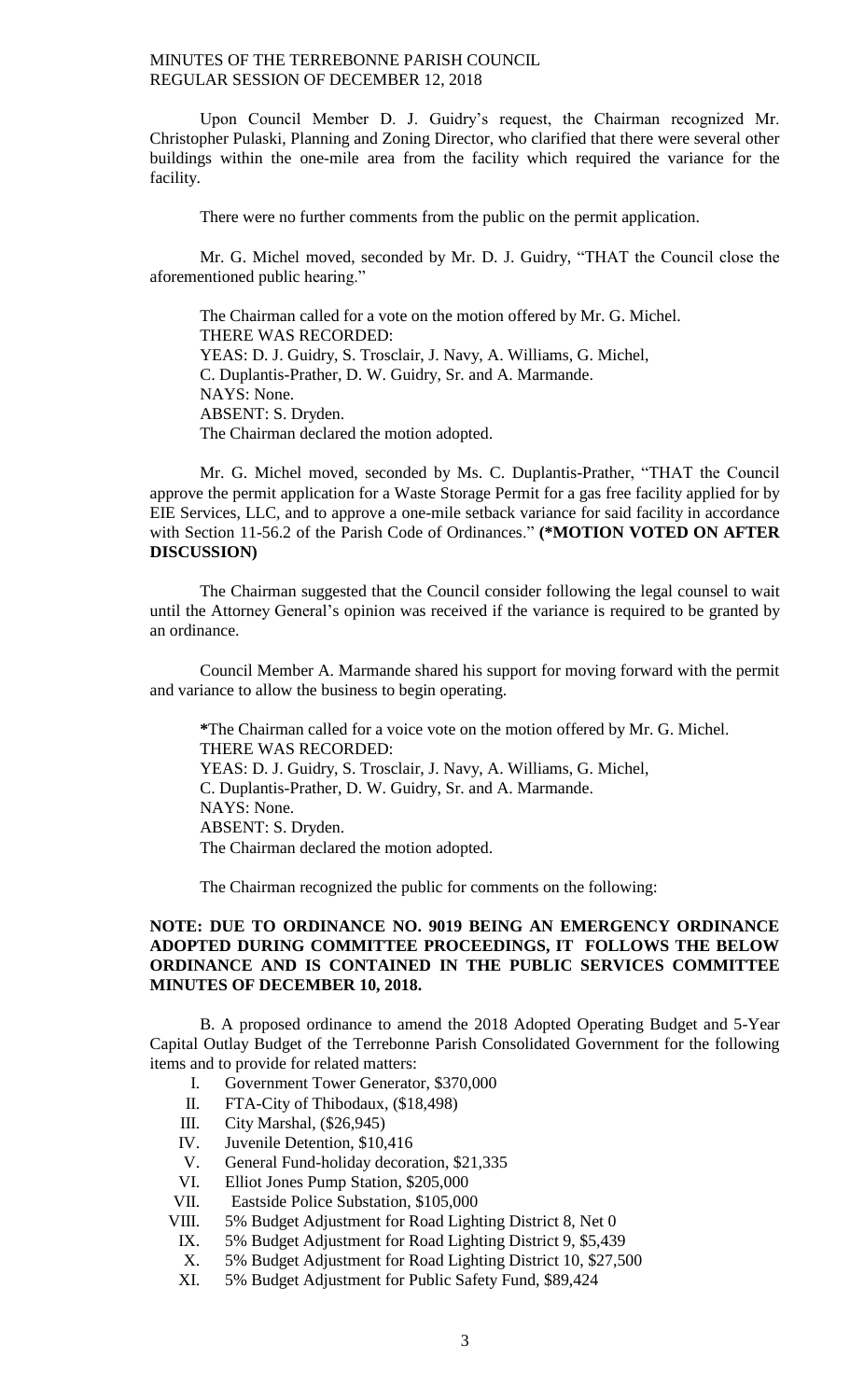XII. 5% Budget Adjustment for Criminal Court Fund, Net 0.

There were no comments from the public on the proposed ordinance.

Mr. D. J. Guidry moved, seconded by Mr. D. W. Guidry, Sr., "THAT the Council close the aforementioned public hearing."

The Chairman called for a vote on the motion offered by Mr. D. J. Guidry. THERE WAS RECORDED: YEAS: D. J. Guidry, S. Trosclair, J. Navy, A. Williams, G. Michel, C. Duplantis-Prather, D. W. Guidry, Sr. and A. Marmande. NAYS: None. ABSENT: S. Dryden. The Chairman declared the motion adopted.

OFFERED BY: MR. D. J. GUIDRY SECONDED BY: MS. A. WILLIAMS

# **ORDINANCE NO. 9020**

AN ORDINANCE TO AMEND THE 2018 ADOPTED OPERATING BUDGET AND 5- YEAR CAPITAL OUTLAY BUDGET OF THE TERREBONNE PARISH CONSOLIDATED GOVERNMENT FOR THE FOLLOWING ITEMS AND TO PROVIDE FOR RELATED MATTERS.

- **I.** GOVERNMENT TOWER GENERATOR, \$370,000
- **II.** FTA-CITY OF THIBODAUX, (\$18,498)
- **III.** CITY MARSHAL, (\$26,945)
- **IV.** JUVENILE DETENTION, \$10,416
- **V.** GENERAL FUND-HOLIDAY DECORATION, \$21,335
- **VI.** ELLIOT JONES PUMP STATION, \$205,000
- **VII.** EASTSIDE POLICE SUBSTATION, \$105,000
- **VIII.** 5% BUDGET ADJUSTMENT FOR ROAD LIGHTING DISTRICT 8, NET 0
- **IX.** 5% BUDGET ADJUSTMENT FOR ROAD LIGHTING DISTRICT 9, \$5,439
- **X.** 5% BUDGET ADJUSTMENT FOR ROAD LIGHTING DISTRICT 10, \$27,500
- **XI.** 5% BUDGET ADJUSTMENT FOR PUBLIC SAFETY FUND, \$89,424
- **XII.** 5% BUDGET ADJUSTMENT FOR CRIMINAL COURT FUND, NET 0

### **SECTION I**

**WHEREAS**, funding is needed for the Government Tower Generator, and

**WHEREAS**, the funding source is from the Courthouse Annex Building Modifications account for \$69,801 and the Administrative Building fund for \$300,199.

**NOW, THEREFORE BE IT ORDAINED**, by the Terrebonne Parish Council, on behalf of the Terrebonne Parish Consolidated Government, that the 2018 Adopted Operating Budget and 5-Year Capital Outlay Budget of the Terrebonne Parish Consolidated Government be amended for the Government Tower Generator. (Attachment A)

# **SECTION II**

**WHEREAS**, the FTA-City of Thibodaux will not utilize the funds for the Vehicle Insurance for 2018, and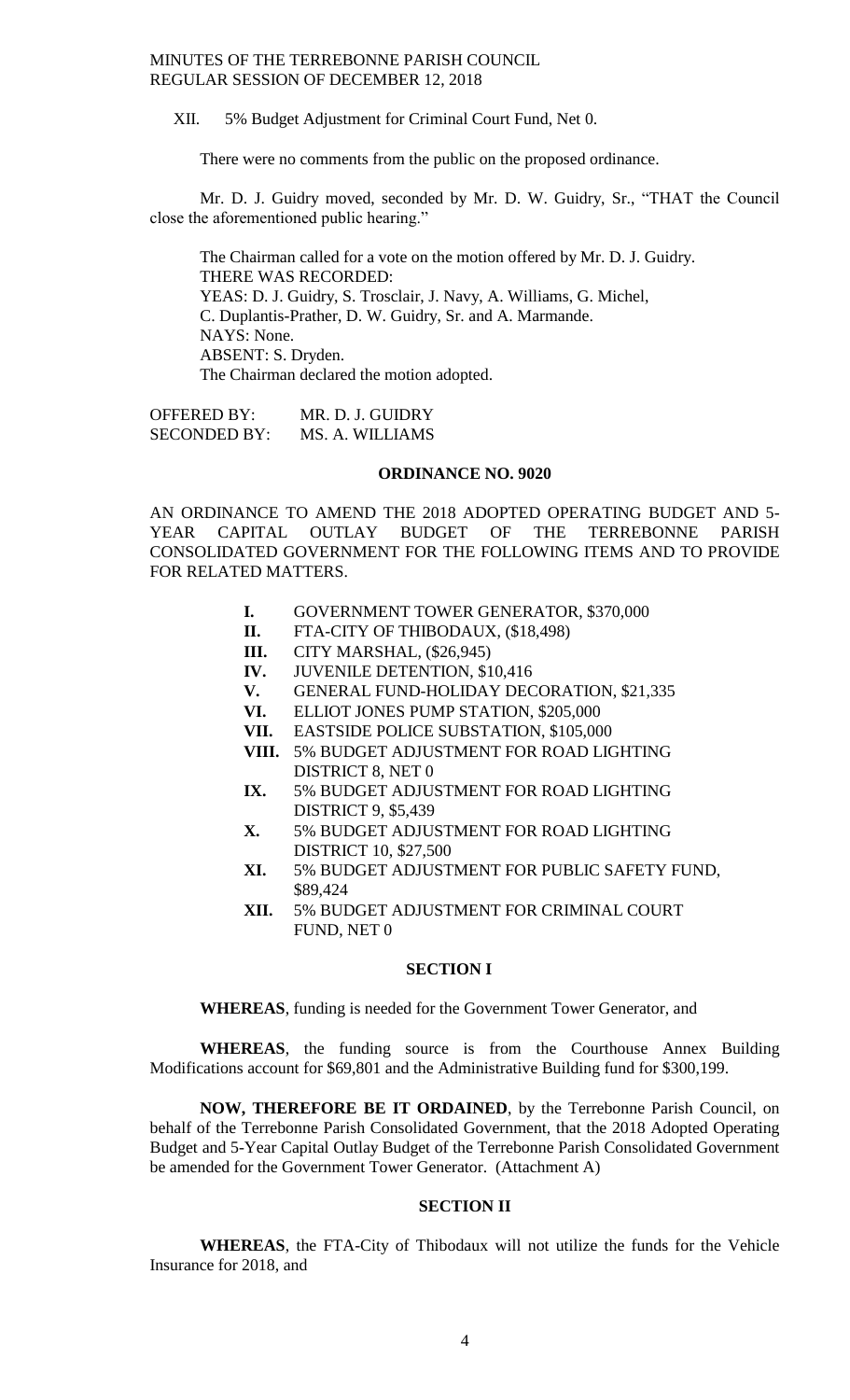**WHEREAS**, the funds will be put into the FTA-City of Thibodaux fund balance for \$18,498.

**NOW, THEREFORE BE IT FURTHER ORDAINED**, by the Terrebonne Parish Council, on behalf of the Terrebonne Parish Consolidated Government, that the 2018 Adopted Operating Budget of the Terrebonne Parish Consolidated Government be amended to recognize the necessary adjustment for the FTA-City of Thibodaux. (Attachment B)

# **SECTION III**

**WHEREAS**, the City Marshal will not utilize the excess funds in the Group Insurance account for 2018, and

**WHEREAS**, the funds will be put into the City Marshal fund balance for \$26,945.

**NOW, THEREFORE BE IT FURTHER ORDAINED**, by the Terrebonne Parish Council, on behalf of the Terrebonne Parish Consolidated Government, that the 2018 Adopted Operating Budget of the Terrebonne Parish Consolidated Government be amended to recognize the necessary adjustment for the City Marshal. (Attachment C)

# **SECTION IV**

**WHEREAS**, the Juvenile Detention Center has received the 2018 Prison Rape Elimination Act grant from the Office of Juvenile Justice and Delinquency Prevention in the amount of \$10,416, and

**WHEREAS,** the grant will be used to purchase cameras.

**NOW, THEREFORE BE IT FURTHER ORDAINED**, by the Terrebonne Parish Council, on behalf of the Terrebonne Parish Consolidated Government, that the 2018 Adopted Operating Budget be amended for the Juvenile Detention Center. (Attachment D)

# **SECTION V**

**WHEREAS**, donations have been made for the Holiday parade for \$21,335,

**WHEREAS**, the funds will be put into the Holiday Income account in General Fund,

and

**WHEREAS**, the funds will be used to purchase Holiday parade supplies.

**NOW, THEREFORE BE IT FURTHER ORDAINED**, by the Terrebonne Parish Council, on behalf of the Terrebonne Parish Consolidated Government, that the 2018 Adopted Operating Budget be amended to recognize the donation for Holiday decorations. (Attachment E)

### **SECTION VI**

**WHEREAS**, funding is needed for the Elliot Jones Pump Station, and

**WHEREAS**, the funding source is from the Parishwide Drainage Construction Fund for \$205,000.

**NOW, THEREFORE BE IT FURTHER ORDAINED**, by the Terrebonne Parish Council, on behalf of the Terrebonne Parish Consolidated Government, that the 2018 Adopted Operating Budget and 5-Year Capital Outlay Budget of the Terrebonne Parish Consolidated Government be amended for the Elliot Jones Pump Station. (Attachment F)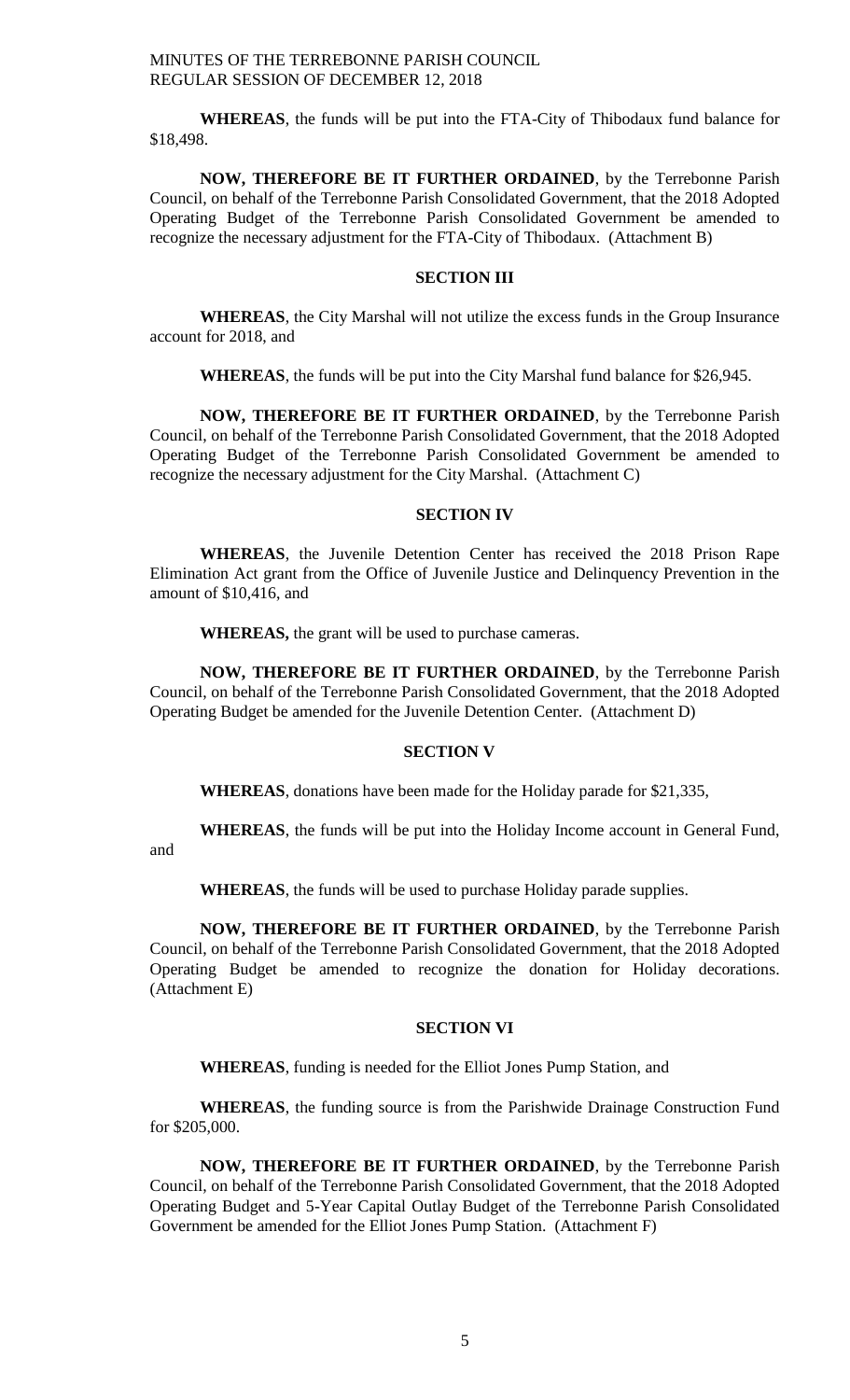# **SECTION VII**

### **WHEREAS**, funding is needed for the Eastside Police Substation, and

**WHEREAS,** the funding source is from Capital Sales Tax funding available in the Parishwide Drainage Construction Fund for \$105,000.

**NOW, THEREFORE BE IT FURTHER ORDAINED**, by the Terrebonne Parish Council, on behalf of the Terrebonne Parish Consolidated Government, that the 2018 Adopted Operating Budget and 5-Year Capital Outlay Budget of the Terrebonne Parish Consolidated Government be amended for the Eastside Police Substation. (Attachment G)

# **SECTION VIII**

**WHEREAS**, the Parish is required to recognize projected revenues and expenditures which have an unfavorable variance of 5% or more over the current budget, and

**WHEREAS**, the Road Lighting District #8 expenditures from the Street Lights Account requires a \$6,500 increase, and

**WHEREAS**, the Road Lighting District #8 revenues from the Ad Valorem Taxes requires a \$6,500 increase.

**NOW, THEREFORE BE IT FURTHER ORDAINED**, by the Terrebonne Parish Council, on behalf of the Terrebonne Parish Consolidated Government, that the 2018 Adopted Operating Budget be amended to recognize the necessary adjustment for the Road Lighting District #8. (Attachment H)

### **SECTION IX**

**WHEREAS**, the Parish is required to recognize projected revenues and expenditures which have an unfavorable variance of 5% or more over the current budget, and

**WHEREAS**, the Road Lighting District #9 expenditures from the Street Lights Account requires a \$9,000 increase, and the Street Light Repairs account requires an \$1,200 increase, and

**WHEREAS**, the Road Lighting District #9 revenues from the Ad Valorem Taxes requires a \$4,761 increase.

**NOW, THEREFORE BE IT FURTHER ORDAINED**, by the Terrebonne Parish Council, on behalf of the Terrebonne Parish Consolidated Government, that the 2018 Adopted Operating Budget be amended to recognize the necessary adjustment for the Road Lighting District #9. (Attachment I)

### **SECTION X**

**WHEREAS**, the Parish is required to recognize projected revenues and expenditures which have an unfavorable variance of 5% or more over the current budget, and

**WHEREAS**, the Road Lighting District #10 expenditures from the Street Lights Account requires a \$27,500 increase, and

**NOW, THEREFORE BE IT FURTHER ORDAINED**, by the Terrebonne Parish Council, on behalf of the Terrebonne Parish Consolidated Government, that the 2018 Adopted Operating Budget be amended to recognize the necessary adjustment for the Road Lighting District #10. (Attachment J)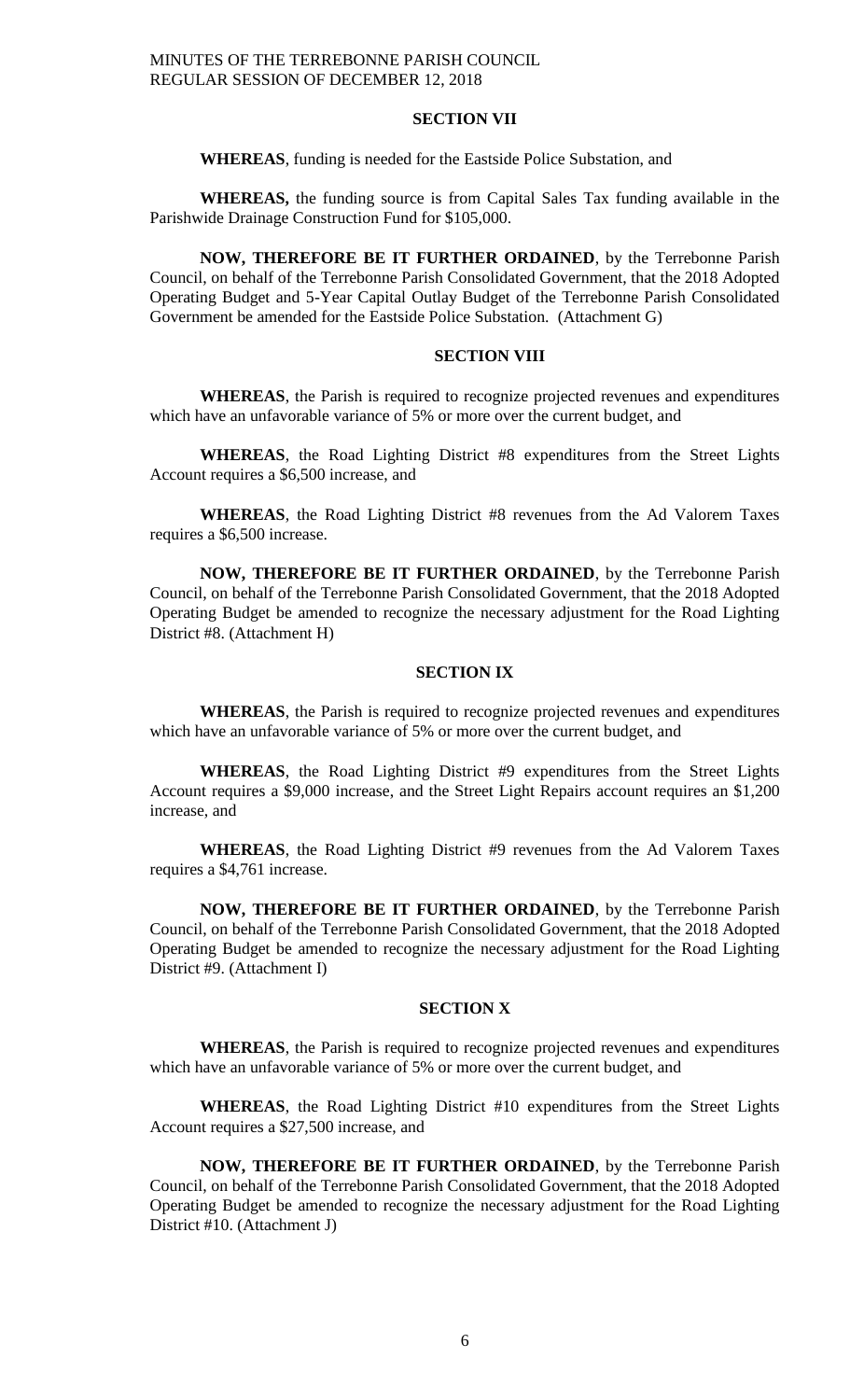# **SECTION XI**

**WHEREAS**, the Parish is required to recognize projected revenues and expenditures which have an unfavorable variance of 5% or more over the current budget, and

**WHEREAS**, the Public Safety Fund expenditures from the FICA account requires an \$271,424 increase, and the Overtime account requires an \$114,000 increase, and

**WHEREAS**, the Public Safety Fund revenues from the Sales Tax account requires a \$296,000 increase.

**NOW, THEREFORE BE IT FURTHER ORDAINED**, by the Terrebonne Parish Council, on behalf of the Terrebonne Parish Consolidated Government, that the 2018 Adopted Operating Budget be amended to recognize the necessary adjustment for the Public Safety Fund. (Attachment K)

#### **SECTION XII**

**WHEREAS**, the Parish is required to recognize projected revenues and expenditures which have an unfavorable variance of 5% or more over the current budget, and

**WHEREAS**, the Criminal Court Fund expenditures from various accounts require an \$800,889 decrease, and

**WHEREAS**, the Criminal Court Fund revenues from various accounts require an \$800,889 decrease.

**NOW, THEREFORE BE IT FURTHER ORDAINED**, by the Terrebonne Parish Council, on behalf of the Terrebonne Parish Consolidated Government, that the 2018 Adopted Operating Budget be amended to recognize the necessary adjustment for the Criminal Court Fund. (Attachment L)

# **SECTION XIII**

If any word, clause, phrase, section or other portion of this ordinance shall be declared null, void, invalid, illegal, or unconstitutional, the remaining words, clauses, phrases, sections and other portions of this ordinance shall remain in full force and effect, the provisions of this ordinance hereby being declared to be severable.

# **SECTION XIV**

This ordinance shall become effective upon approval by the Parish President or as otherwise provided in Section 2-13(b) of the Home Rule Charter for a Consolidated Government for Terrebonne Parish, whichever occurs sooner.

This ordinance, having been introduced and laid on the table for at least two weeks, was voted upon as follows:

THERE WAS RECORDED: YEAS: D.J. Guidry, S. Trosclair, J. Navy, A. Williams, G. Michel, C. Duplantis-Prather, D.W. Guidry, Sr., and A. Marmande. NAYS: None. NOT VOTING: None. ABSTAINING: None. ABSENT: S. Dryden. The Chairman declared the ordinance adopted on this, the 12th day of December 2018.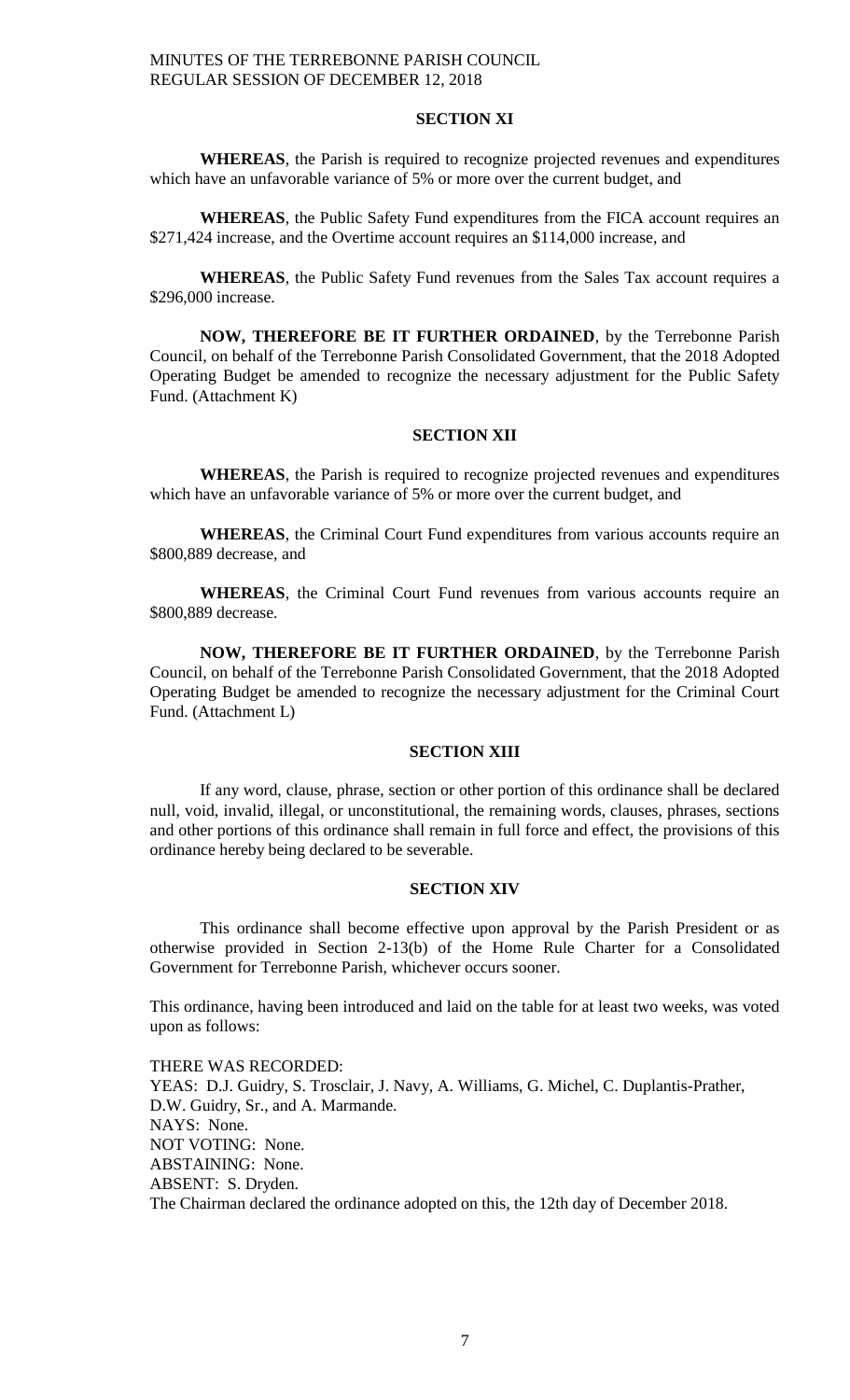# **ATTACHMENT L - Criminal Court Fund**

|                              | 2018           |               |                |
|------------------------------|----------------|---------------|----------------|
|                              | <b>Adopted</b> | <b>Change</b> | <b>Amended</b> |
|                              |                |               |                |
| Appearance Bond Forfeiture   | (75,000)       | (61,000)      | (136,000)      |
| <b>Court Fines</b>           | (3,800,000)    | 862,389       | (2,937,611)    |
| Affadavit Reinstmt-Court Fee | (6,000)        | (500)         | (6,500)        |
| Salaries and Wages           | 2,570,547      | (128, 547)    | 2,442,000      |
| Group Insurance              | 863,200        | (123,200)     | 740,000        |
| Group Insurance-Retired      | 52,000         | 12,400        | 64,400         |
| Court Reporter Fees          | 39,000         | 24,752        | 63,752         |
| Court Expense                | 15,000         | 16,925        | 31,925         |
| <b>LACE</b> Expense          | 450,000        | (53,195)      | 396,805        |
| District Attorney's 6%       | 432,236        | (123,266)     | 308,970        |
| <b>Indigent Fund</b>         | 600,986        | (188, 358)    | 412,628        |
| Clerk of Court               | 193,919        | (60,908)      | 133,011        |
| La Comm on Law Enforcement   | 31,853         | (8,725)       | 23,128         |
| Sheriff 12%                  | 231,630        | (60,250)      | 171,380        |
| Judicial Law Clerk Fund      | 267,474        | (84,018)      | 183,456        |
| Head & Spinal Cord Injury    | 53,167         | (15,105)      | 38,062         |
| Crime Stoppers               | 31,609         | (9,394)       | 22,215         |
|                              |                |               |                |

The Chairman recognized the public for comments on the following:

C. A proposed ordinance to amend the 2018 Adopted Operating Budget and the 5- Year Capital Outlay Budget of the Terrebonne Parish Consolidated Government for the following projects from the proceeds of Revenue Bonds (Parish of Terrebonne GOMESA Project), Series 2018.

I. Revenue Bonds (Parish of Terrebonne GOMESA Project), Series 2018, \$16,855,000.

There were no comments from the public on the proposed ordinance.

Ms. A. Williams moved, seconded by Mr. D. J. Guidry, "THAT the Council close the aforementioned public hearing."

The Chairman called for a vote on the motion offered by Ms. A. Williams. THERE WAS RECORDED: YEAS: D. J. Guidry, S. Trosclair, J. Navy, A. Williams, G. Michel, C. Duplantis-Prather, D. W. Guidry, Sr. and A. Marmande. NAYS: None. ABSENT: S. Dryden. The Chairman declared the motion adopted.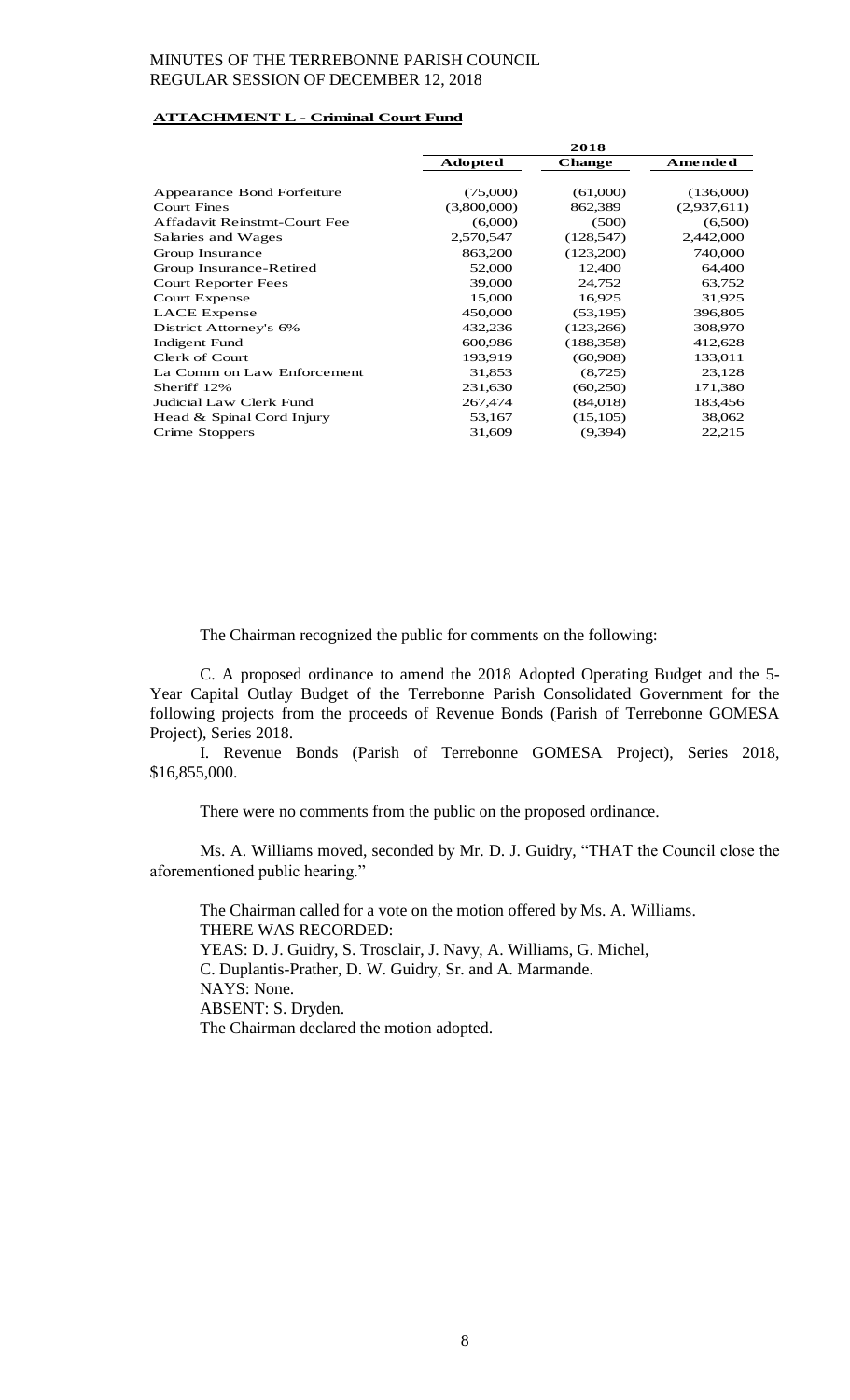| <b>OFFERED BY:</b>  | MR. D. J. GUIDRY |
|---------------------|------------------|
| <b>SECONDED BY:</b> | MS. A. WILLIAMS  |

#### **ORDINANCE NO. 9021**

AN ORDINANCE TO AMEND THE 2018 ADOPTED OPERATING BUDGETAND THE 5-YEAR CAPITAL OUTLAY OF THE TERREBONNE PARISH CONSOLIDATED GOVERNMENT FOR THE FOLLOWING PROJECTS FROM THE PROCEEDS OF REVENUE BONDS (PARISH OF TERREBONNE GOMESA PROJECT), SERIES 2018.

# **I. REVENUE BONDS (PARISH OF TERREBONNE GOMESA PROJECT), SERIES 2018, \$16,855,000**

# **SECTION I**

**WHEREAS**, Resolution 18-336 authorized the Parish to proceed with financing through the Louisiana Local Government Environmental Facilities and Community Development (the "Authority") for the purposes of (i) paying the costs of additions, acquisitions, repairs and/or expansions needed for coastal restoration, protection and for other activities and endeavors permitted under the provisions of GoMesa, (ii) funding a debt service reserve fund, if any, and (iii) paying costs of issuance and other related costs, and

**WHEREAS**, in November 2018, Revenue Bonds (Parish of Terrebonne GoMesa Project), Series 2018 were issued, and

**WHEREAS**, in December 2018, the bond closing will be held, and

**WHEREAS**, the total funding for the various projects is \$14,594,640, and

**WHEREAS**, the bond reserve fund is created for a total of \$1,610,360, and

**WHEREAS**, the Bond Issuance Costs and other expenses total to \$650,000.

**NOW, THEREFORE BE IT ORDAINED**, by the Terrebonne Parish Council, on behalf of the Terrebonne Parish Consolidated Government, that the 2018 Adopted Operating Budget and 5-year capital outlay be amended to recognize the Revenue Bonds (Parish of Terrebonne GoMesa Project), Series 2018. (Attachment A)

## **SECTION II**

If any word, clause, phrase, section or other portion of this ordinance shall be declared null, void, invalid, illegal, or unconstitutional, the remaining words, clauses, phrases, sections and other portions of this ordinance shall remain in full force and effect, the provisions of this ordinance hereby being declared to be severable.

### **SECTION III**

This ordinance shall become effective upon approval by the Parish President or as otherwise provided in Section 2-13(b) of the Home Rule Charter for a Consolidated Government for Terrebonne Parish, whichever occurs sooner.

This ordinance, having been introduced and laid on the table for at least two weeks, was voted upon as follows:

THERE WAS RECORDED: YEAS: D.J. Guidry, S. Trosclair, J. Navy, A. Williams, G. Michel, C. Duplantis-Prather, D.W. Guidry, Sr., and A. Marmande. NAYS: None. NOT VOTING: None. ABSTAINING: None.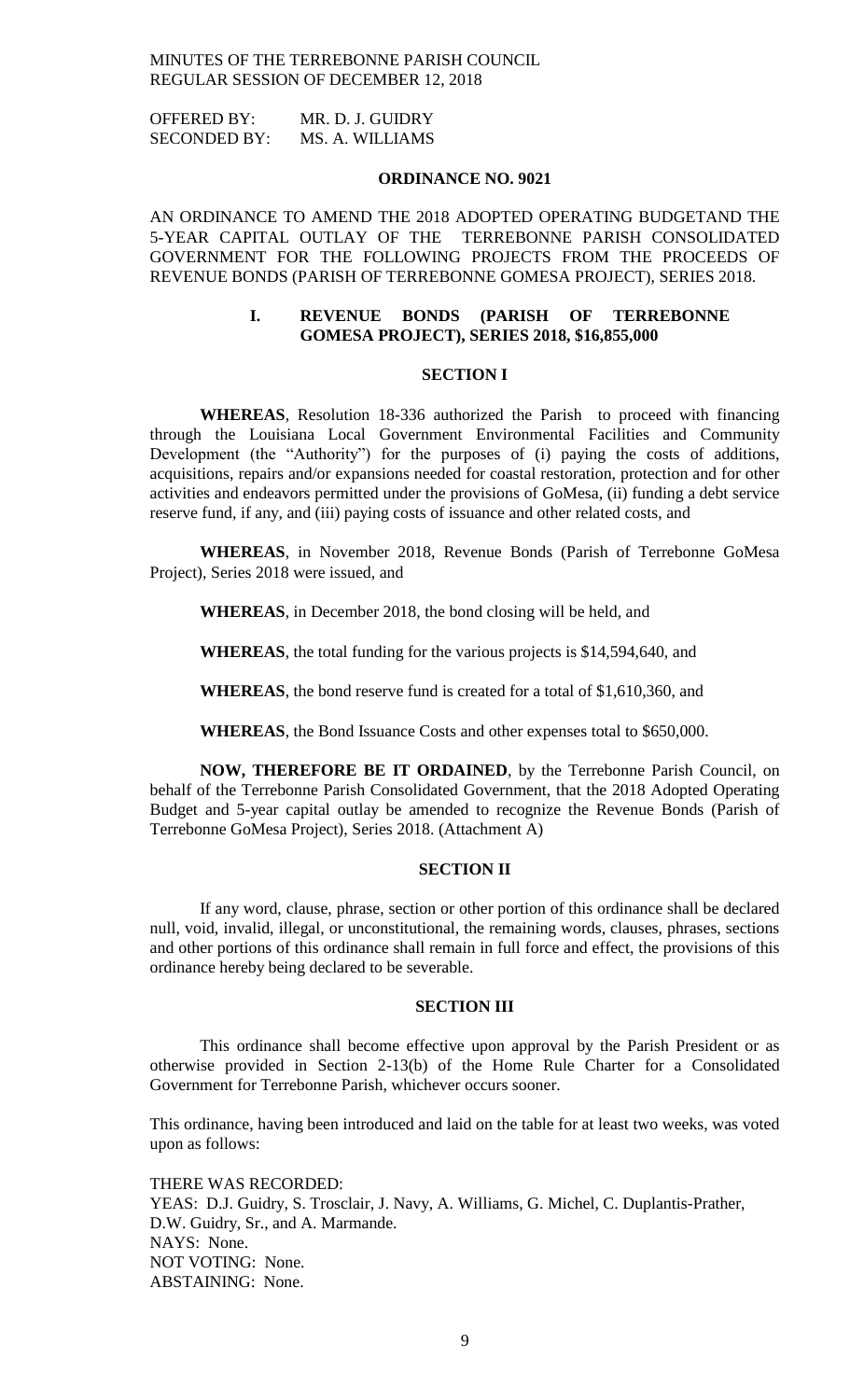# ABSENT: S. Dryden. The Chairman declared the ordinance adopted on this, the 12th day of December 2018.

# **ATTACHMENT A - GoMesa Bonds**

|                                        | 2018           |               |              |
|----------------------------------------|----------------|---------------|--------------|
|                                        | <b>Adopted</b> | <b>Change</b> | Amended      |
|                                        |                |               |              |
| <b>Bond Proceeds</b>                   |                | (16,855,000)  | (16,855,000) |
| <b>Bond Issuance Cost</b>              |                | 650,000       | 650,000      |
| Petit Caillou Conveyance               | 1,776,063      | 3,791,216     | 5,567,279    |
| Bayou Terrebonne Lock                  | 1,043,820      | 10,703,424    | 11,747,244   |
| <b>Transfer to Coastal Restoration</b> |                | 100,000       | 100,000      |
| Transfer to Debt Service Fund          |                | 1,610,360     | 1,610,360    |
| Engineering/Consulting Fees            | 20,000         | 100,000       | 120,000      |
| Transfer from P/W Drainage             |                | (100,000)     | (100,000)    |
| Transfer from P/W Drainage             |                | (1,610,360)   | (1,610,360)  |
| Fund Balance (increase)                |                | 1,610,360     | 1,610,360    |

D. A proposed ordinance to adopt the 2019 Operations and Maintenance Budget and the Five Year Capital Improvements Budget of the Terrebonne Parish Consolidated Government as presented by the Parish President and further amended by the Terrebonne Parish Council; to amend the Parish Compensation Plan for New and/or Adjusted Positions; to approve a 2% Cost of Living increase for the Parish President's Departments and Council Staff; and to address other matters relative thereto.

There were no comments from the public on the proposed ordinance.

Ms. C. Duplantis-Prather moved, seconded by Mr. D. W. Guidry, Sr., "THAT the Council close the aforementioned public hearing."

The Chairman called for a vote on the motion offered by Ms. C. Duplantis-Prather. THERE WAS RECORDED: YEAS: D. J. Guidry, S. Trosclair, J. Navy, A. Williams, G. Michel, C. Duplantis-Prather, D. W. Guidry, Sr. and A. Marmande. NAYS: None. ABSENT: S. Dryden. The Chairman declared the motion adopted.

OFFERED BY: MR. D. J. GUIDRY SECONDED BY: MR. D. W. GUIDRY, SR.

### **ORDINANCE NO. 9022**

AN ORDINANCE TO ADOPT THE 2019 OPERATIONS AND MAINTENANCE BUDGET, AND THE FIVE YEAR CAPITAL IMPROVEMENTS BUDGET, OF THE TERREBONNE PARISH CONSOLIDATED GOVERNMENT AS PRESENTED BY THE PARISH PRESIDENT AND FURTHER AMENDED BY THE TERREBONNE PARISH COUNCIL; TO AMEND THE PARISH COMPENSATION PLAN FOR NEW AND/OR ADJUSTED POSITIONS; APPROVE A 2% COST OF LIVING INCREASE FOR THE PARISH PRESIDENT'S DEPARTMENTS AND COUNCIL STAFF; AND TO ADDRESS OTHER MATTERS RELATIVE THERETO.

## **SECTION I**

**NOW, THEREFORE BE IT ORDAINED**, by the Terrebonne Parish Council, on behalf of the Terrebonne Parish Consolidated Government, that the 2019 Operations and Maintenance Budget, and the Five Year Capital Improvements Budget, of the Terrebonne Parish Consolidated Government be hereby adopted, as presented by the Parish President and further amended by the Terrebonne Parish Council.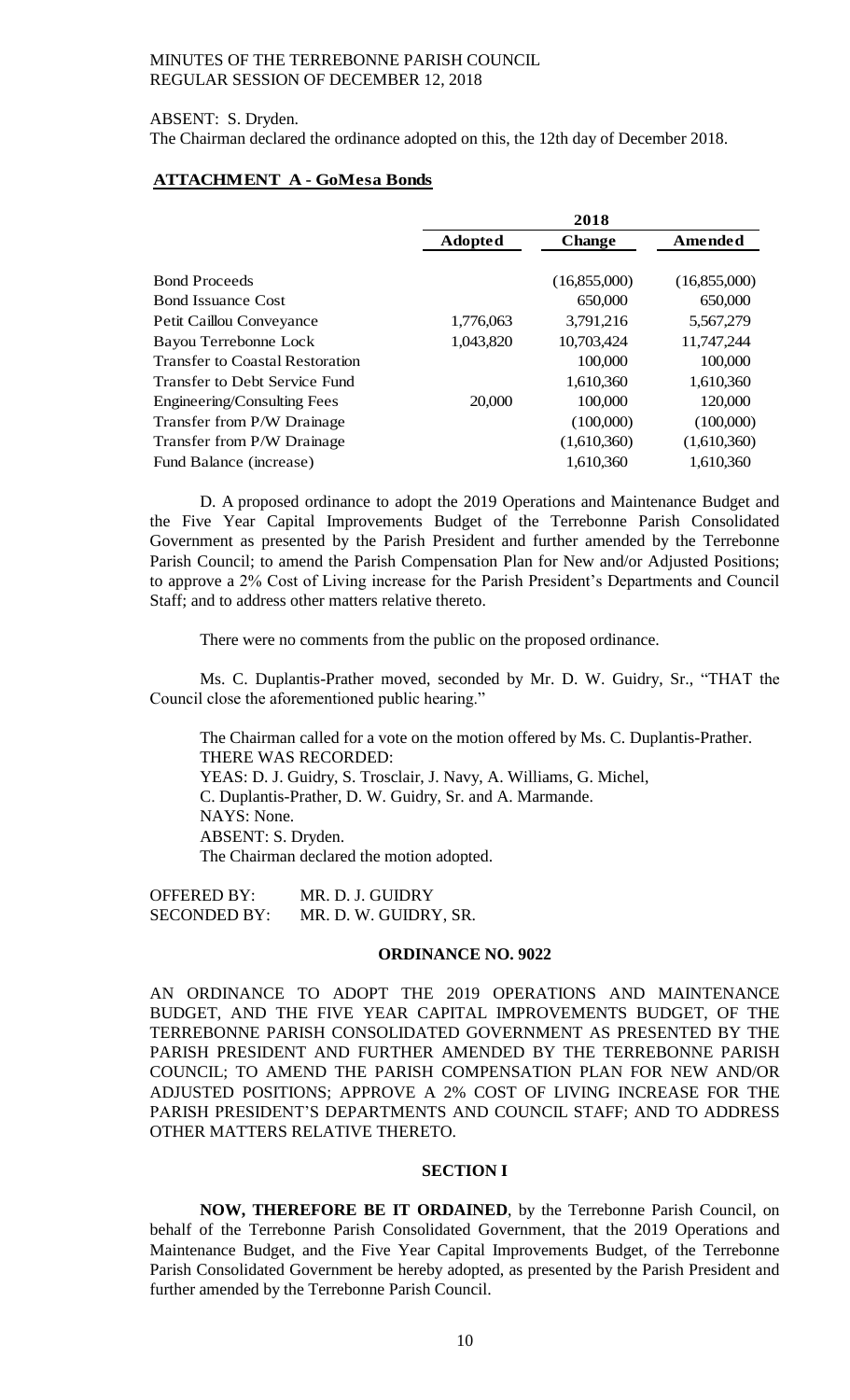### **SECTION II**

This ordinance shall become effective upon approval by the Parish President or as otherwise provided in Section 2-13(b) of the Home Rule Charter for a Consolidated Government for Terrebonne Parish, whichever occurs sooner.

This ordinance, having been introduced and laid on the table for at least two weeks, was voted upon as follows:

THERE WAS RECORDED:

YEAS: D.J. Guidry, S. Trosclair, J. Navy, A. Williams, G. Michel, C. Duplantis-Prather, D.W. Guidry, Sr., and A. Marmande. NAYS: None. NOT VOTING: None. ABSTAINING: None. ABSENT: S. Dryden. The Chairman declared the ordinance adopted on this, the 12th day of December 2018.

The Chairman recognized the public for comments on the following:

E. A proposed ordinance to name the Terrebonne Parish Old Courthouse Building located at 7856 Main Street, in honor of the late "Honorable I. Robert 'Bobby' Boudreaux".

The Chairman recognized Ms. Theresa Robichaux, Terrebonne Parish Clerk of Court, who thanked the Council for considering dedicating the Old Courthouse Building and then shared a brief history of Mr. Boudreaux's life as a devoted public servant and the positive influence he had in the parish. She then asked for the Council's support of the dedication to honor Mr. Boudreaux and his record, legacy, and dedication to Terrebonne Parish.

Several Council Members shared some of their most impactful experiences with Mr. Boudreaux and then shared their support for the dedication. They also congratulated Ms. Robichaux and the Clerk of Court staff for their success in following the positive direction set forth by Mr. Boudreaux.

A discussion ensued relative to a memorial dedication ceremony to be held at a later date and the plans in motion to provide a plaque installed at the courthouse in Mr. Boudreaux's honor.

The Chairman recognized Mr. Barry Boudreaux, son of the late Mr. Boudreaux, who thanked the Council for considering honoring his father in this way and thanked those responsible for supporting the effort from the beginning.

There were no further comments from the public on the proposed ordinance.

Mr. D. J. Guidry moved, seconded by Mr. G. Michel, "THAT the Council close the aforementioned public hearing."

The Chairman called for a vote on the motion offered by Mr. D. J. Guidry. THERE WAS RECORDED: YEAS: D. J. Guidry, S. Trosclair, J. Navy, A. Williams, G. Michel, C. Duplantis-Prather, D. W. Guidry, Sr. and A. Marmande. NAYS: None. ABSENT: S. Dryden. The Chairman declared the motion adopted.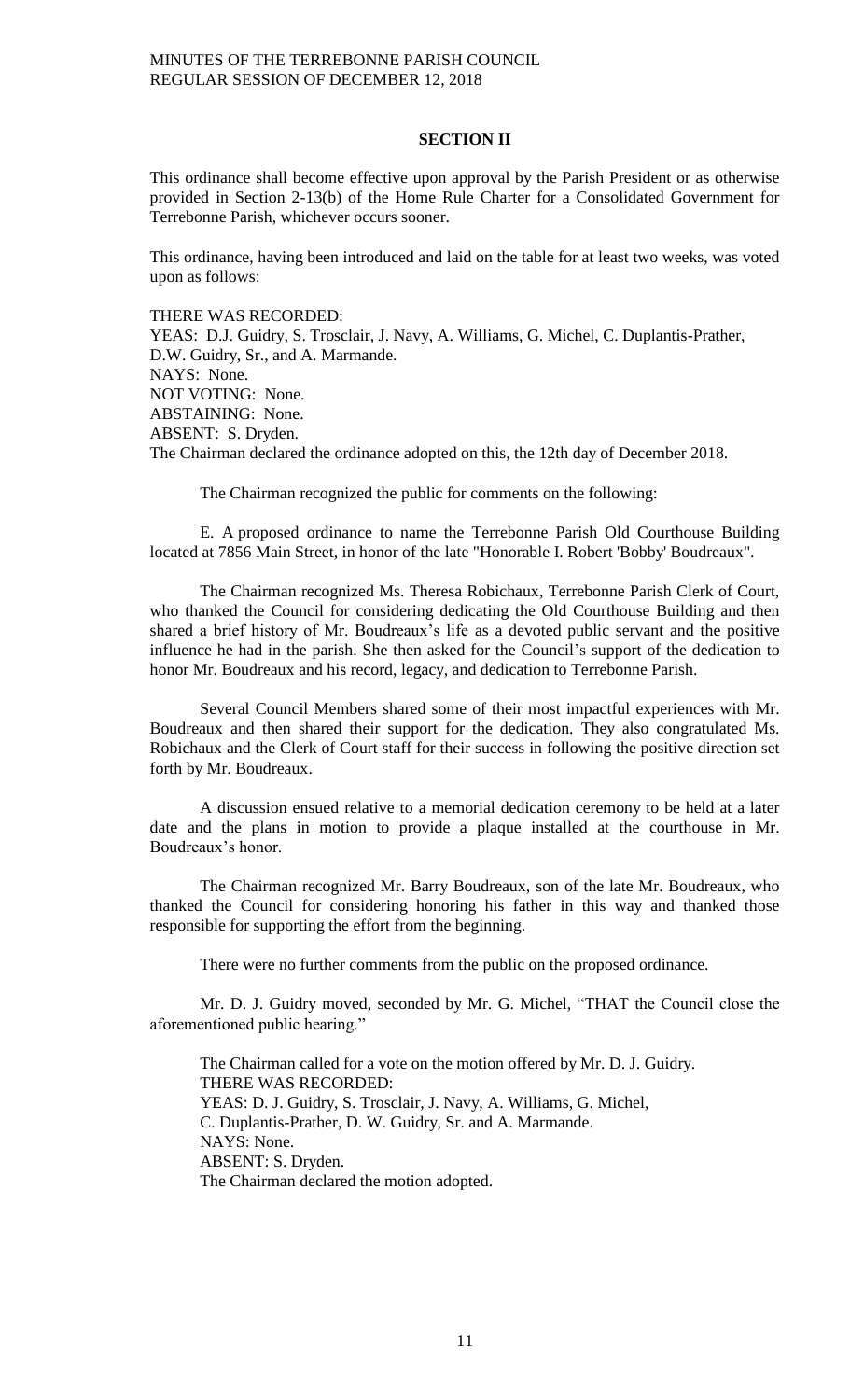OFFERED BY: MS. C. DUPLANTIS-PRATHER SECONDED: UNANIMOUSLY

#### **ORDINANCE NO. 9023**

AN ORDINANCE TO NAME THE TERREBONNE PARISH OLD COURTHOUSE BUILDING LOCATED AT 7856 MAIN STREET IN HONOR OF THE LATE HONORABLE I. ROBERT "BOBBY" BOUDREAUX COURTHOUSE BUILDING; AND TO ADDRESS OTHER MATTERS RELATIVE THERETO.

### **SECTION I**

**WHEREAS**, Mr. I. Robert "Bobby" Boudreaux started his long public servant career in 1950 and was elected The Clerk of Court of Terrebonne Parish in 1963, and was re-elected until 2012, and

**WHEREAS**, Mr. Bobby was the second longest-serving Clerk of Court in Louisiana History, and

**WHEREAS**, Mr. Boudreaux had a love for working and serving the public and received many community awards and with his well-developed sense of humor, he always had a joke, riddle, and funny word to give, and

**WHEREAS**, the many people's paths that he came across he never met a stranger, and

**WHEREAS**, the Terrebonne Parish Council wishes to preserve the long public servant legacy of the late I. Robert "Bobby" Boudreaux by honoring him in naming the Terrebonne Parish Old Courthouse as the "HONORABLE I. ROBERT "BOBBY" BOUDREAUX COURTHOUSE BUILDING".

**NOW, THEREFORE BE IT ORDAINED** by the Terrebonne Parish Council, on the behalf of the Parish President and the Terrebonne Parish Consolidated Government, that the Terrebonne Parish Old Courthouse Building located at 7856 Main Street, be known as the "HONORABLE I. ROBERT BOUDREAUX COURTHOUSE BUILDING" to honor the legacy of this public servant.

# **SECTION II**

If any word, clause, phrase, section or other portion of this ordinance shall be declared null, void, invalid, illegal, or unconstitutional, the remaining words, clauses, phrases, sections and other portions of this ordinance shall remain in full force and effect, the provisions of this ordinance hereby being declared to be severable.

#### **SECTION III**

This ordinance shall become effective upon approval by the Parish President or as otherwise provided in Section 2-13(b) of the Home Rule Charter for the Consolidated Government for Terrebonne Parish, whichever occurs sooner.

This ordinance, having been introduced and laid on the table for at least two weeks, was voted upon as follows:

THERE WAS RECORDED: YEAS: D.J. Guidry, S. Trosclair, J. Navy, A. Williams, G. Michel, C. Duplantis-Prather, D.W. Guidry, Sr., and A. Marmande. NAYS: None. NOT VOTING: None. ABSTAINING: None.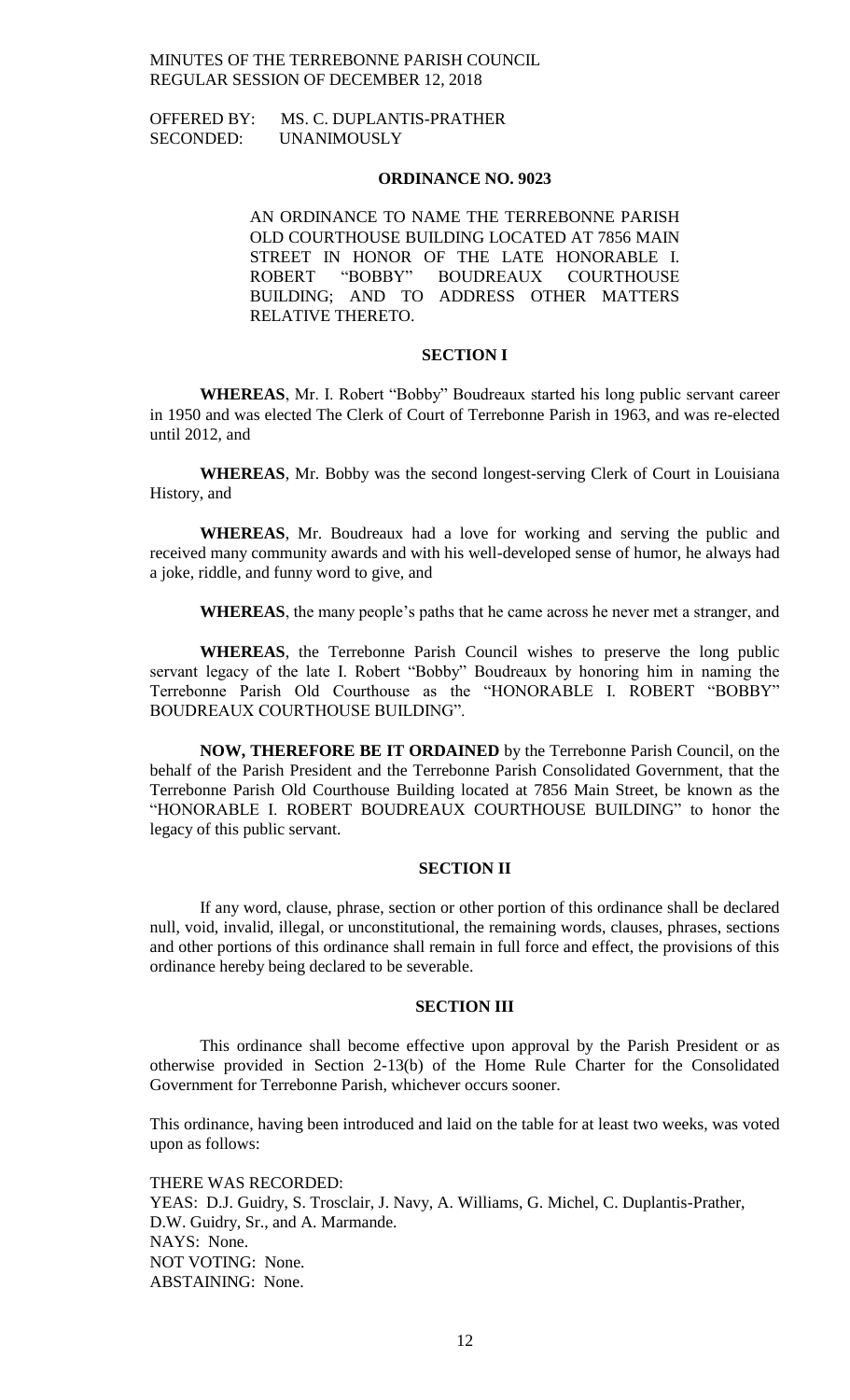ABSENT: S. Dryden.

The Chairman declared the ordinance adopted on this, the 12th day of December 2018.

The Chairman recognized the public for comments on the following:

F. A proposed ordinance to adopt the current International Property Maintenance Code with local revisions by amending Chapter 6 "Building and Structures", Article II. "Comprehensive Building Code Enforcement Program", Division 2, "Property Maintenance" of the Code of Terrebonne Parish, by adopting an amended full text version of the Parish Property Maintenance Code as detailed in Attachment "B" hereto, and to allow for consequential matters.

The Chairman announced that the Parish Administration recommended that no action be taken on the proposed ordinance.

The Chairman recognized Mr. Alex Ostheimer, who read aloud a letter presented to the Council detailing several of his concerns regarding the Terrebonne Parish Property Maintenance Code and then asked the Council to delay adopting and enforcing the amended Building Code to allow time to review wording and intent of the revisions and ordinance.

There were no further comments from the public on the proposed ordinance.

Mr. G. Michel moved, seconded by D. W. Guidry, Sr., "THAT the Council close the aforementioned public hearing."

The Chairman called for a vote on the motion offered by Mr. G. Michel. THERE WAS RECORDED: YEAS: D. J. Guidry, S. Trosclair, J. Navy, A. Williams, G. Michel, C. Duplantis-Prather, D. W. Guidry, Sr. and A. Marmande. NAYS: None. ABSENT: S. Dryden. The Chairman declared the motion adopted.

Mr. G. Michel moved, seconded by Ms. A. Williams, "THAT the Council take no action on the proposed ordinance."

The Chairman called for a vote on the motion offered by Mr. G. Michel. THERE WAS RECORDED: YEAS: D. J. Guidry, S. Trosclair, J. Navy, A. Williams, G. Michel, C. Duplantis-Prather, D. W. Guidry, Sr. and A. Marmande. NAYS: None. ABSENT: S. Dryden. The Chairman declared the motion adopted.

The Chairman called for a report on the Budget and Finance Committee meeting held on December 10, 2018, whereupon the Committee Chairwoman rendered the following:

# **BUDGET & FINANCE COMMITTEE**

### **DECEMBER 10, 2018**

The Chairwoman, Arlanda Williams, called the Budget & Finance Committee meeting to order at 5:31 p. m. in the Terrebonne Parish Council Meeting Room with an Invocation offered by Committee Member J. Navy and the Pledge of Allegiance led by Committee Member D. J. Guidry. Upon roll call, Committee Members recorded as present were: D. J. Guidry, S. Trosclair, J. Navy, A. Williams, G. Michel, S. Dryden, D. W. Guidry, Sr., and A. Marmande. Committee Member C. Duplantis-Prather was recorded as absent. A quorum was declared present.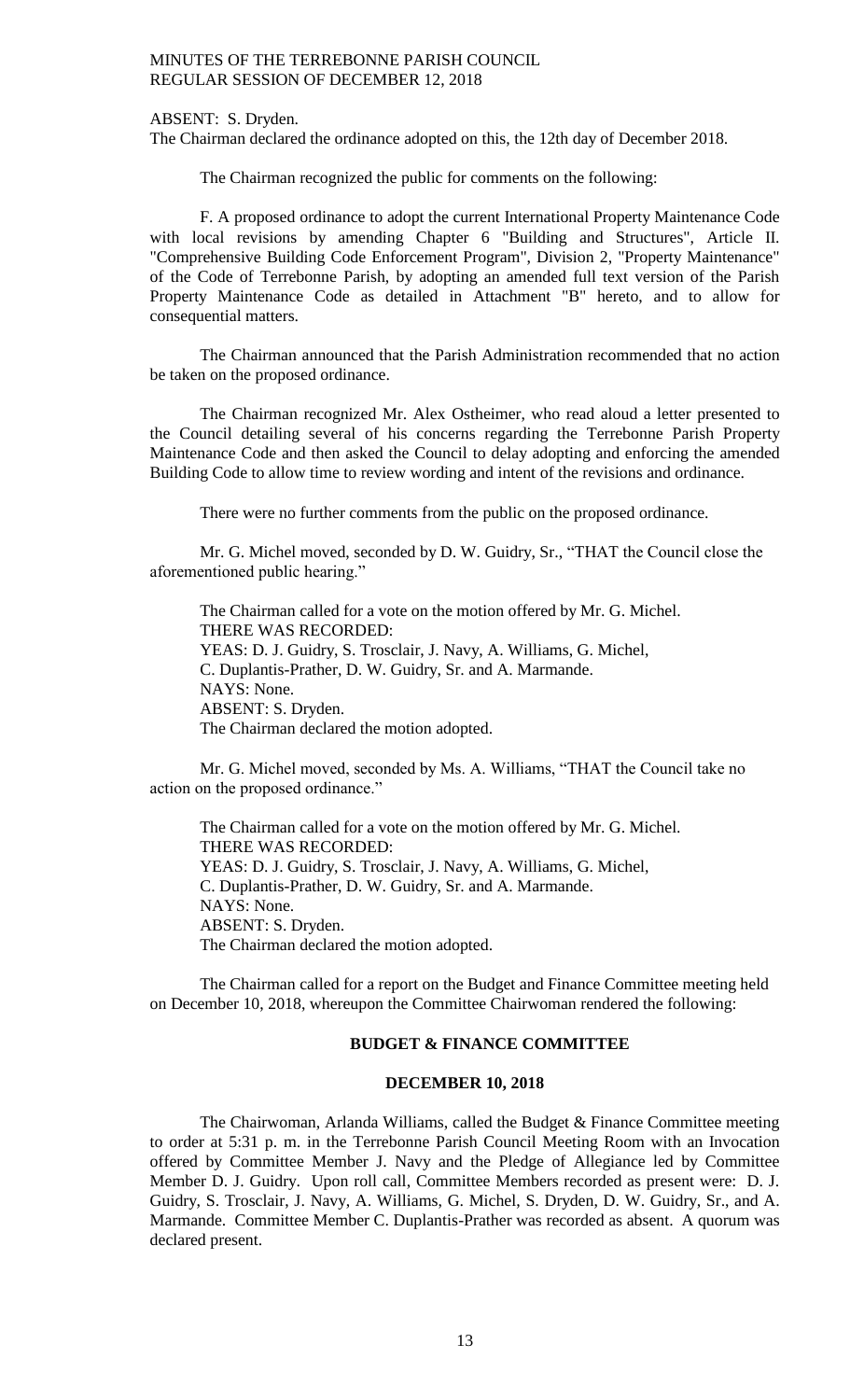The Committee Chairwoman read a memo from Committee Member C. Duplantis-Prather explaining that her absence from tonight's proceeding is due to a previously planned family event.

OFFERED BY: MR. S. TROSCLAIR SECONDED BY: MR. A. MARMANDE

#### **RESOLUTION NO. 18-449**

**WHEREAS,** on November 7, 2018 bids were received by the Terrebonne Parish Consolidated Government (TPCG) for Bid 18-REC-71 Purchase of New/Unused T-Shirts and Caps for Team Sports (2019) for the Recreation Department, and

**WHEREAS,** after careful review by the Purchasing Division and Roddy Lerille, Recreation Director it has been determined that the lowest qualified bid is that of JNC Supplies in the amount of Fifty-Eight Thousand, Three Hundred Forty-Six Dollars (\$58,346.00) for the estimated quantities listed in the bid, and

**WHEREAS,** the initial term shall be for a one (1) year period subject to the availability of funds appropriated, the contract may be extended at TPCG's option for one (1) additional one (1) year term provided the terms, conditions, prices and specifications remain the same, and

**WHEREAS,** the TPCG reserves the right to increase or decrease quantities at the unit price stated in the bid, and

**WHEREAS,** Parish Administration concurs with the recommendation to award Bid 18- REC-71 Purchase of New/Unused T-Shirts and Caps for Team Sports (2019) to JNC Supplies at the aforementioned price as per the attached documents, and

**NOW, THEREFORE BE IT RESOLVED** by the Terrebonne Parish Council (Budget and Finance Committee), on behalf of the Terrebonne Parish Consolidated Government, that the recommendation of Parish Administration be approved for the purchase of T-Shirts and Caps (2019) as per attached documents.

### **THERE WAS RECORDED:**

YEAS: D. J. Guidry, S. Trosclair, J. Navy, A. Williams, G. Michel, S. Dryden, D. W. Guidry, Sr., and A. Marmande. NAYS: None. ABSTAINING: None. ABSENT: C. Duplantis-Prather. The Chairwoman declared the resolution adopted on this the 10th day of December 2018.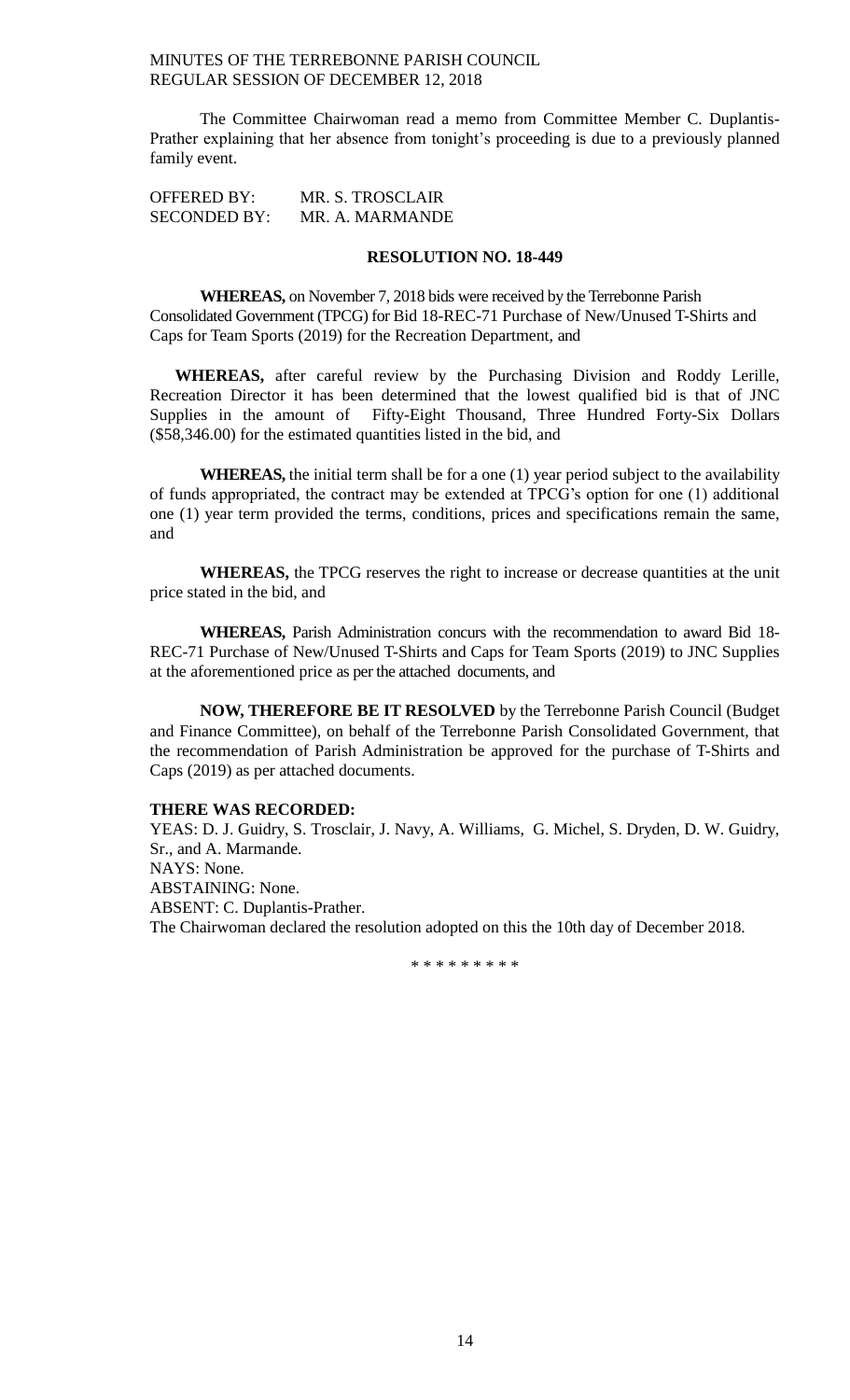OFFERED BY: MR. D. W. GUIDRY, SR. SECONDED BY: MR. D. J. GUIDRY

#### **RESOLUTION NO. 18-450**

**WHEREAS**, on November 27, 2018 bids were received by the Terrebonne Parish Consolidated Government (TPCG) for Bid 18-WHSE-79 Purchase of New/Unused Gas Meters (6-Month Requirements Contract) and Purchase of Gas Regulators (12-Month Requirements Contract), and

**WHEREAS,** after careful review by Angela Guidry, Purchasing Manager and Cary Robichaux, Gas Distribution Superintendent it has been determined that the bid of Louisiana Utilities Supply Company (LUSCO) and John H. Carter provided the lowest qualified bids, for the items on the attached listing, and

**WHEREAS,** the TPCG Warehouse Division reserves the right to increase or decrease quantities within a six (6) month (Gas Maters) and/or twelve (12) month (Regulators) period at the same unit prices, and

**WHEREAS**, Parish Administration concurs with the recommendation to award Bid 18-WHSE-79 Purchase of New/Unused Gas Meters (6-Month Requirements Contract) and Purchase of Gas Regulators (12-Month Requirements Contract) to LUSCO and John H. Carter as per pricing on the attached documents, and

**NOW, THEREFORE BE IT RESOLVED,** by the Terrebonne Parish Council, on behalf of the Terrebonne Parish Consolidated Government, that the recommendation of the Parish Administration be accepted for the purchase of gas meters and regulators, as per attached documents.

### **THERE WAS RECORDED:**

YEAS: D. J. Guidry, S. Trosclair, J. Navy, A. Williams, G. Michel, S. Dryden, D. W. Guidry, Sr., and A. Marmande. NAYS: None. ABSTAINING: None. ABSENT: C. Duplantis-Prather. The Chairwoman declared the resolution adopted on this the 10th day of December 2018.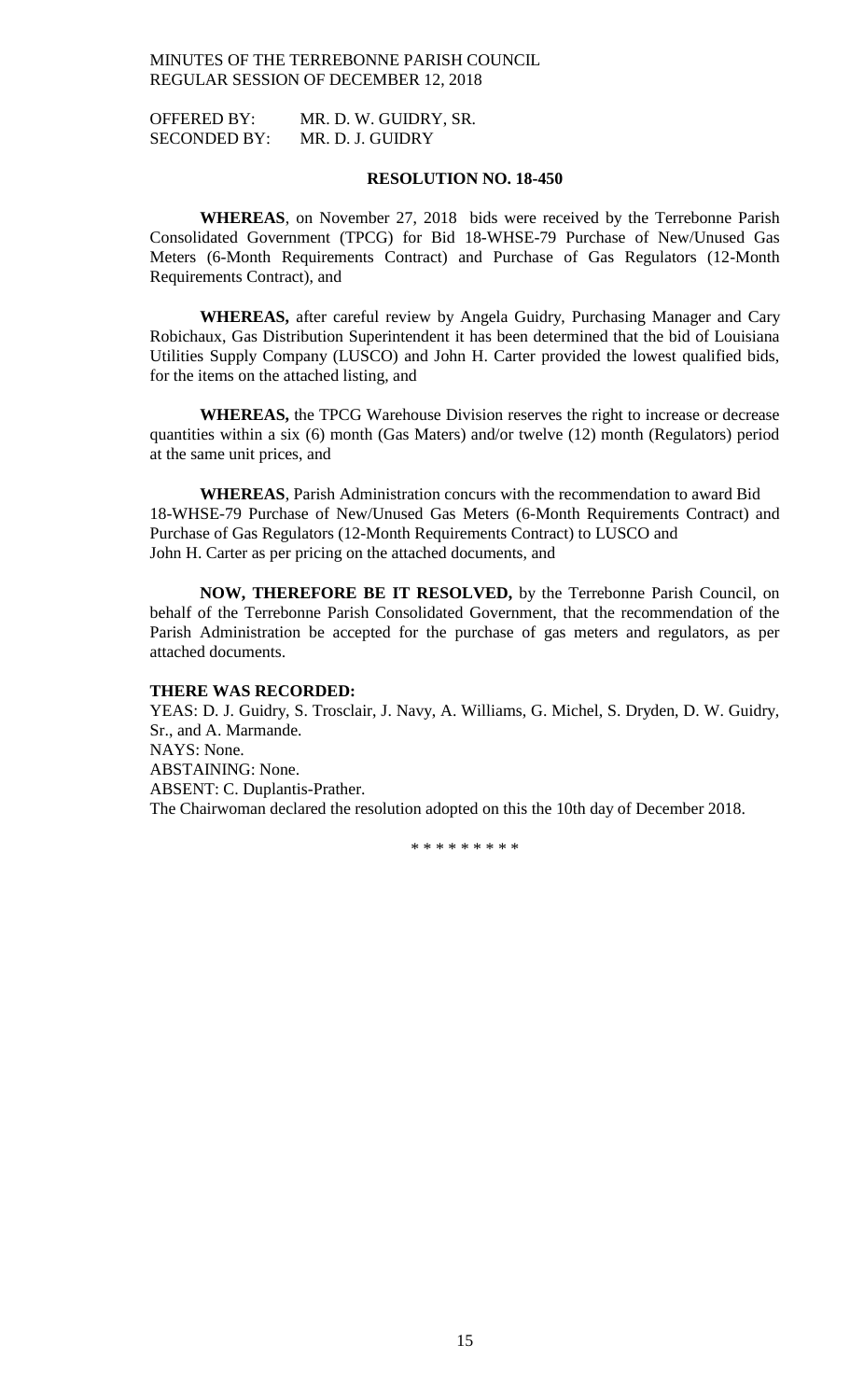OFFERED BY: MR. D. J. GUIDRY SECONDED BY: MR. A. MARMANDE

#### **RESOLUTION NO. 18-451**

A RESOLUTION APPROVING THE 2018 BALANCING BUDGET ADJUSTMENT AND 2019 BUDGET PLAN (OPERATIONS AND FIVE-YEAR CAPITAL OUTLAY) OF THE TERREBONNE PARISH VETERANS MEMORIAL DISTRICT

**WHEREAS**, effective June 17, 2008, the Terrebonne Parish Veterans Memorial District (the "District) was created as a governing authority under the provisions of LA R.S. 33:9357, which requires the District to receive approval of the Terrebonne Parish Council prior to any of the following actions by the board:

#### **1. Adoption of an annual budget**

- 2. Purchase, sale or encumbrance of immovable property.
- 3. Submitting for voter approval any tax proposal.
- 4. Any other matter or action as determined by ordinance adopted by the Terrebonne Parish Consolidated Government, and

**WHEREAS**, the District was successful in the voters' approval of a .5 mill property tax in 2010, with the first levy of said millage in the Fall of 2011 for the budget year of 2012, and

**WHEREAS**, the District approved their 2018 final balancing budget amendment for their General Fund Operations, at their regular meeting of November 30, 2018 subject to Council Approval, and

**WHEREAS**, the District approved their 2019 Operations Budget at their regular meeting of November 15, 2018, subject to Council Approval.

**NOW, THEREFORE BE IT RESOLVED** by the Terrebonne Parish Council (Budget and Finance Committee), on behalf of the Terrebonne Parish Consolidated Government, to approve the Terrebonne Parish Veterans' Memorial District 2018 Final Balancing Budget adjustment and 2019 Budget Plan.

# **THERE WAS RECORDED:**

YEAS: D. J. Guidry, S. Trosclair, J. Navy, A. Williams, G. Michel, S. Dryden, D. W. Guidry, Sr., and A. Marmande. NAYS: None.

ABSTAINING: None.

ABSENT: C. Duplantis-Prather.

The Chairwoman declared the resolution adopted on this the 10th day of December 2018.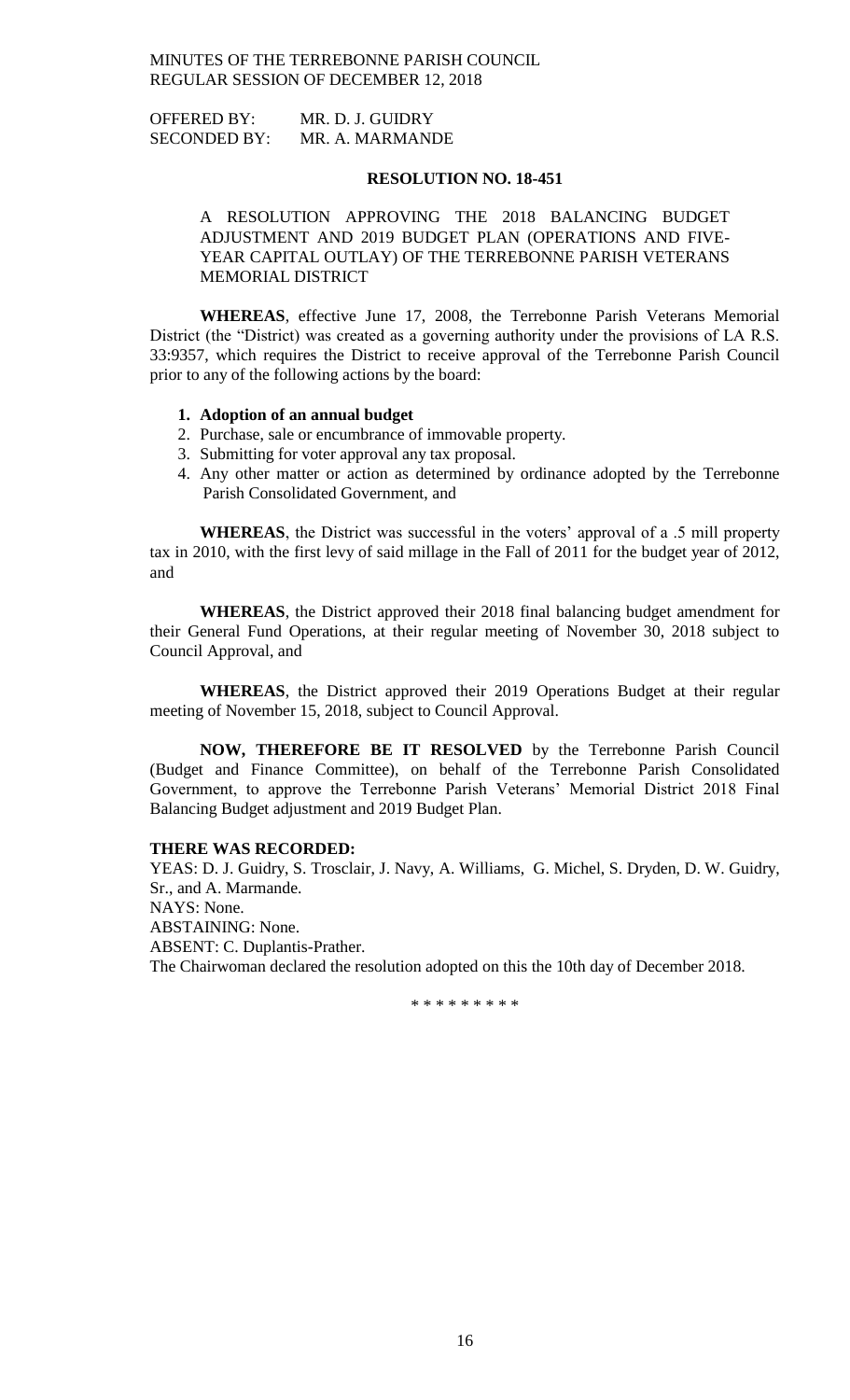OFFERED BY: MR. D. W. GUIDRY, SR. SECONDED BY: MR. G. MICHEL

# **RESOLUTION NO. 18-452**

A RESOLUTION APPROVING THE 2018 FINAL BUDGET BALANCING AMENDMENT AND THE 2019 BUDGET PLAN OF THE TERREBONNE ECONOMIC DEVELOPMENT AUTHORITY.

**WHEREAS**, effective the year 2006, the Terrebonne Economic Development Authority was created as a governing authority under the provisions of LA R.S. 33:130.721, which requires the Board to receive approval of the Terrebonne Parish Council prior to any of the following actions by the board:

#### **1. Adoption of an annual budget**

2. Any other matter or action as determined by ordinance adopted by the Terrebonne Parish Consolidated Government, and

**WHEREAS**, the Board will adopt their final adjustments to the 2018 Operations Budget and 2019 Operations Budget (Attachment A) at their regular meeting of December 11, 2018 after approval from the Parish Council.

**NOW, THEREFORE BE IT RESOLVED** by the Terrebonne Parish Council (Budget and Finance Committee), on behalf of the Terrebonne Parish Consolidated Government, to approve the Terrebonne Economic Development Authority's 2018 Final Budget Balancing Amendment and the 2019 Budget Plan.

#### **THERE WAS RECORDED:**

YEAS: D. J. Guidry, S. Trosclair, J. Navy, A. Williams, G. Michel, S. Dryden, D. W. Guidry, Sr., and A. Marmande. NAYS: None. ABSTAINING: None. ABSENT: C. Duplantis-Prather. The Chairwoman declared the resolution adopted on this the 10th day of December 2018.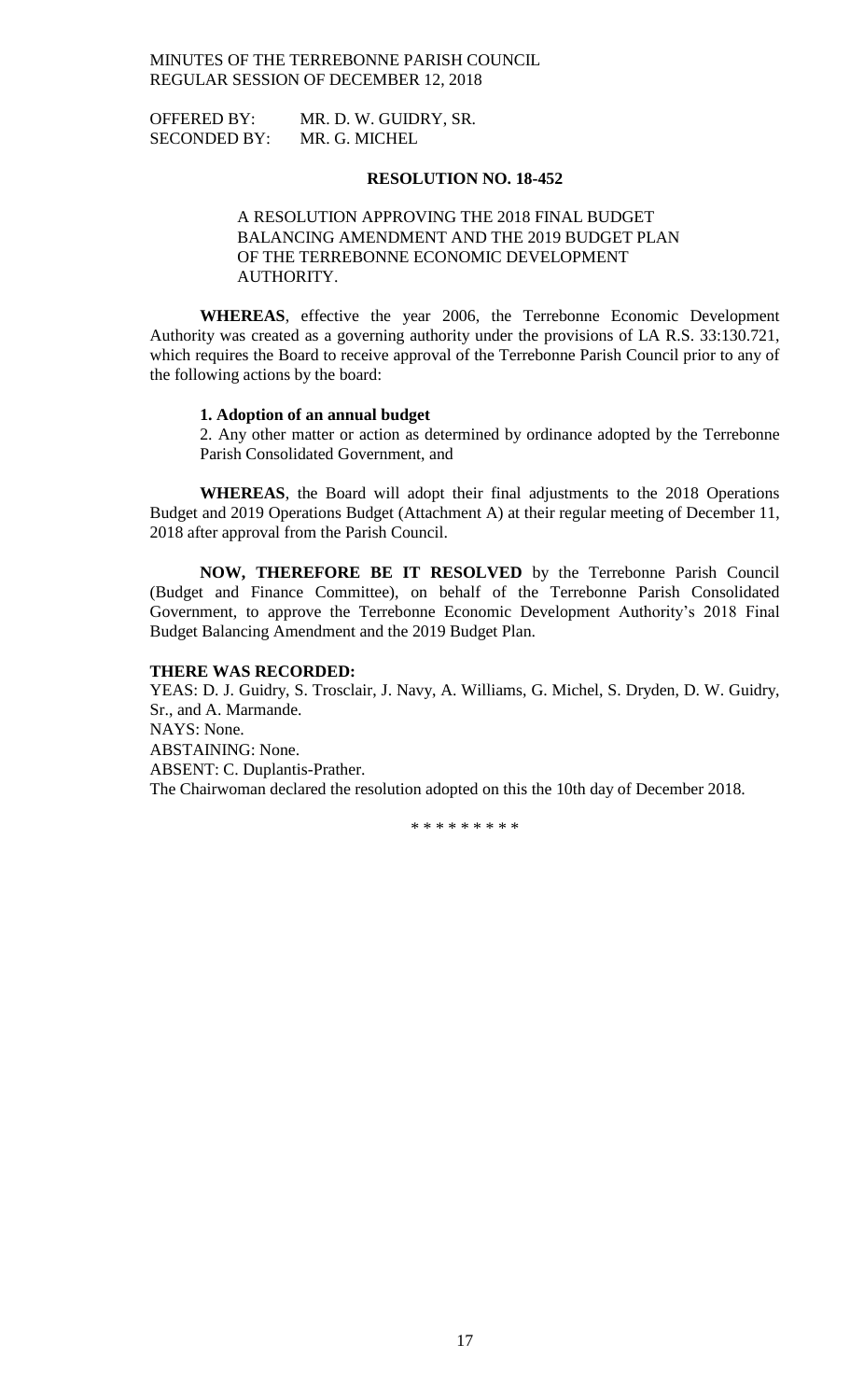OFFERED BY: MR. D. J. GUIDRY SECONDED BY: MR. J. NAVY

### **RESOLUTION NO. 18-453**

A RESOLUTION IN ACCORDANCE WITH SECTION 21-90 OF THE TERREBONNE PARISH CODE OF ORDINANCES TO APPROVE MONETARY SPENDING FOR A PROJECT, CONTRACT OR PURCHASE WHICH LOUISIANA LAW REQUIRES BE LET FOR BID OR AWARDED THROUGH A REQUEST FOR PROPOSALS PROCESS, AS PROPOSED BY TERREBONNE PARISH RECREATION DISTRICT NO. 11 TO SEEK QUOTES AND REPLACE FIELD LIGHTING AT EAST HOUMA FIELD WITH HID SPOT LIGHTS

**WHEREAS**, Section 21-90 of the Terrebonne Parish Code of Ordinances requires each recreation district within Terrebonne Parish to obtain Terrebonne Parish Council approval by resolution for "any monetary spending . . . which Louisiana law requires be let out for bid or be awarded through a request for proposals process";

**WHEREAS**, on November 26, 2018, in accordance with Section 21-90, Terrebonne Parish Recreation District Number 11 submitted its request for this Council's approval for the project, contract, or purchase as further described in the attachments to this resolution;

**WHEREAS**, The Board of the said District advises that the project, contract, or purchase, as proposed, is one which Louisiana law requires be let out for bid or be awarded through a request for proposals process, and, therefore, requests approval via resolution by the Terrebonne Parish Council prior to any action by the District Board; and

**WHEREAS**, the Terrebonne Parish Council finds the project, contract, or purchase, as proposed and attached hereto, to be acceptable; and

**NOW THEREFORE, BE IT RESOLVED** that the Terrebonne Parish Council approves the project, contract, or purchase as proposed by and for Terrebonne Parish Recreation District No. 11, and directs the District Board to comply with all local, state, and federal laws and regulations when managing the said project, contract, or purchase.

# **THERE WAS RECORDED:**

YEAS: D. J. Guidry, S. Trosclair, J. Navy, A. Williams, G. Michel, S. Dryden, D. W. Guidry, Sr., and A. Marmande. NAYS: None. ABSTAINING: None. ABSENT: C. Duplantis-Prather. The Chairwoman declared the resolution adopted on this the 10th day of December 2018.

\* \* \* \* \* \* \* \* \*

Mr. J. Navy moved, seconded by Mr. G. Michel, "THAT, the Budget & Finance Committee approve the co-sponsorship request from the Terrebonne NAACP Youth Chapter for the Annual Rev. Dr. Martin Luther King, Jr. Celebrations on Sunday, January 20, 2019 at 5:00 p.m. at Dumas Auditorium and on Monday, January 21, 2019 at the Downtown Houma Court House Square at 9:30 a.m. followed by a march to Dumas Auditorium for the closing ceremony."

The Chairwoman called for the vote on the motion offered by Mr. J. Navy. THERE WAS RECORDED: YEAS: D. J. Guidry, S. Trosclair, J. Navy, A. Williams, G. Michel, S. Dryden, D. W. Guidry, Sr. and A. Marmande. NAYS: None. ABSENT: C. Duplantis-Prather. The Chairwoman declared the motion adopted.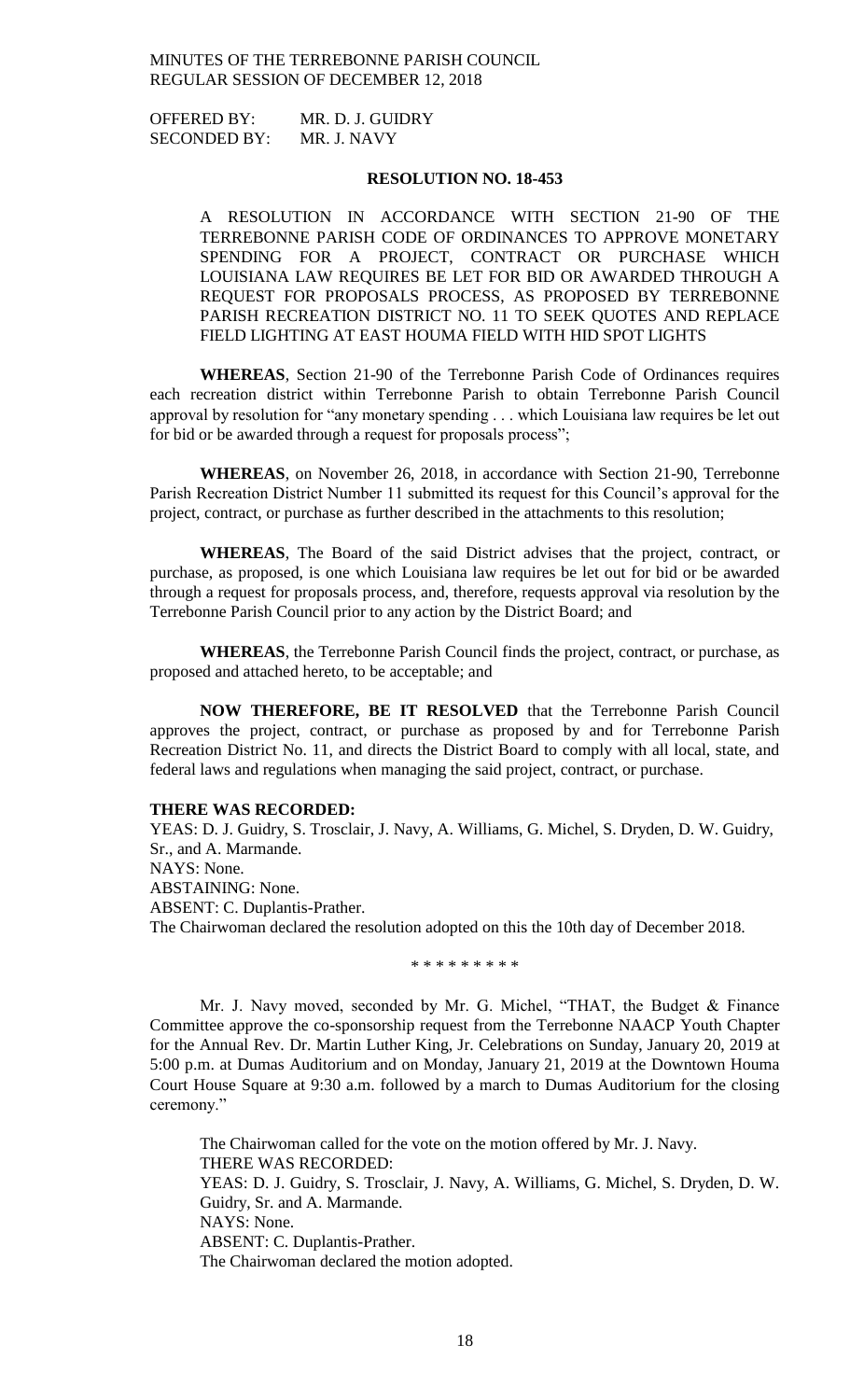Mr. D. J. Guidry moved, seconded by Mr. G. Michel, "THAT, the Budget & Finance Committee approve the co-sponsorship for the Fight Against Endometriosis Event to be held on Saturday, March 23, 2019 from 1:00 p.m. to 5:00 p.m. in the Courthouse Square."

The Chairwoman called for the vote on the motion offered by Mr. D. J. Guidry. THERE WAS RECORDED: YEAS: D. J. Guidry, S. Trosclair, J. Navy, A. Williams, G. Michel, S. Dryden, D. W. Guidry, Sr. and A. Marmande. NAYS: None. ABSENT: C. Duplantis-Prather. The Chairwoman declared the motion adopted.

Committee Member D. W. Guidry, Sr. asked that Agenda Item No. 8 - Discussion and possible action concerning the sustainability funding for the Bayou YMCA, be placed on the agenda for discussion because membership at the facility has decreased due to the economic downturn in the area.

Ms. Angi Falgout, CEO of the Bayouland YMCA, addressed the Committee relative to the decrease in income and memberships at the Bayouland YMCA. She stated that the YMCA provides numerous activities for the citizens of Terrebonne Parish but with the addition of new facilities and a downturn in the economy, the YMCA income has decreased. Ms. Falgout explained that she is seeking and/or requesting financial assistance to help defray the cost of the decrease in memberships; stating that without financial assistance, they may have to lay-off workers.

 Upon questioning from Committee Member D. W. Guidry, Sr. pertaining to the YMCA funding source, Ms. Falgout explained that they are a non-profit organization that receives grants and co-sponsorships. She further stated that they receive no local or outside funding to help operate the day to day functions and/or activities at the YMCA.

At this time in the proceedings (5:41 p.m.), the Committee Chairwoman A. Williams relinquished the Chair to Committee Vice Chairman D. J. Guidry.

Discussion ensued with several Committee Members explaining their concerns for funding non-profit organizations that are membership based.

At this time in the proceedings (5:43 p.m.), the Committee Chairwoman A. Williams resumed the Chair position.

Discussion continued with some Committee Members suggesting that they are in favor of a cooperative endeavor agreement with the YMCA and that the additional funding to be given to the YMCA would come from the surplus in the parishwide recreational tax fund.

At this time in the proceedings (5:45 p.m.), the Committee Chairwoman A. Williams relinquished the Chair to the Committee Vice-Chairman D. J. Guidry.

Further discussion ensued with several Committee Members expressing that the YMCA is a vital part of the community and that a cooperative endeavor would have to be in place before the YMCA can obtain the necessary funding from the parish to stay open; stating that the organization (YMCA) should offer the public other "perks" if the memberships have decreased. Several Committee Members suggested that an Attorney General's Opinion and/or a legal opinion would be obtained before any funding can be distributed to a non-profit such as the Bayouland YMCA.

Ms. Falgout explained that the YMCA offers numerous programs to the citizens of Terrebonne Parish such as summer camps for the youth, youth flag football, adult flag football, cheerleading and free adult exercise classes for the elderly; stating that the scholarship program will offer a financial reduction in the membership price and will in turn "drive" the membership up.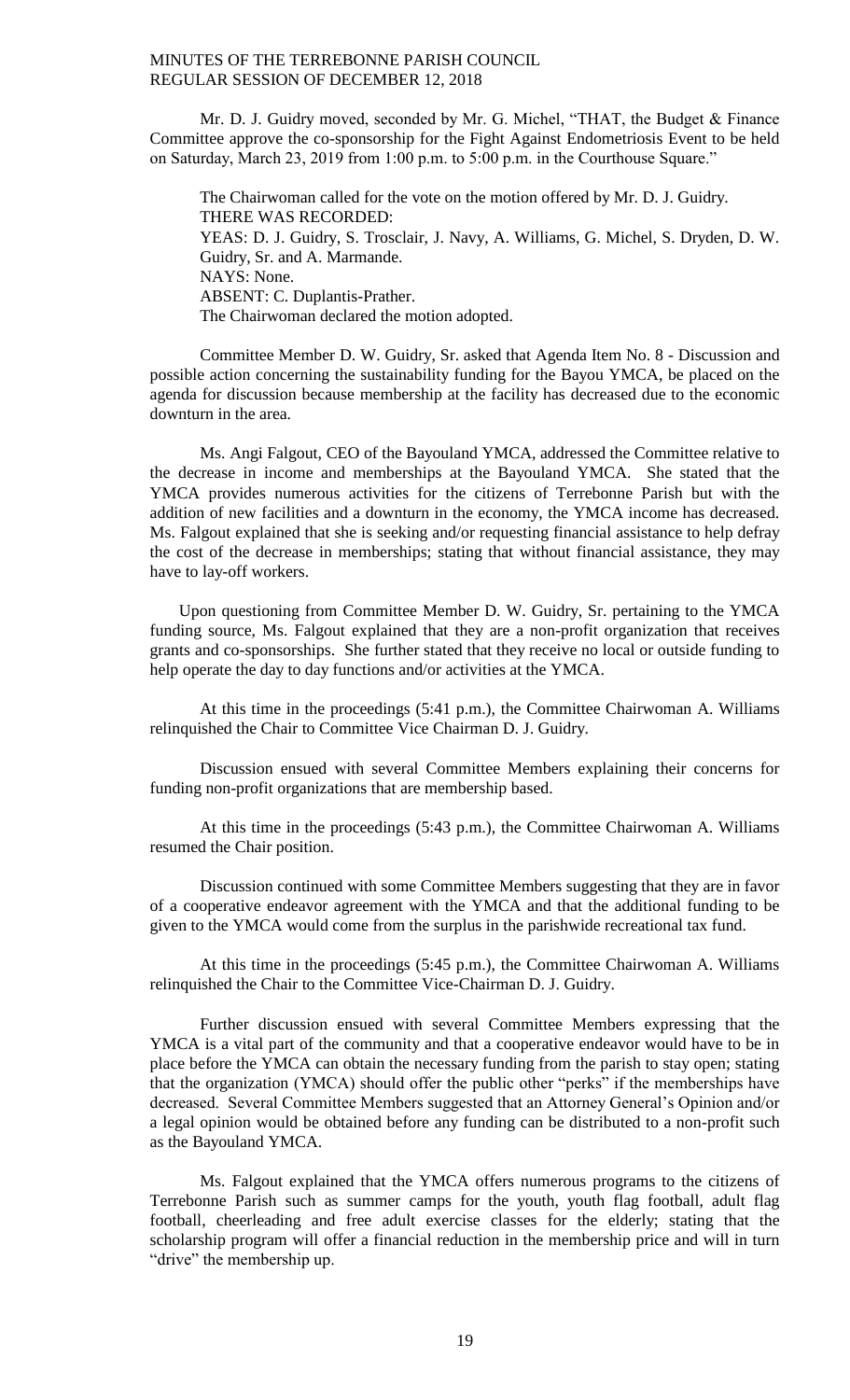Mr. D. W. Guidry, Sr. moved, seconded by Mr. G. Michel, "THAT, the Budget and Finance Committee request that Administration research the possibility of providing funding for scholarships to the Bayouland YMCA, a local non-profit organization, subject to an Attorneys' General Opinion and/or a Legal Opinion pertaining to this matter."

The Vice-Chairman called for the vote on the motion offered by Mr. D. W. Guidry. THERE WAS RECORDED: YEAS: D. J. Guidry, S. Trosclair, J. Navy, G. Michel, S. Dryden, D. W. Guidry, Sr. and A. Marmande. NAYS: A. Williams. ABSENT: C. Duplantis-Prather. The Vice-Chairman declared the motion adopted.

At this time (6:05 p.m.) in the proceedings, the Committee Chairwoman A. Williams resumed the Chair position.

Review the list of the 2019 Terrebonne Parish Consolidated Government Proposed Budget-Recommended Changes:

Mr. D. J. Guidry moved, seconded by Mr. D. W. Guidry, Sr., "THAT, the Budget and Finance Committee approve to increase the amount to TEDA by \$37,500."

The Chairwoman called for the vote on the motion offered by Mr. D. J. Guidry. THERE WAS RECORDED: YEAS: D. J. Guidry, S. Trosclair, J. Navy, A. Williams, G. Michel, S. Dryden, D. W. Guidry, Sr. and A. Marmande. NAYS: None. ABSENT: C. Duplantis-Prather. The Chairwoman declared the motion adopted.

Upon questioning from Committee Member S. Trosclair regarding the increase in the budget to TEDA, Chief Finance Officer K. Mauldin explained that the increase in the budget given to TEDA is for small business loans and/or start up cost for small businesses that they are offering in conjunction with Nicholls State University.

Mr. A. Marmande moved, seconded by Mr. J. Navy, "THAT, the Budget and Finance Committee approve adding on Bridge Tender, Grade 102."

The Chairwoman called for the vote on the motion offered by Mr. A. Marmande. THERE WAS RECORDED: YEAS: J. Guidry, S. Trosclair, J. Navy, A. Williams, G. Michel, S. Dryden, D. W. Guidry, Sr. and A. Marmande. NAYS: None. ABSENT: C. Duplantis-Prather. The Chairwoman declared the motion adopted.

Mr. D. W. Guidry, Sr. moved, seconded by Mr. G. Michel, "THAT, the Budget and Finance Committee approve the reduction of the General Fund transfer to the Marshal's fund to the average of the last three year transfer and increase the transfer to the Road and Bridge from the General Fund by the amount reduced for the Marshal's fund for an increase in street and sidewalk repairs."

The Chairwoman called for the vote on the motion offered by Mr. D. W. Guidry, Sr. THERE WAS RECORDED: YEAS: D. J. Guidry, S. Trosclair, J. Navy, A. Williams, G. Michel, S. Dryden, D. W. Guidry, Sr. and A. Marmande. NAYS: None. ABSENT: C. Duplantis-Prather. The Chairwoman declared the motion adopted.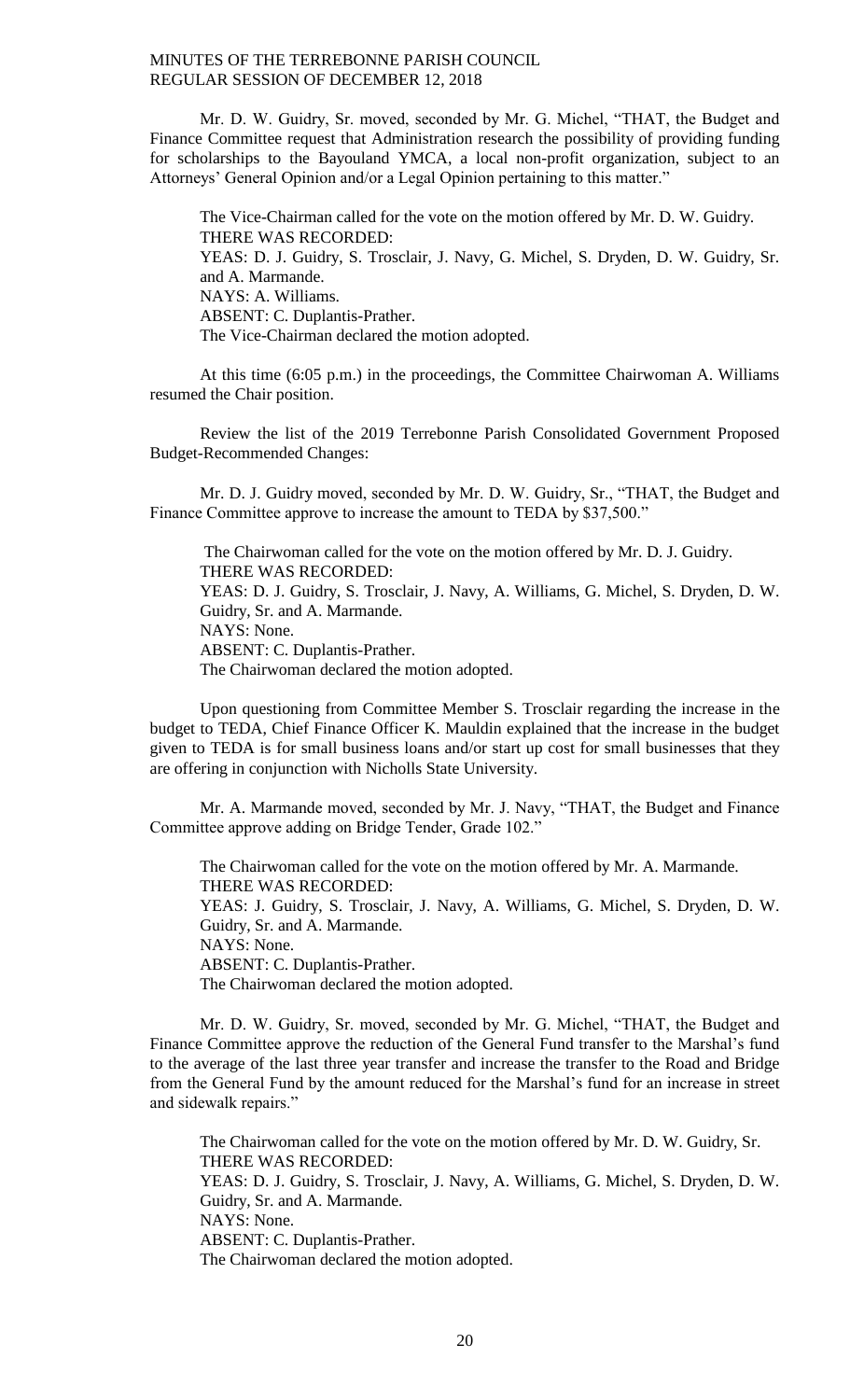Mr. D. J. Guidry moved, seconded by Mr. J. Navy, "THAT, the Budget and Finance Committee approve to increase the amount for the elderly programs."

The Chairwoman called for the vote on the motion offered by Mr. D. J. Guidry. THERE WAS RECORDED: YEAS: D. J. Guidry, S. Trosclair, J. Navy, A. Williams, G. Michel, S. Dryden, D. W. Guidry, Sr. and A. Marmande. NAYS: None. ABSENT: C. Duplantis-Prather. The Chairwoman declared the motion adopted.

Mr. D. J. Guidry moved, seconded by Mr. D. W. Guidry, Sr., "THAT, there being no further business to come before the Budget & Finance Committee, the meeting be adjourned."

The Chairwoman called for the vote on the motion offered by Mr. D. J. Guidry. THERE WAS RECORDED:

YEAS: D. J. Guidry, S. Trosclair, J. Navy, A. Williams, G. Michel, S. Dryden, D. W. Guidry, Sr. and A. Marmande.

NAYS: None.

ABSENT: C. Duplantis-Prather.

The Chairwoman declared the motion adopted and the meeting was adjourned at 6:08 p.m.

Arlanda J. Williams, Chairwoman

Tammy E. Triggs, Minute Clerk

Ms. A. Williams moved, seconded Mr. G. Michel, "THAT the Council accept and ratify the minutes of the Budget and Finance Committee meeting held on December 10, 2018."

The Chairman called for a vote on the motion offered by Ms. A. Williams. THERE WAS RECORDED: YEAS: D. J. Guidry, S. Trosclair, J. Navy, A. Williams, G. Michel, C. Duplantis-Prather, D. W. Guidry, Sr. and A. Marmande. NAYS: None. ABSENT: S. Dryden. The Chairman declared the motion adopted.

The Chairman called for a report on the Public Services Committee meeting held on December 10, 2018, whereupon the Committee Chairman, noting ratification of minutes calls public hearings on January 9, 2019 at 6:30 p.m., rendered the following:

# **PUBLIC SERVICES COMMITTEE**

### **DECEMBER 10, 2018**

The Chairman, Alidore "Al" Marmande, called the Public Services Committee meeting to order at 6:09 p.m. in the Terrebonne Parish Council Meeting Room with an Invocation offered by Committee Member S. Dryden and the Pledge of Allegiance led by Committee Member G. Michel. Upon roll call, Committee Members recorded as present were: D. J. Guidry, S. Trosclair, J. Navy, A. Williams, G. Michel, S. Dryden, D. W. Guidry, Sr. and A. Marmande. Committee Member C. Duplantis-Prather was recorded as absent. A quorum was declared present.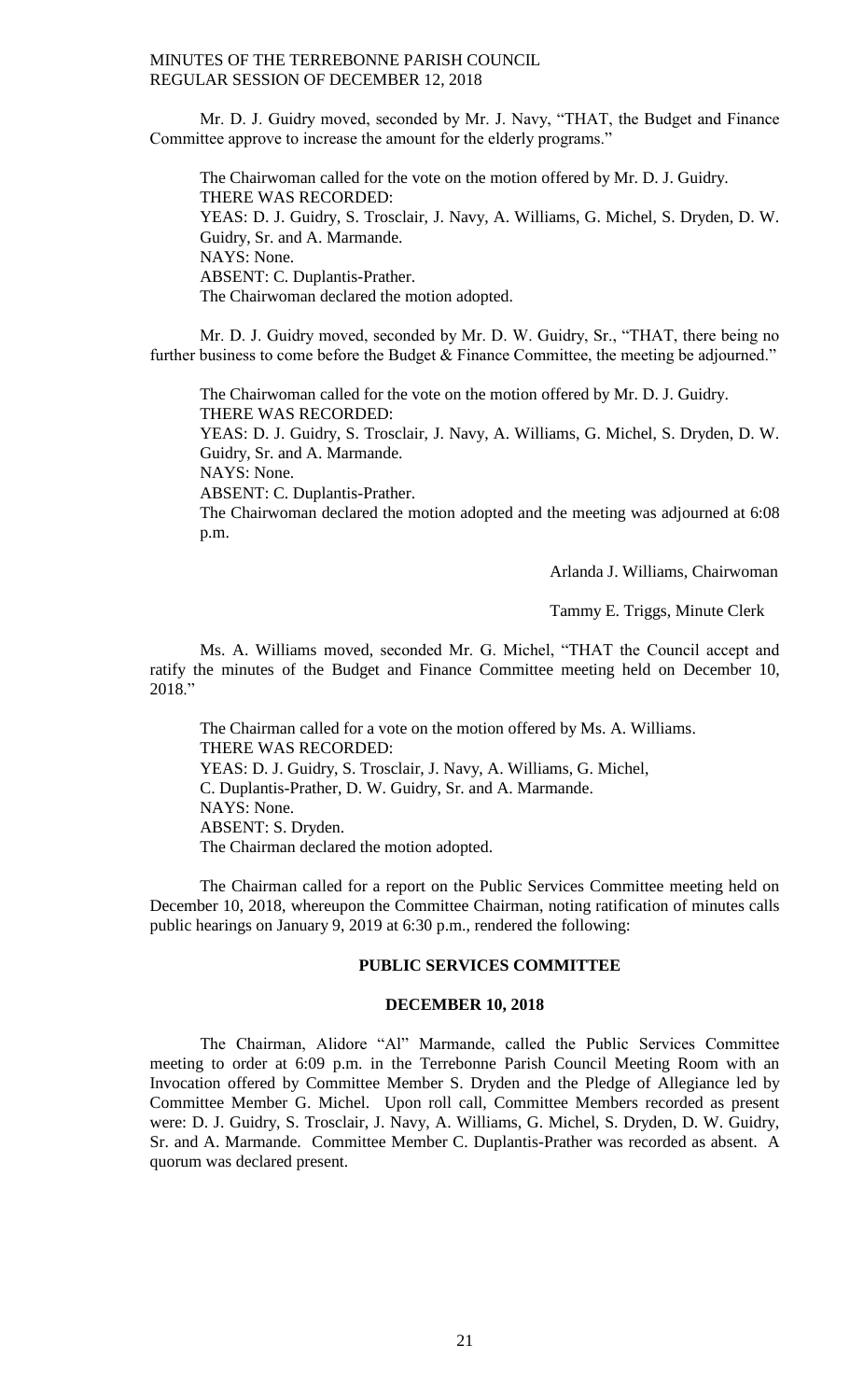| <b>OFFERED BY:</b>  | MR. D. J. GUIDRY |
|---------------------|------------------|
| <b>SECONDED BY:</b> | MR. S. TROSCLAIR |

#### **RESOLUTION NO. 18-454**

# A RESOLUTION TO AUTHORIZE THE PARISH PRESIDENT TO HAVE THE SIGNING AUTHORITY ON THE LOUISIANA DIVISION OF ADMINISTRATION, FACILITY PLANNING AND CONTROL CAPITAL PROJECTS

**WHEREAS**, the Terrebonne Parish Consolidated Government has numerous Cooperative Endeavor Agreements (CEA) with the State of Louisiana – Division of Administration, Facility Planning and Control (FP&C) on capital projects, and

**WHEREAS**, the Terrebonne Parish Council on behalf of the Terrebonne Parish Consolidated Government, does hereby authorize the Parish President, Gordon Dove, to have the signing authority on the capital projects with FP&C, and

**WHEREAS**, the capital projects include:

Bayou LaCarpe Watershed Project, Location C; 50-J55-14-02 Terrebonne Sports Complex Project/Bayou Country Sports; Project ID# 561791 Renovate the Le Petit de Terrebonne Theater Building; 50-J55-14-01 South Louisiana Wetlands Discovery Center: 50-J55-14-06 Westside/Alma Street Drainage: 50-J55-18-01

**NOW, THEREFORE BE IT RESOLVED** that the Terrebonne Parish Council, on behalf of the Terrebonne Parish Consolidated Government, does hereby authorize the Parish President, Gordon Dove, to have signing authority on the above listed FP&C capital projects.

#### **THERE WAS RECORDED:**

YEAS: D. J. Guidry, S. Trosclair, J. Navy, A. Williams, G. Michel, S. Dryden, D. W. Guidry, Sr., and A. Marmande. NAYS: None. ABSTAINING: None. ABSENT: C. Duplantis-Prather. The Chairman declared the resolution adopted on this the 10th day of December 2018.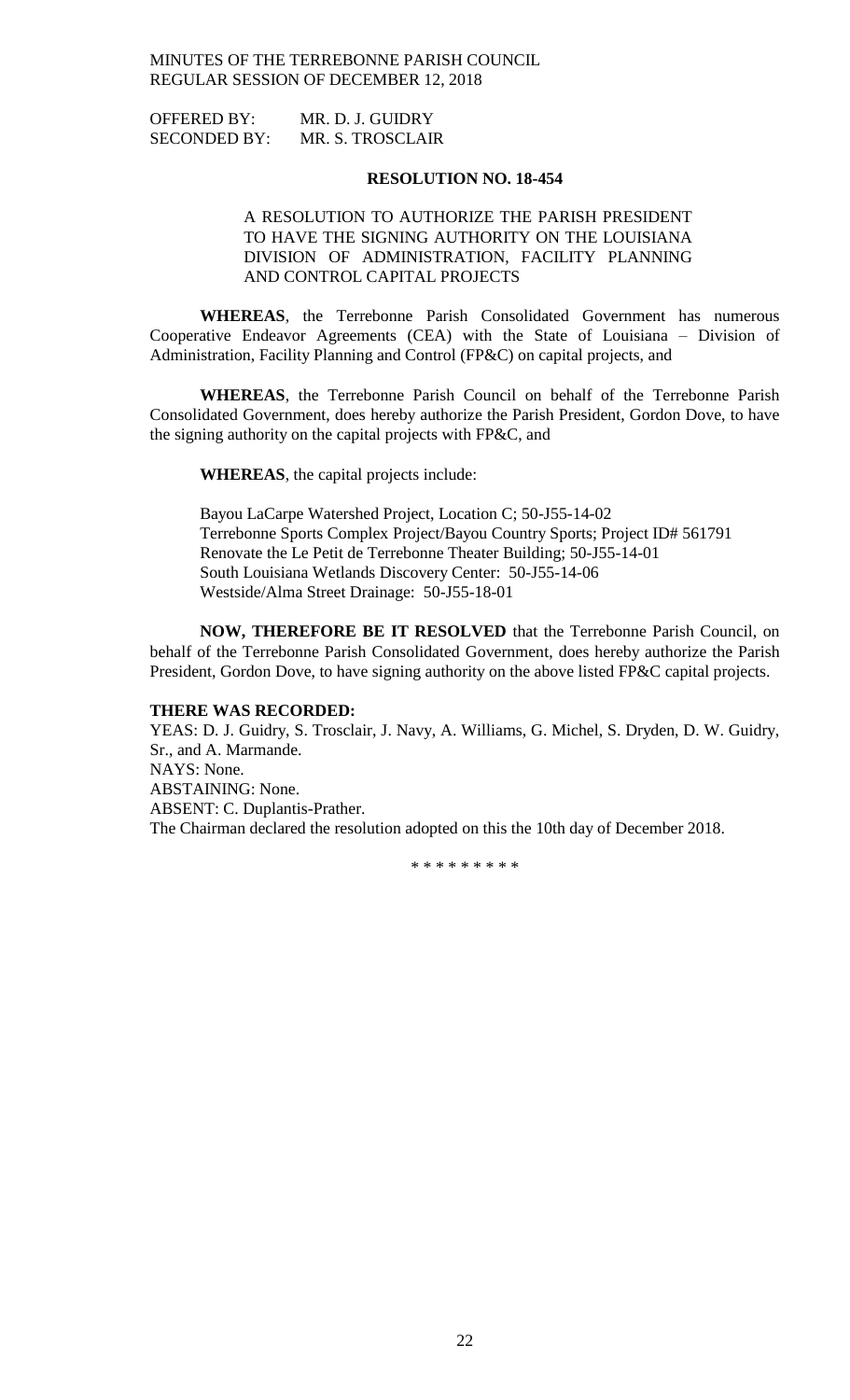| <b>OFFERED BY:</b>  | MR. D. J. GUIDRY |
|---------------------|------------------|
| <b>SECONDED BY:</b> | MR. S. DRYDEN    |

#### **RESOLUTION NO. 18-455**

A resolution authorizing the execution of Change Order No. 2 for Parish Project No. 14-HPD-14, Critical Facilities Hardening – Houma Police Department (HMGP), Terrebonne Parish, Louisiana.

**WHEREAS**, the Terrebonne Parish Consolidated Government did receive construction bids on Parish Project No. 14-HPD-14, Critical Facilities Hardening – Houma Police Department (HMGP), Terrebonne Parish, Louisiana, and

**WHEREAS**, TPCG is desirous of completing the installation of HVAC units at the Houma Police Department building, and

**WHEREAS**, a study was needed to allow the installation of the HVAC units to comply with FEMA's design requirements, and

**WHEREAS**, this change order also allows for an increase in the project cost due to the need to modify masonry to endure that the new roof is tied in correctly, and

**WHEREAS**, this change order will add One Hundred Forty-Five (145) calendar days to the contract as a result of Change Order No. 2, and

**WHEREAS**, this change order will increase the overall contract price by Eleven Thousand, Eight Hundred Eighty Dollars and Zero Cents (\$11,880.00), and

**WHEREAS**, this Change Order No. 2 has been recommended by the Engineer, Quality Engineering & Surveying, for this project.

**NOW, THEREFORE, BE IT RESOLVED** that the Terrebonne Parish Council on behalf of the Terrebonne Parish Consolidated Government, does hereby approve and authorize the execution by Terrebonne Parish President Gordon E. Dove of Change Order No. 2 to the construction agreement with Thomassie Construction, Inc. for Parish Project No. 16-HMGP-29, Critical Facilities Hardening – Houma Police Department (HMGP), Terrebonne Parish, Louisiana, for an increase of Eleven Thousand, Eight Hundred Eighty Dollars and Zero Cents (\$11,880.00), and an increase of One Hundred Forty-Five (145) calendar days to the contract, and

BE IT FURTHER RESOLVED, that a certified copy of the resolution be forwarded to Engineer, Quality Engineering & Surveying.

### **THERE WAS RECORDED:**

YEAS: D. J. Guidry, S. Trosclair, J. Navy, A. Williams, G. Michel, S. Dryden, D. W. Guidry, Sr., and A. Marmande. NAYS: None. ABSTAINING: None. ABSENT: C. Duplantis-Prather. The Chairman declared the resolution adopted on this the 10th day of December 2018.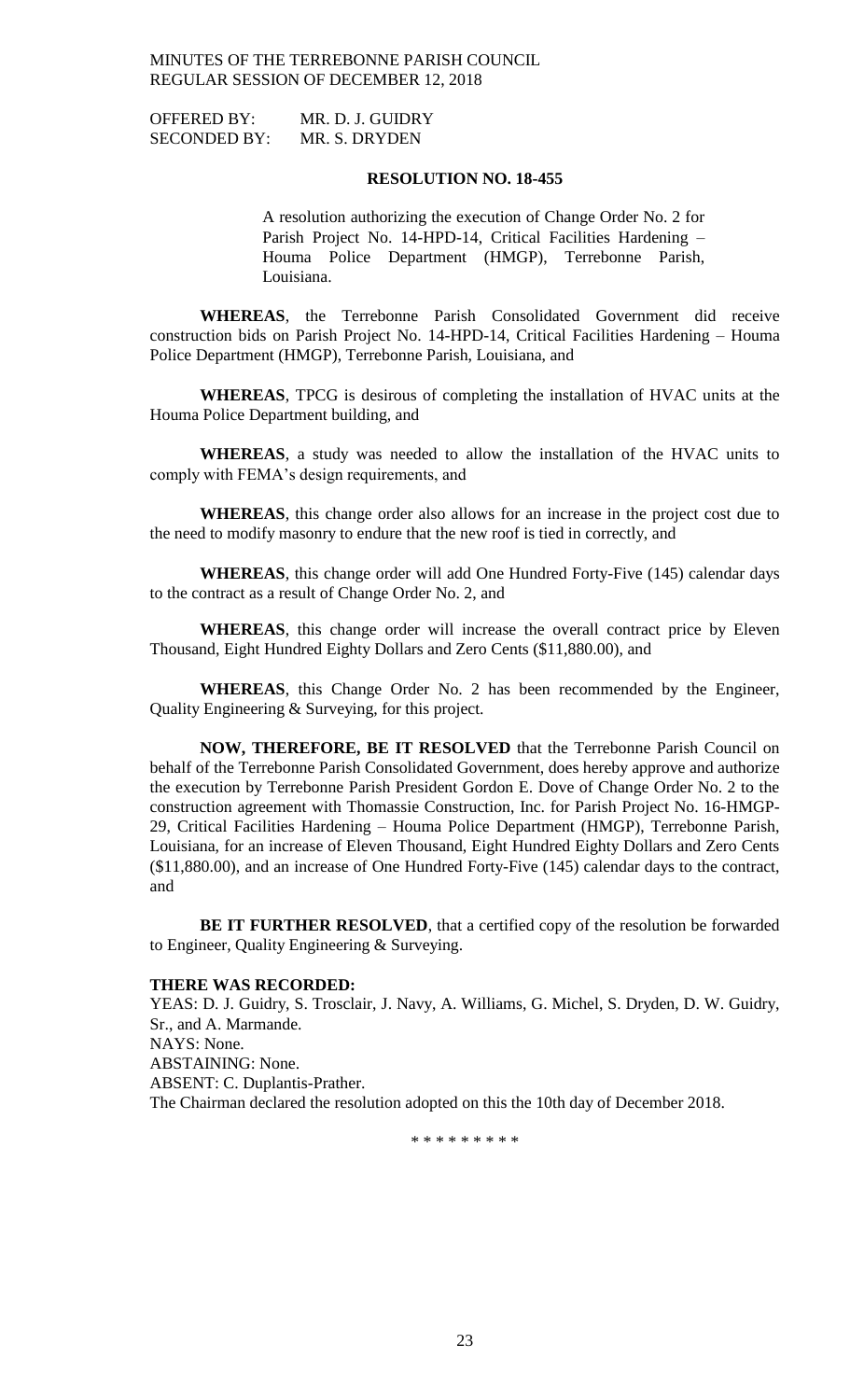| <b>OFFERED BY:</b>  | MR. D. W. GUIDRY, SR. |
|---------------------|-----------------------|
| <b>SECONDED BY:</b> | MR. D. J. GUIDRY      |

#### **RESOLUTION NO. 18-456**

A RESOLUTION AUTHORIZING THE EXECUTION OF CHANGE ORDER NO. 3 FOR PARISH PROJECT NO. 16- HMGP-29, CRITICAL FACILITIES HARDENING – GENERATING STATION (HMGP), TERREBONNE PARISH, LOUISIANA.

**WHEREAS**, the Terrebonne Parish Consolidated Government did receive construction bids on Parish Project No. 16-HMGP-29, Critical Facilities Hardening – Generating Station (HMGP), Terrebonne Parish, Louisiana, and

**WHEREAS**, TPCG is desirous of completing the wind hardening of the generating station, and

**WHEREAS**, the Contractor requested an extension of One hundred and Five (105) calendar days due to inclement weather throughout the project, and

**WHEREAS**, this change order will add One hundred and Five (105) calendar days to the contract as a result of Change Order No. 3, and

**WHEREAS**, this Change Order No. 3 has been recommended by the Engineer, Quality Engineering & Surveying, for this project.

**NOW, THEREFORE, BE IT RESOLVED** that the Terrebonne Parish Council on behalf of the Terrebonne Parish Consolidated Government, does hereby approve and authorize the execution by Terrebonne Parish President Gordon E. Dove of Change Order No. 3 to the construction agreement with Thomassie Construction, Inc. for Parish Project No. 16-HMGP-29, Critical Facilities Hardening – Generating Station (HMGP), Terrebonne Parish, Louisiana, for an increase of One hundred and Five (105) calendar days to the contract, and

**BE IT FURTHER RESOLVED**, that a certified copy of the resolution be forwarded to Engineer, Quality Engineering & Surveying.

### **THERE WAS RECORDED:**

YEAS: D. J. Guidry, S. Trosclair, J. Navy, A. Williams, G. Michel, S. Dryden, D. W. Guidry, Sr., and A. Marmande. NAYS: None. ABSTAINING: None. ABSENT: C. Duplantis-Prather. The Chairman declared the resolution adopted on this the 10th day of December 2018.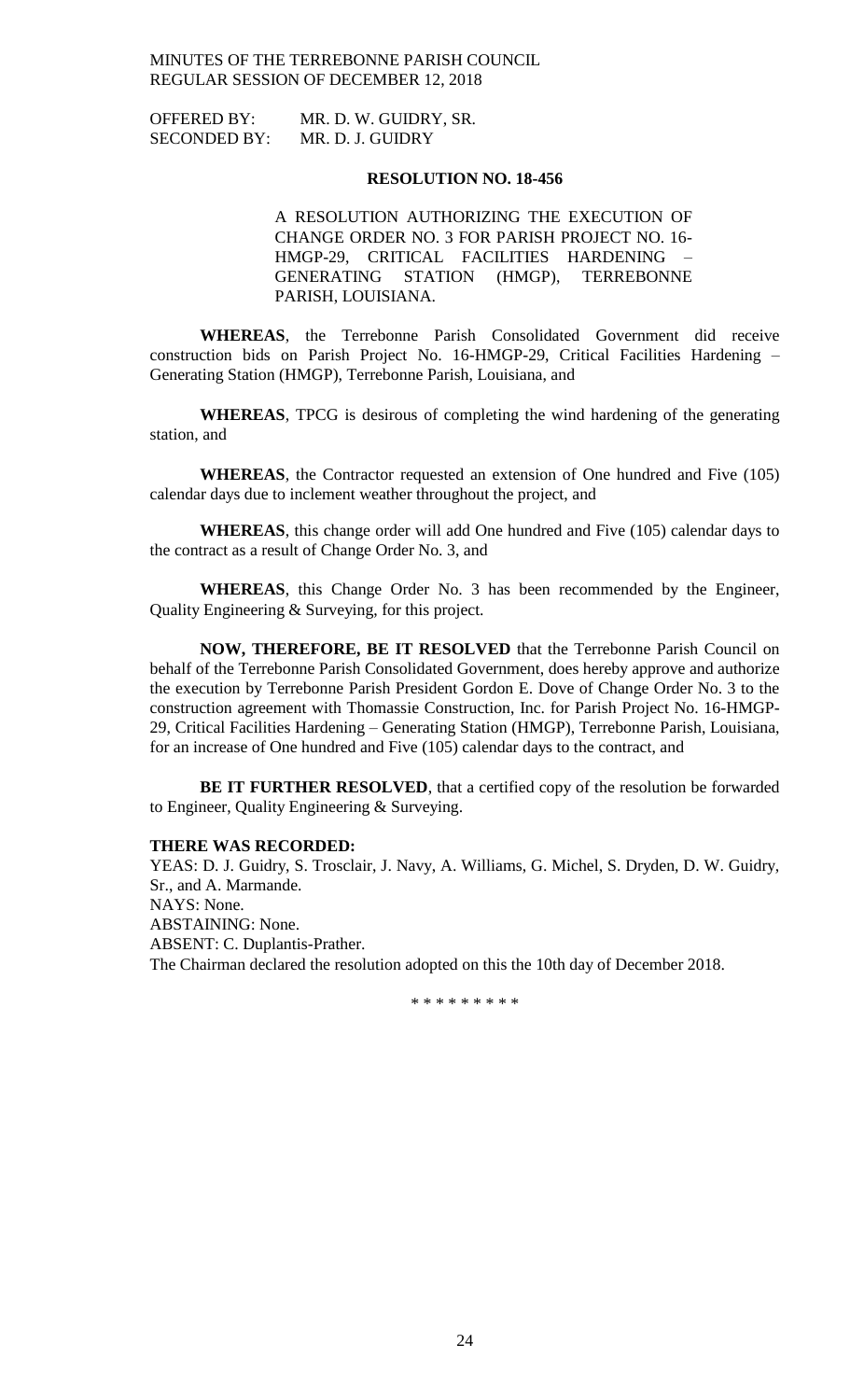| <b>OFFERED BY:</b>  | MR. D. J. GUIDRY |
|---------------------|------------------|
| <b>SECONDED BY:</b> | MR. S. TROSCLAIR |

#### **RESOLUTION NO. 18-457**

A RESOLUTION PROVIDING APPROVAL OF AMENDMENT NO. 2 TO THE ENGINEERING AGREEMENT FOR PARISH PROJECT NO. 17-DRA-04, SYLVIA STREET DRAINAGE IMPROVEMENTS PHASE 3A, TERREBONNE PARISH, LOUISIANA.

**WHEREAS**, the Terrebonne Parish Consolidated Government did enter into an engineering agreement with All South Consulting Engineers, LLC on May 30, 2017, for the **Sylvia Street Drainage Improvements Phase 3A** identified as **Parish Project No. 17-DRA-04**, and

**WHEREAS**, the Engineering Agreement between OWNER and ENGINEER provides for certain limitations for specific Basic Services and specific Additional Services, and

**WHEREAS**, field surveying, engineering design and project representation are desired, and

**WHEREAS**, this amendment will increase the upset limit for Basic Services of this contract by an amount of \$44,157.00 and increase the upset limit for Additional Services of this contract by \$29,400.00, and

**WHEREAS**, the firm of All South Consulting Engineers, LLC has been asked to perform these activities under the Basic Services and Additional Services sections of the Engineering Agreement for this project, and

**WHEREAS**, the TPCG is desirous of having these services continued so that there is a need to increase in the upset limit for these services, and

**NOW, THEREFORE BE IT RESOLVED** that the Terrebonne Parish Council, on behalf of the Terrebonne Parish Consolidated Government, does hereby approve this Amendment No. 1 to the Engineering Agreement for an increase of \$44,157.00 in Basic Services and an increase in \$29,400.00 in Additional Services authorizes Parish President, Gordon E. Dove, to execute this Amendment No. 2 to the Engineering Agreement for Parish Project No. 17-DRA-04, Sylvia Street Drainage Improvements Phase 3A, with All South Consulting Engineers, LLC, and

**BE IT FURTHER RESOLVED** that a certified copy of the resolution be forwarded to the Engineer, All South Consulting Engineers, LLC.

#### **THERE WAS RECORDED:**

YEAS: D. J. Guidry, S. Trosclair, J. Navy, A. Williams, G. Michel, S. Dryden, D. W. Guidry, Sr., and A. Marmande. NAYS: None. ABSTAINING: None. ABSENT: C. Duplantis-Prather. The Chairman declared the resolution adopted on this the 10th day of December 2018.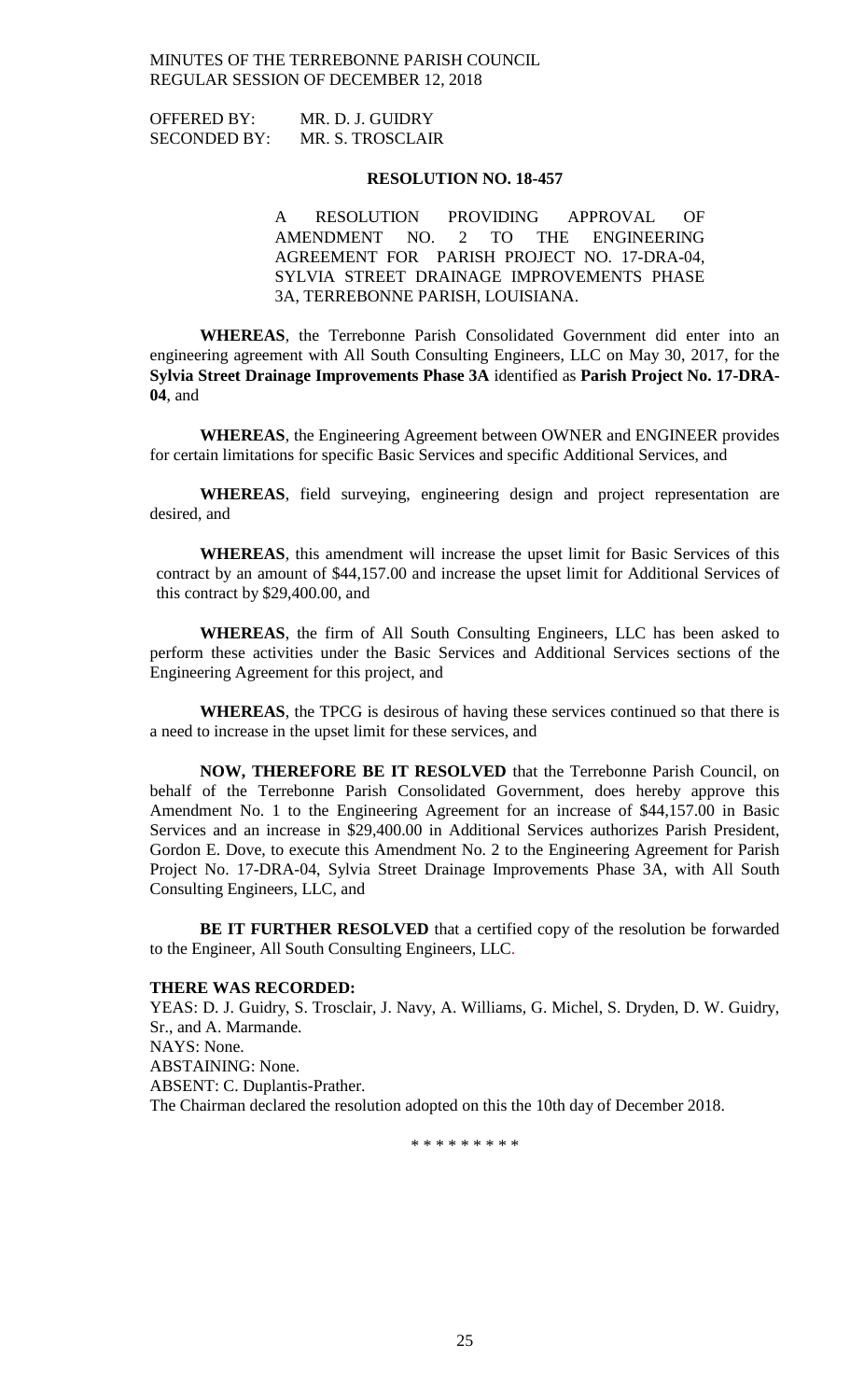| <b>OFFERED BY:</b>  | MR. D. W. GUIDRY, SR. |
|---------------------|-----------------------|
| <b>SECONDED BY:</b> | MR. S. TROSCLAIR      |

#### **RESOLUTION NO. 18-458**

A RESOLUTION RATIFYING THE APPOINTMENT OF THE ARCHITECT, HOUSTON J. LIRETTE, JR. TO PROVIDE ARCHITECTURAL SERVICES FOR THE GOVERNMENT TOWER ELEVATOR IMPROVEMENT PROJECT; AND AUTHORIZING EXECUTION OF AN ARCHITECTURAL AGREEMENT FOR THESE SERVICES.

**WHEREAS**, the Terrebonne Parish Consolidated Government wishes to make mechanical improvements to the elevators in the Government Tower, and

**WHEREAS**, Parish President Gordon E. Dove has recommended that the Architect, Houston J. Lirette, Jr., be retained to provide the necessary professional services for this project, and

**NOW, THEREFORE BE IT RESOLVED** that the Terrebonne Parish Council does hereby ratify the appointment of the Architect, Houston J. Lirette, Jr., by Terrebonne Parish President Gordon E. Dove for professional architectural services for mechanical improvements to the elevators in the Government Tower; and

**BE IT FURTHER RESOLVED** that the Terrebonne Parish Council, on behalf of the Terrebonne Parish Consolidated Government, does hereby authorize the execution of an architectural agreement with the Architect, Houston J. Lirette, Jr., by Terrebonne Parish President Gordon E. Dove, for mechanical improvements to the elevators in the Government Tower.

#### **THERE WAS RECORDED:**

YEAS: D. J. Guidry, S. Trosclair, J. Navy, A. Williams, G. Michel, S. Dryden, D. W. Guidry, Sr., and A. Marmande. NAYS: None. ABSTAINING: None. ABSENT: C. Duplantis-Prather. The Chairman declared the resolution adopted on this the 10th day of December 2018.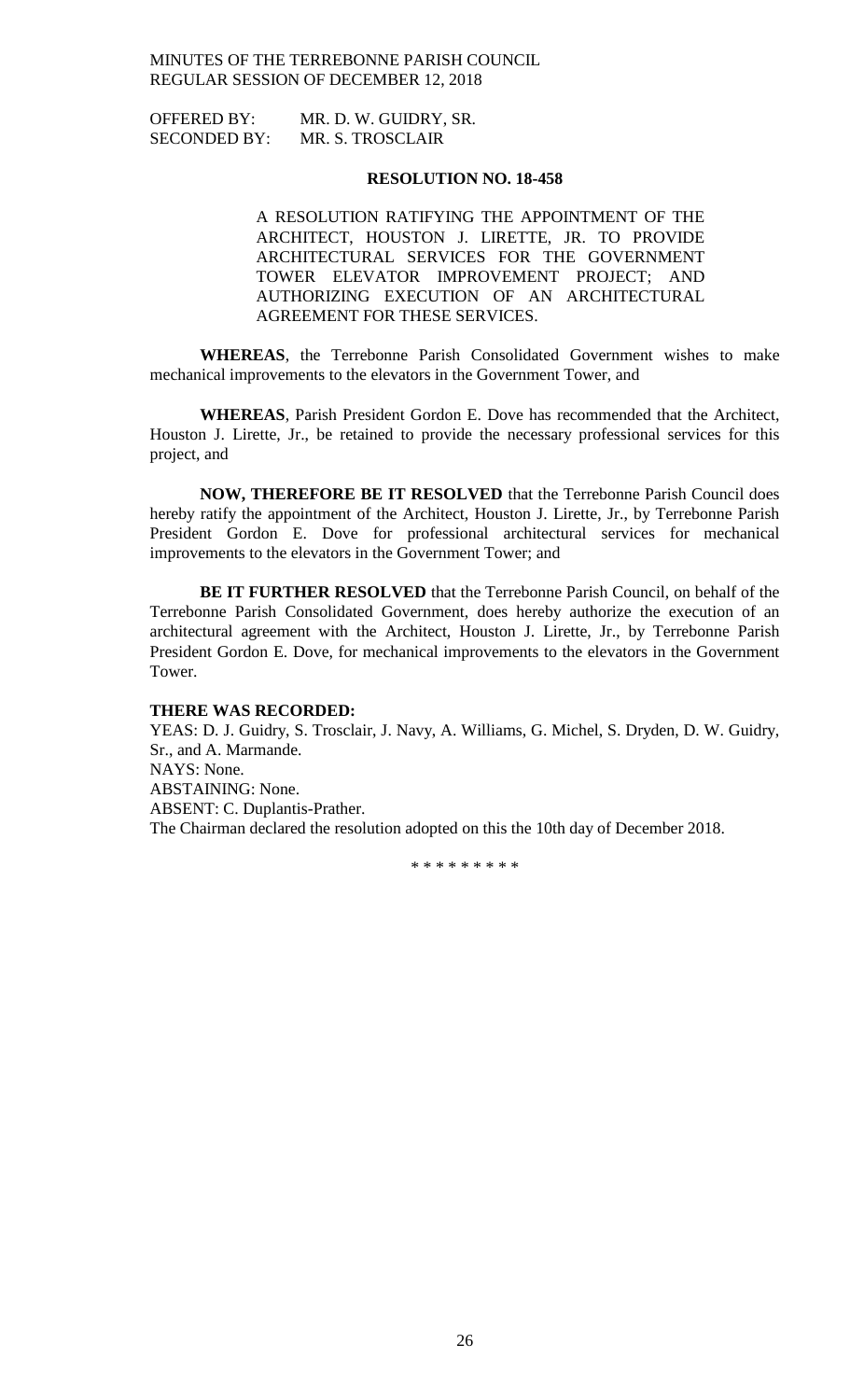OFFERED BY: MR. D. J. GUIDRY SECONDED BY: MR. S. TROSCLAIR

### **RESOLUTION NO. 18-459**

A resolution providing for the acceptance of work performed by Force Industries, LLC, in accordance with the Certificate of Substantial Completion for Parish Project 14-SCADA-13, Telemetry System for Drainage Pump Stations (SCADA), Phase III, Terrebonne Parish, Louisiana.

**WHEREAS**, the Terrebonne Parish Consolidated Government entered into a contract dated May 30, 2018 with Force Industries, LLC, for Parish Project 14-SCADA-13, Telemetry System for Drainage Pump Stations (SCADA), Phase III, Terrebonne Parish, Louisiana, as will be seen by reference to said contract which is recorded under Entry No. 1559357 of the records of Terrebonne Parish, and

**WHEREAS**, the work performed has been inspected by authorized representatives of the Owner, Engineer, and Contractor and found to be substantially complete, and

**WHEREAS**, the Engineer for this project, Providence Engineering and Design, LLC, recommends the acceptance of the substantial completion,

**NOW, THEREFORE BE IT RESOLVED** that the Terrebonne Parish Council, on behalf of the Terrebonne Parish Consolidated Government, does hereby accept the work performed, effective as of the date of recording of this resolution, and does authorize and direct the Clerk of Court and Ex-Officio Recorder of Mortgages of Terrebonne Parish to note this acceptance thereof in the margin of the inscription of said contract under Entry No. 1559357 of the Records of Terrebonne Parish, Louisiana, and

**BE IT FURTHER RESOLVED** that a certified copy of the resolution be forwarded to the Engineer Providence Engineering and Design, LLC, and

**BE IT FURTHER RESOLVED** that a certified copy of the resolution be recorded in the office of the Clerk of Court of Terrebonne Parish to commence a 45-day clear lien period, and

**BE IT FURTHER RESOLVED** that the Administration is authorized to make payment of retainage upon the presentation of a Clear Lien Certificate.

#### **THERE WAS RECORDED:**

YEAS: D. J. Guidry, S. Trosclair, J. Navy, A. Williams, G. Michel, S. Dryden, D. W. Guidry, Sr., and A. Marmande.

NAYS: None.

ABSTAINING: None.

ABSENT: C. Duplantis-Prather.

The Chairman declared the resolution adopted on this the 10th day of December 2018.

\* \* \* \* \* \* \* \* \*

Parish President G. Dove explained that the aforementioned project is one of the largest drainage programs for Terrebonne Parish; stating that eighteen (18) pumps will be under SCADA and this telemetry system and will be remotely operated from Gray, LA.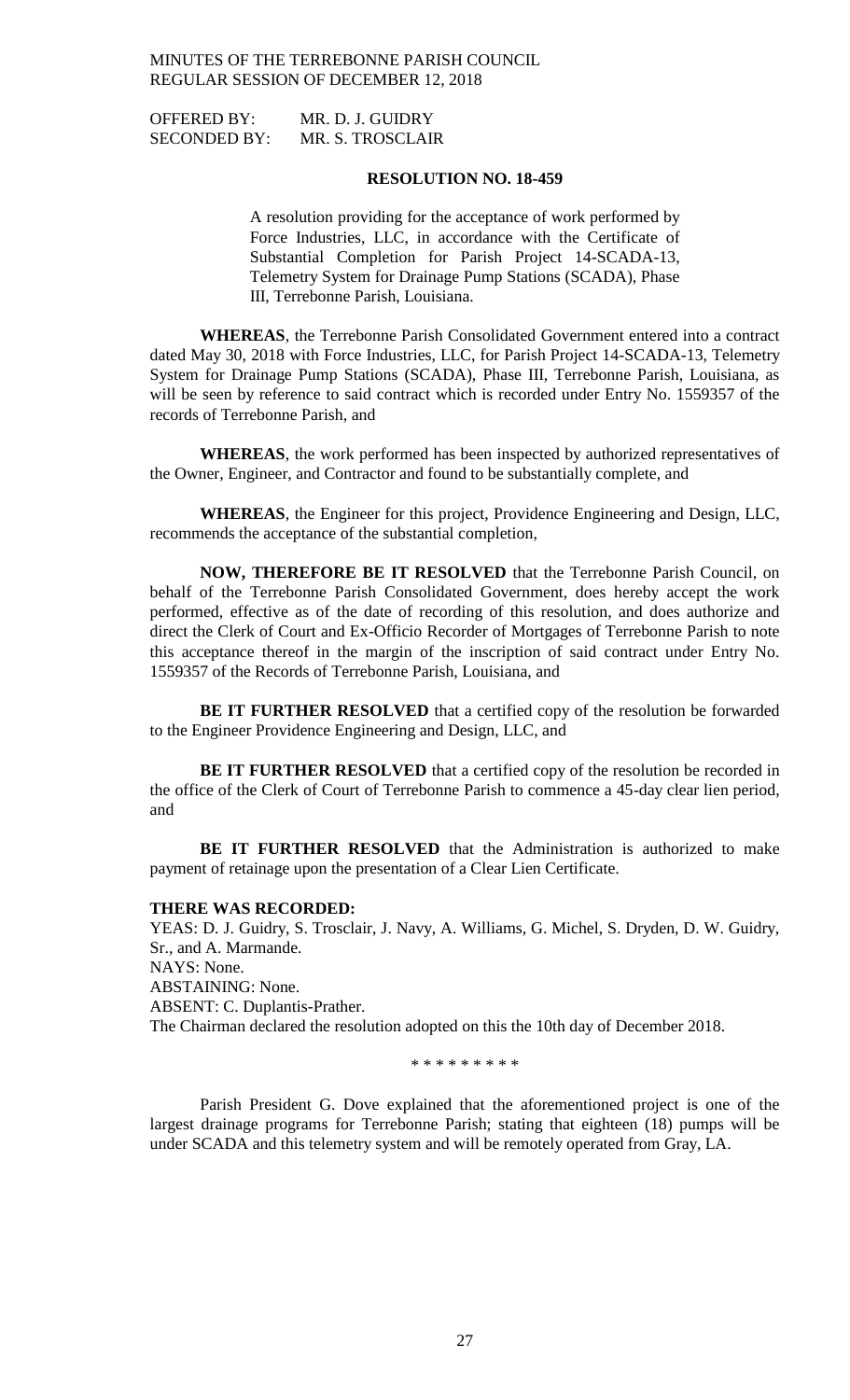OFFERED BY: MR. D. J. GUIDRY SECONDED BY: MS. A. WILLIAMS

#### **RESOLUTION NO. 18-460**

A resolution ratifying the appointment of the architectural firm of Craig C. Hebert, Architect, to provide architectural services for the new **Houma Police Department East Side Sub-Station**; and authorizing execution of an architectural agreement for these services.

**WHEREAS**, the Terrebonne Parish Consolidated Government wishes to construct a new sub-station on the east side of Houma for the Houma Police Department, and

**WHEREAS**, Parish President Gordon E. Dove has recommended that the firm of Craig C. Hebert, Architect, be retained to provide the necessary professional services for this project, and

**NOW, THEREFORE BE IT RESOLVED** that the Terrebonne Parish Council does hereby ratify the appointment of the architectural firm of Craig C. Hebert, Architect, by Terrebonne Parish President Gordon E. Dove for professional architectural services for the new sub-station on the east side of Houma for the Houma Police Department; and

**BE IT FURTHER RESOLVED** that the Terrebonne Parish Council, on behalf of the Terrebonne Parish Consolidated Government, does hereby authorize the execution of an architectural agreement with the architectural firm Craig C. Hebert, Architect, by Terrebonne Parish President Gordon E. Dove, for the new sub-station on the east side of Houma for the Houma Police Department.

#### **THERE WAS RECORDED:**

YEAS: D. J. Guidry, S. Trosclair, J. Navy, A. Williams, G. Michel, S. Dryden, D. W. Guidry, Sr., and A. Marmande. NAYS: None. ABSTAINING: None. ABSENT: C. Duplantis-Prather. The Chairman declared the resolution adopted on this the 10th day of December 2018.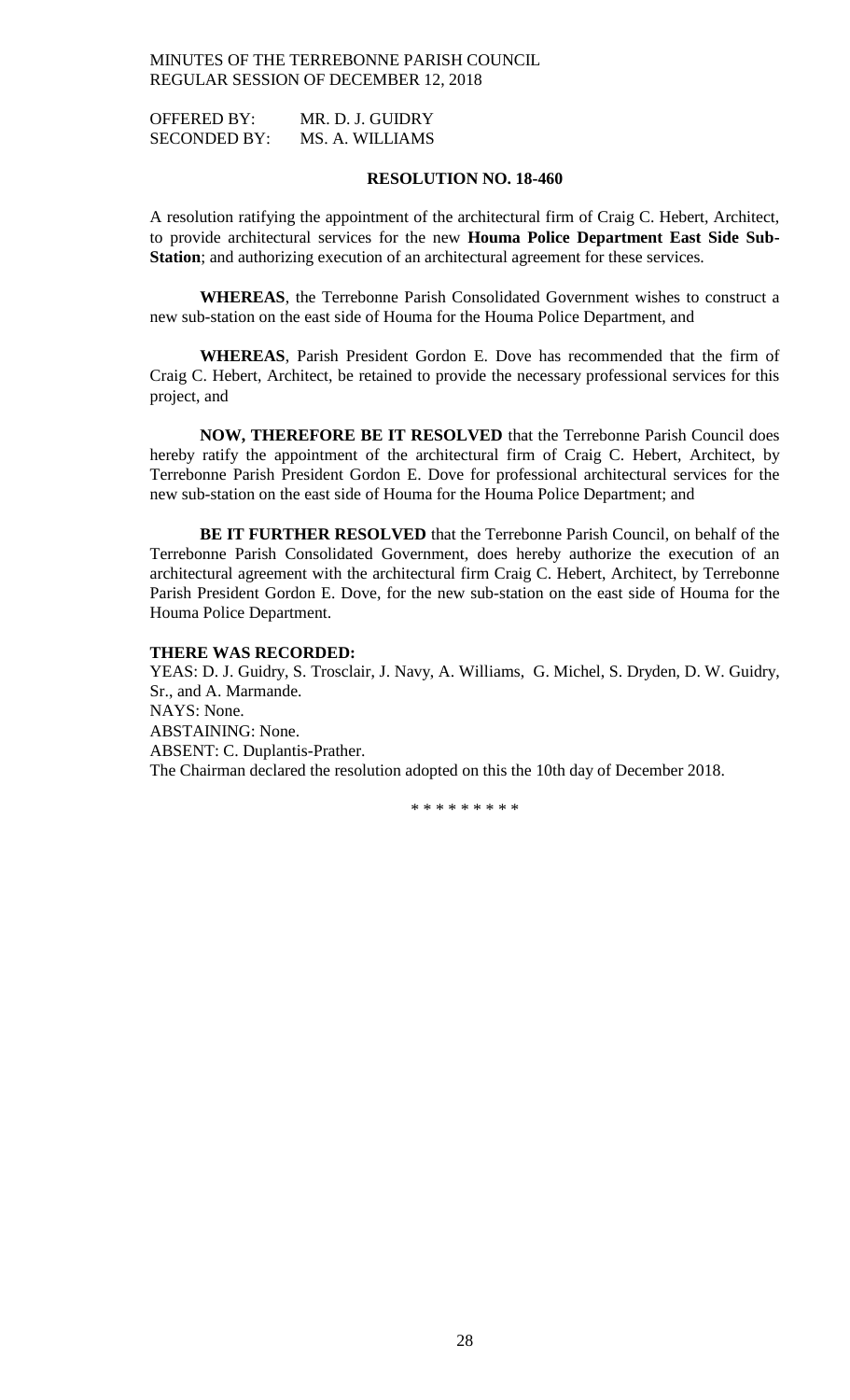OFFERED BY: MR. S. TROSCLAIR SECONDED BY: MR. S. DRYDEN

#### **RESOLUTION NO. 18-461**

A resolution ratifying the appointment of the engineering firm of Delta Coast Consultants, LLC, to provide engineering services for the **Nelo Street Asphalt Project**; and authorizing execution of an engineering agreement for these services.

**WHEREAS**, the Terrebonne Parish Consolidated Government wishes to make improvements to the pavement on Nelo Street, and

**WHEREAS**, Parish President Gordon E. Dove has recommended that the firm of Delta Coast Consultants, LLC, be retained to provide the necessary professional services for this project, and

**NOW, THEREFORE BE IT RESOLVED** that the Terrebonne Parish Council does hereby ratify the appointment of the engineering firm of Delta Coast Consultants, LLC, by Terrebonne Parish President Gordon E. Dove for professional engineering services for the pavement improvement project on Nelo Street; and

**BE IT FURTHER RESOLVED** that the Terrebonne Parish Council, on behalf of the Terrebonne Parish Consolidated Government, does hereby authorize the execution of an engineering agreement with the engineering firm of Delta Coast Consultants, LLC, by Terrebonne Parish President Gordon E. Dove, for improvements to the pavement on Nelo Street.

### **THERE WAS RECORDED:**

YEAS: D. J. Guidry, S. Trosclair, J. Navy, A. Williams, G. Michel, S. Dryden, and A. Marmande.

NAYS: None. ABSTAINING: D. W. Guidry, Sr. ABSENT: C. Duplantis-Prather. The Chairman declared the resolution adopted on this the 10th day of December 2018.

\* \* \* \* \* \* \* \* \*

Committee Member S. Trosclair explained that Nelo Street (Bourg, LA) is a narrow, substandard street that is the main entrance off of Hwy. 24 that leads to the baseball field and/or complex. He further explained that the street is in deplorable condition and is in need of major repairs.

An Emergency Ordinance declaring an EMERGENCY pursuant to Sections 2-14, 5- 04(b) and 5-11 of the Home Rule Charter for the Terrebonne Parish Consolidated Government to effectuate the appropriation of funds from the dedicated Emergency Contingency Fund for purposes of addressing all necessary measures to ensure the safety, health, and welfare of the Citizens of Terrebonne Parish as per law and all related matters.

The Chairman called for comments from the public; there were non

Mr. D. J. Guidry moved, seconded by Mr. G. Michel, "THAT, the Budget and Finance Committee close the aforementioned public hearing."

The Chairman called for the vote on the motion offered by Mr. D. J. Guidry. THERE WAS RECORDED: YEAS: D. J. Guidry, S. Trosclair, J. Navy, A. Williams, G. Michel, S. Dryden, D. W. Guidry, Sr. and A. Marmande. NAYS: None. ABSENT: C. Duplantis-Prather. The Chairman declared the motion adopted.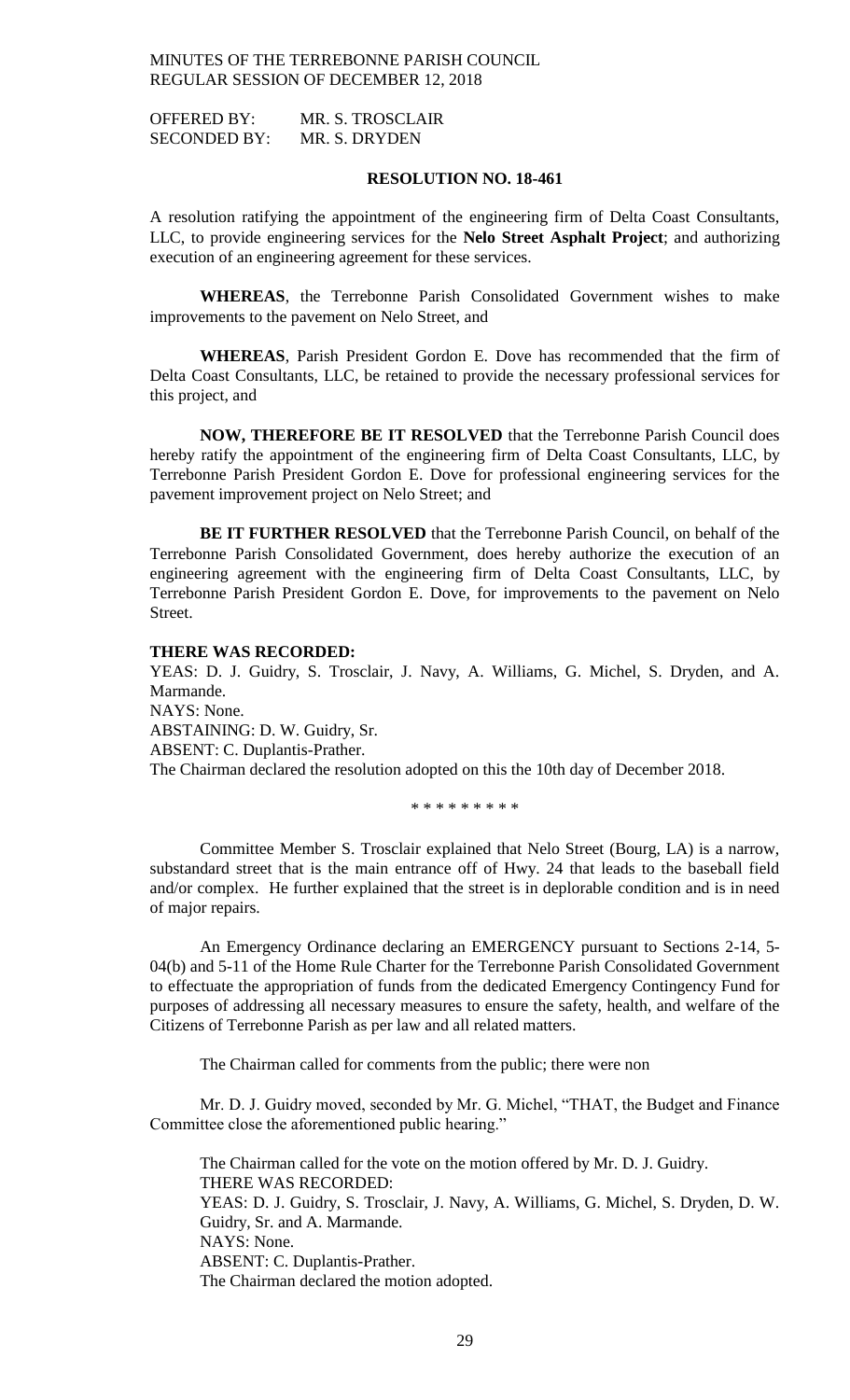OFFERED BY: MR. D. J. GUIDRY SECONDED BY: MR. G. MICHEL

#### **(EMERGENCY) ORDINANCE NO. 9019**

AN ORDINANCE DECLARING AN EMERGENCY PURSUANT TO SECTIONS 2-14, 5-04(b) AND 5-11 OF THE HOME RULE CHARTER FOR THE TERREBONNE PARISH CONSOLIDATED GOVERNMENT TO EFFECTUATE THE APPROPRIATION OF FUNDS FROM THE DEDICATED EMERGENCY CONTINGENCY FUND FOR PURPOSES OF ADDRESSING ALL NECESSARY MEASURES TO ENSURE THE SAFETY, HEALTH, AND WELFARE OF THE CITIZENS OF TERREBONNE PARISH AS PER LAW AND ALL RELATED MATTERS THERETO.

**WHEREAS**, on December 3, 2018 the allision of the marine vessel Lift Boat Robert with the Dulac Pontoon Bridge caused severe damage to the bridge rendering it inoperable, and

**WHEREAS**, due to the reduced accessibility of emergency services and the potential economic impact on the communities affected, Gordon E. Dove, as Parish President of Terrebonne Parish, seeks to invoke all rights and duties afforded, and

**WHEREAS**, Parish Administration will review the emergency priorities; and it is requesting \$150,000 to fund immediate action to offset the potential expenses related hereto.

#### **SECTION I**

**THEREFORE BE IT ORDAINED** by the Terrebonne Parish Council, on behalf of the Terrebonne Parish Consolidated Government, that:

- 1. An extreme, public emergency, namely an unforeseen event bringing with it the destruction and injury to life or property, is hereby certified and declared to exist with respect to the Dulac Pontoon Bridge being inoperable
- 2. Pursuant to Sec. 5-11 of the Home Rule Charter, the Dedicated Emergency Contingency Fund is hereby released for purpose of addressing the emergency situation identified herein; and
- 3. The Parish President is hereby authorized to expend and utilize those monies necessary, from the above emergency appropriation and in his discretion, for purposes of addressing the subject emergency, along with providing the Parish Council with a report of all such actions.

# **SECTION II**

To the extent applicable, the Council Clerk shall cause all necessary notices and publications to occur with respect to the subject ordinance.

# **SECTION III**

If any section, part, paragraph, sentence, or clause of this ordinance should be declared invalid or unenforceable, such invalidity or defect shall not affect the remaining sections, paragraphs, parts, sentences of clauses hereof and, to this end, the several provisions hereof are hereby declared to be severable.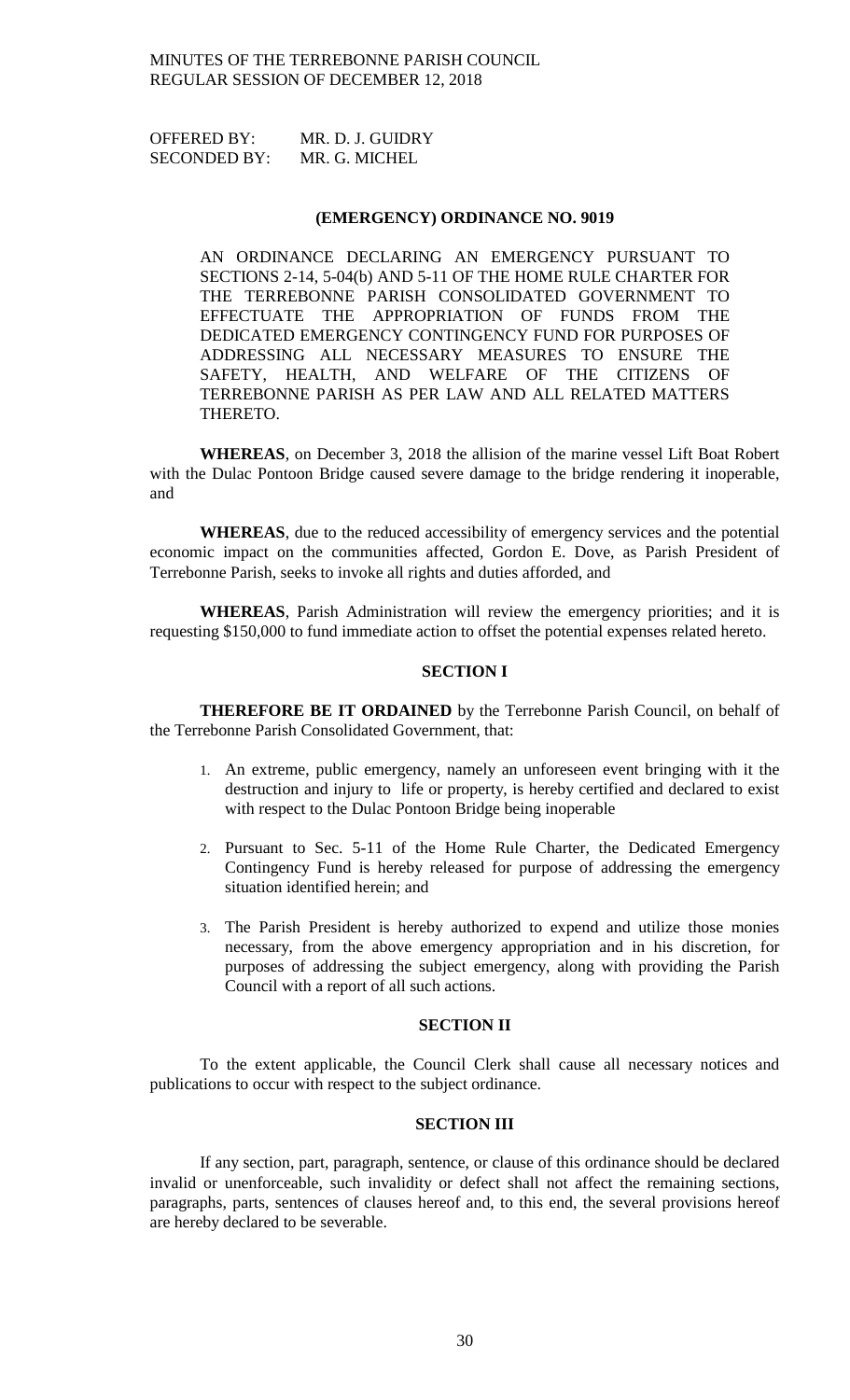### **SECTION IV**

If any word, clause, phrase, section or other portion of this ordinance shall be declared null, void, invalid, illegal, or unconstitutional, the remaining words, clauses, phrases, sections and other portions of this ordinance shall remain in full force and effect, the provisions of this ordinance hereby being declared to be severable.

### **SECTION V**

This ordinance shall become effective upon approval by the Parish President or as otherwise provided in Section 2-13(b) of the Home Rule Charter for a Consolidated Government for Terrebonne Parish, whichever occurs sooner.

This emergency ordinance was voted upon as follows:

THERE WAS RECORDED: YEAS: D.J. Guidry, S. Trosclair, J. Navy, A. Williams, G. Michel, S. Dryden, and D.W. Guidry, Sr., and A. Marmande. NAYS: None. NOT VOTING: None. ABSTAINING: None. ABSENT: C. Duplantis-Prather. The Chairman declared the Emergency Ordinance adopted on this, the 10th day of December 2018.

Parish Manager M. Toups explained that the Emergency Action as defined in the resolution was drafted because Crosby Towing was crossing the waterways (Dulac Pontoon Bridge) with three tugs that "snapped" a cable that had to be immediately repaired. An emergency was declared and the damages were assessed; noting that the damages were below the waterline. He stated that the repairs were completed over the weekend and the bridge is back in operation.

Parish President G. Dove thanked Parish Manager M. Toups, Public Works Director David Rome along with his staff and the contractors for their speedy response to the aforementioned emergency.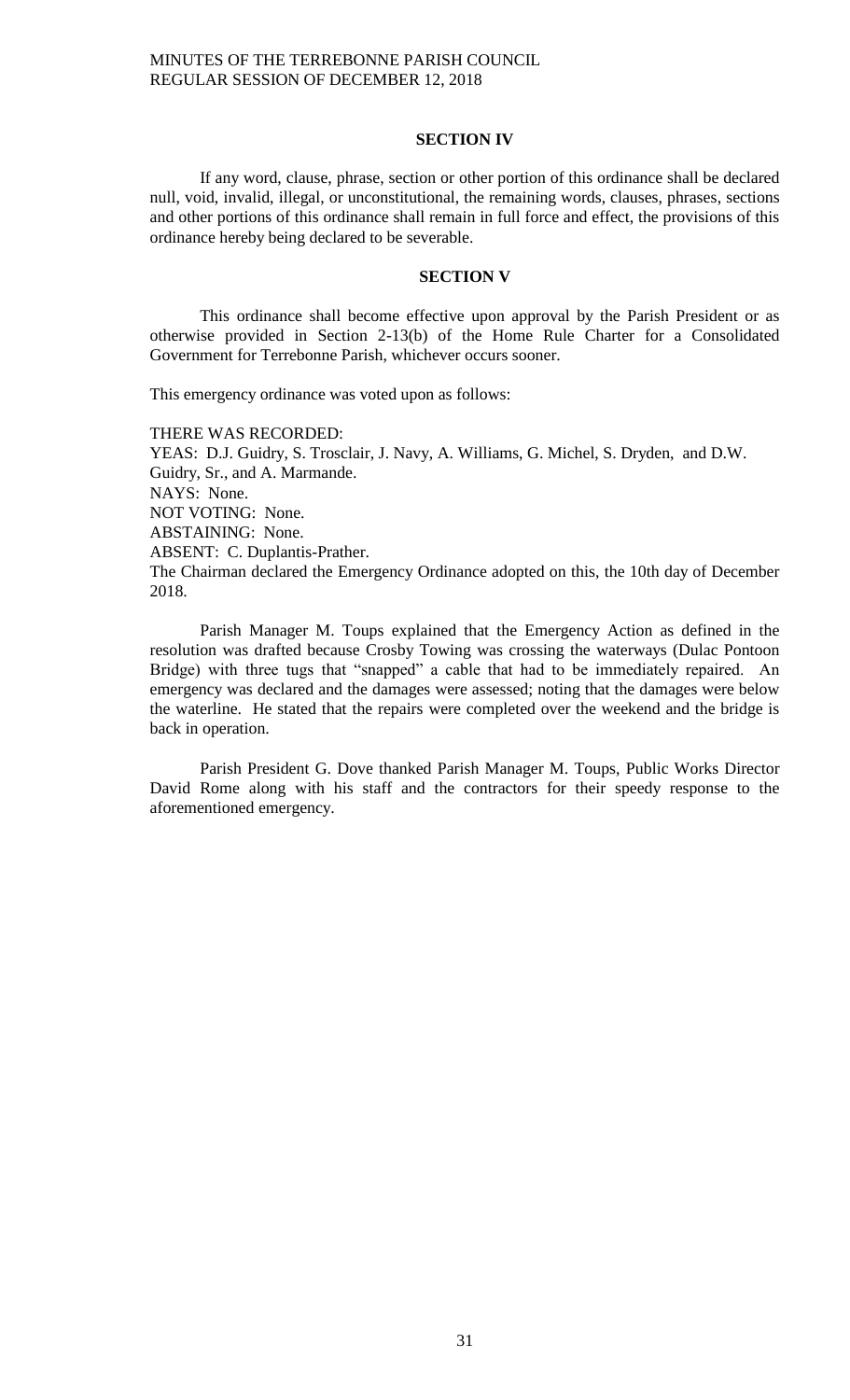OFFERED BY: MR. G. MICHEL SECONDED BY: MR. D. W. GUIDRY, SR.

#### **RESOLUTION NO. 18-462**

A RESOLUTION DECLARING THE NECESSITY FOR EMERGENCY ACTION PURSUANT TO THE AUTHORITY SET FORTH IN LSA R.S. 38:2212(D) TO ADDRESS REPAIRS TO THE DULAC PONTOON BRIDGE WHICH REQUIRED IMMEDIATE ACTION TO CORRECT. SUCH EMERGENCY ACTION INCLUDES THE DISASSEMBLY OF THE BARGE FROM THE SHORE SUPPORT STRUCTURE, TRANSPORT TO DRY DOCK, REPAIRS TO FAIRLEADER STRUCTURE, REASSEMBLY OF THE BARGE TO SHORE SUPPORT STRUCTURE; AND ALL OTHER NECESSARY REPAIRS TO ENSURE THE SAFETY, HEALTH, AND WELFARE OF THE CITIZENS OF TERREBONNE PARISH AS PER LAW AND ALL RELATED MATTERS THERETO.

A resolution declaring the necessity for emergency action pursuant to the authority set forth in LSA R.S. 38:2212(D) to address repairs to the Dulac Pontoon Bridge which required immediate action to correct. Such emergency action includes the.

**WHEREAS**, the Dulac Pontoon Bridge is operated and inventoried by the Terrebonne Parish Consolidated Government Roads & Bridges Division as a moveable span bridge, and

**WHEREAS**, on December 3, 2018 the allision of the marine vessel Lift Boat Robert with the Dulac Pontoon Bridge caused severe damage to the bridge rendering it inoperable, and

**WHEREAS**, the prolonged closure of the Dulac Pontoon Bridge would create significant hardships on the communities of Dularge, neighboring communities, and commercial industry of the affected area by reducing accessibility to emergency services, economic commerce, and

**WHEREAS**, the services of Sealevel Construction, Inc. and Crosby Tugs LLC/Crosby Marine Repair has been retained to make the necessary repairs in the amount of \$40,100.00, and

**WHEREAS,** the Parish President approved the emergency repairs to the Dulac Pontoon Bridge on December 3, 2018, and

**NOW, THEREFORE BE IT RESOLVED** that the Terrebonne Parish Council, on behalf of the Terrebonne Parish Consolidated Government, does hereby declare that the emergency repairs to the Dulac Pontoon Bridge as an emergency purchase.

### **THERE WAS RECORDED:**

YEAS: D. J. Guidry, S. Trosclair, J. Navy, A. Williams, G. Michel, S. Dryden, D. W. Guidry, Sr., and A. Marmande. NAYS: None. ABSTAINING: None. ABSENT: C. Duplantis-Prather. The Chairman declared the resolution adopted on this the 10th day of December 2018.

\* \* \* \* \* \* \* \* \*

Committee Member G. Michel asked that Agenda Items No. 11, 12, 13 and 14 be "removed" from tonight's agenda due to the verbiage; noting that they will be addressed at a later time.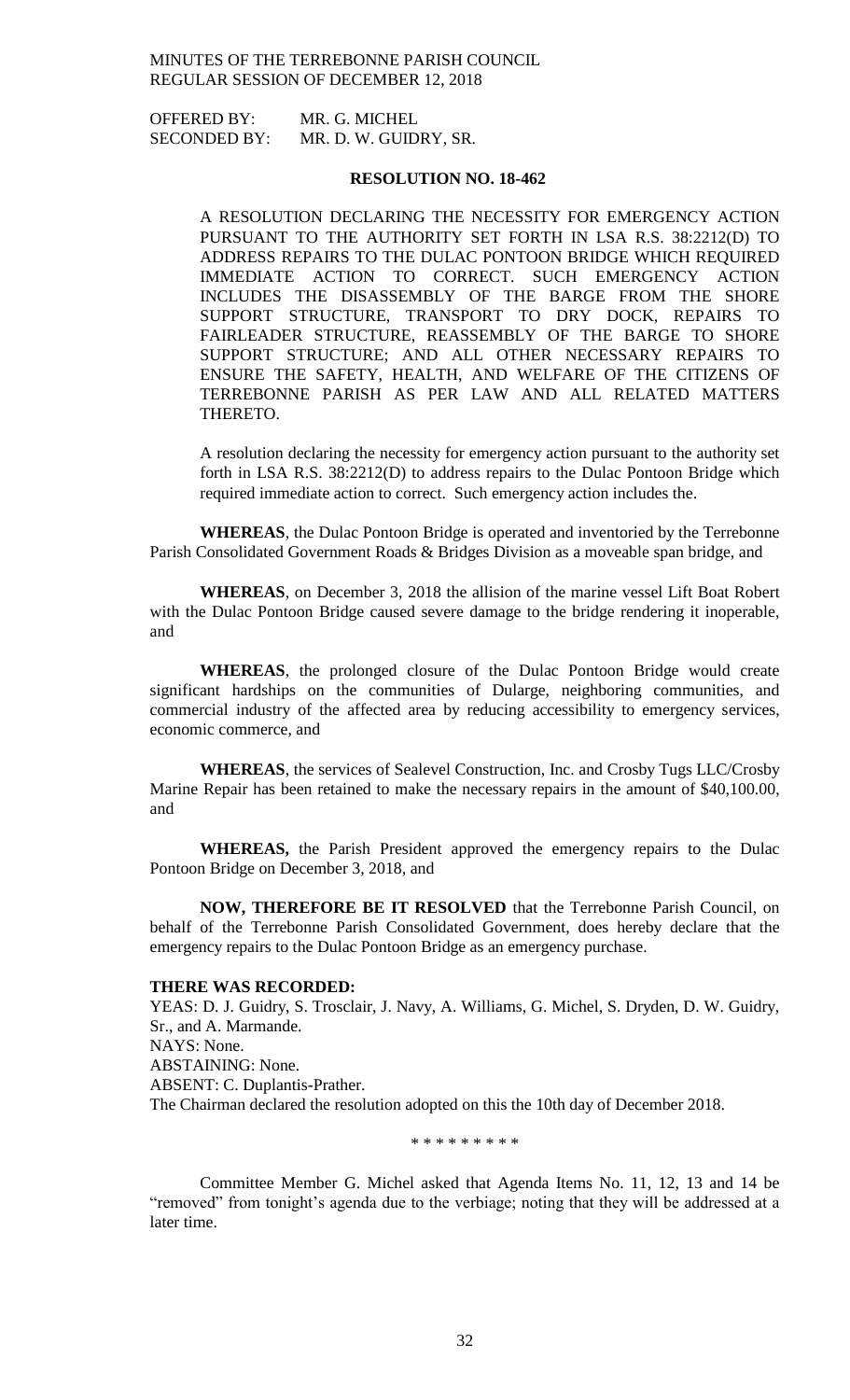The Committee Chairman read aloud Agenda Item No. 11 - Introducing an Ordinance to amend the Parish Code to establish a 10-ton weight on Rue Isabella in the Williamsburg Subdivision. *(NO ACTION NECESSARY)*

The Committee Chairman read aloud Agenda Item No. 12 - Introducing an Ordinance to Amend the Parish Code to establish a 10-Ton Weigh Limit on Rue Conrad in the Williamsburg Subdivision. *(NO ACTION NECESSARY)*

The Committee Chairman read aloud Agenda Item No. 13 - Introducing an Ordinance to Amend the Parish Code to establish a 10-Ton Weight Limit on Rue Max in the Williamsburg Subdivision. *(NO ACTION NECESSARY)*

The Committee Chairman read aloud Agenda Item No. 14 - Introducing an Ordinance to Amend the Parish Code to establish a 10-Ton Weight Limit on Rue Reece in the Williamsburg Subdivision. *(NO ACTION NECESSARY)*

Mr. J. Navy moved, seconded by Mr. G. Michel, "THAT, the Public Services Committee introduce an ordinance to amend the Parish Code to establish a No Parking Zone on Rosemary Avenue and call a public hearing on said matter on Wednesday, January 9, 2019 at 6:30 p.m."

The Chairman called for the vote on the motion offered by Mr. J. Navy. THERE WAS RECORDED: YEAS: D. J. Guidry, S. Trosclair, J. Navy, A. Williams, G. Michel, S. Dryden, D. W. Guidry, Sr. and A. Marmande. NAYS: None. ABSENT: C. Duplantis-Prather. The Chairman declared the motion adopted.

Ms. A. Williams moved, seconded by Mr. J. Navy, "THAT, the Public Services Committee revisit Agenda Item No. 10 – RESOLUTION: Declaring the necessity for Emergency Action pursuant to the authority set forth in LSA R.S. 38:2212 (D) to address repairs to the Dulac Pontoon Bridge."

The Chairman called for the vote on the motion offered by Ms. A. Williams. THERE WAS RECORDED: YEAS: D. J. Guidry, S. Trosclair, J. Navy, A. Williams, G. Michel, S. Dryden, D. W. Guidry, Sr. and A. Marmande. NAYS: None. ABSENT: C. Duplantis-Prather. The Chairman declared the motion adopted.

Upon questioning from Committee Member A. Williams regarding the emergency ordinance to repair the Dulac Pontoon Bridge, Chief Finance Officer K. Mauldin explained that the parish had to initially pay for the repairs and Crosby Towing is reimbursing the parish; stating that in order for the parish to invoice Crosby Towing, this emergency measure had to be placed in the budget.

Mr. G. Michel moved, seconded by Mr. D. W. Guidry, Sr., "THAT, the Public Services Committee continue in regular order."

The Chairman called for the vote on the motion offered by Mr. G. Michel. THERE WAS RECORDED: YEAS: D. J. Guidry, S. Trosclair, J. Navy, A. Williams, G. Michel, S. Dryden, D. W. Guidry, Sr. and A. Marmande. NAYS: None. ABSENT: C. Duplantis-Prather. The Chairman declared the motion adopted.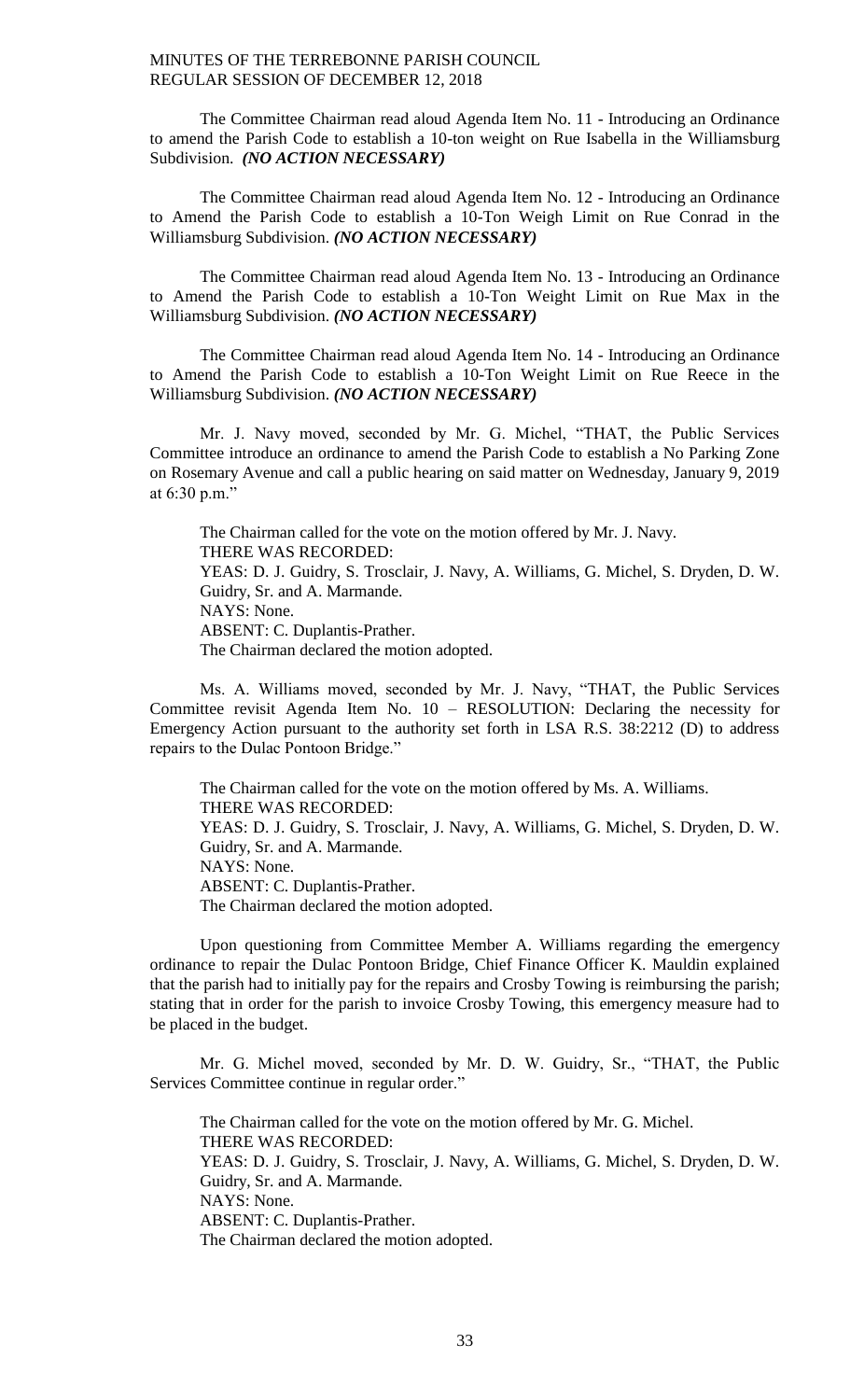Committee Member J. Navy asked that Agenda Item No. 16 - Discussion and possible action relative to the placement of speed deterring devices or mechanisms on Baptiste Circle, be placed on the agenda because he has received numerous calls from constituents concerning the safety of the children in this area. He explained that this particular street is a circle and there is a problem with speeding, as well as, buses not being able to see when picking up students during their bus routes. He requested that a traffic calming mechanism be placed in this area to deter speeding and to help with daily bus routes.

Planning and Zoning Director C. Pulaski stated that he would further access the area of Baptiste Circle and consult with Public Works Director David Rome and South Central Planning to see what can be done in the area to help alleviate this problem.

Mr. D. J. Guidry moved, seconded by Mr. J. Navy, "THAT, there being no further business to come before the Public Services Committee, the meeting be adjourned."

The Chairman called for the vote on the motion offered by Mr. D. J. Guidry. THERE WAS RECORDED:

YEAS: D. J. Guidry, S. Trosclair, J. Navy, A. Williams, G. Michel, S. Dryden, D. W. Guidry, Sr. and A. Marmande.

NAYS: None.

ABSENT: C. Duplantis-Prather.

The Chairman declared the motion adopted and the meeting was adjourned at 6:27 p.m.

Alidore Marmande, Chairman

Tammy E. Triggs, Minute Clerk

Mr. A. Marmande moved, seconded Mr. J. Navy, "THAT the Council accept and ratify the minutes of the Public Services Committee meeting held on December 10, 2018."

The Chairman called for a vote on the motion offered by Mr. A. Marmande. THERE WAS RECORDED: YEAS: D. J. Guidry, S. Trosclair, J. Navy, A. Williams, G. Michel, C. Duplantis-Prather, D. W. Guidry, Sr. and A. Marmande. NAYS: None. ABSENT: S. Dryden. The Chairman declared the motion adopted.

The Chairman called for a report on the Community Development and Planning Committee meeting held on December 10, 2018, whereupon the Committee Chairman, noting ratification of minutes calls a public hearing on January 9, 2019 at 6:30 p.m., rendered the following:

### **COMMUNITY DEVELOPMENT & PLANNING COMMITTEE**

## **DECEMBER 10, 2018**

The Chairman, Dirk J. Guidry, called the Community Development & Planning Committee meeting to order at 6:29 p.m. in the Terrebonne Parish Council Meeting Room with an Invocation offered by Committee Member A. Williams and the Pledge of Allegiance led by Committee Member A. Marmande. Upon roll call, Committee Members recorded as present were: D. J. Guidry, S. Trosclair, J. Navy A. Williams, G. Michel, S. Dryden, D. W. Guidry, Sr. and A. Marmande. Committee Member C. Duplantis-Prather was recorded as absent. A quorum was declared present.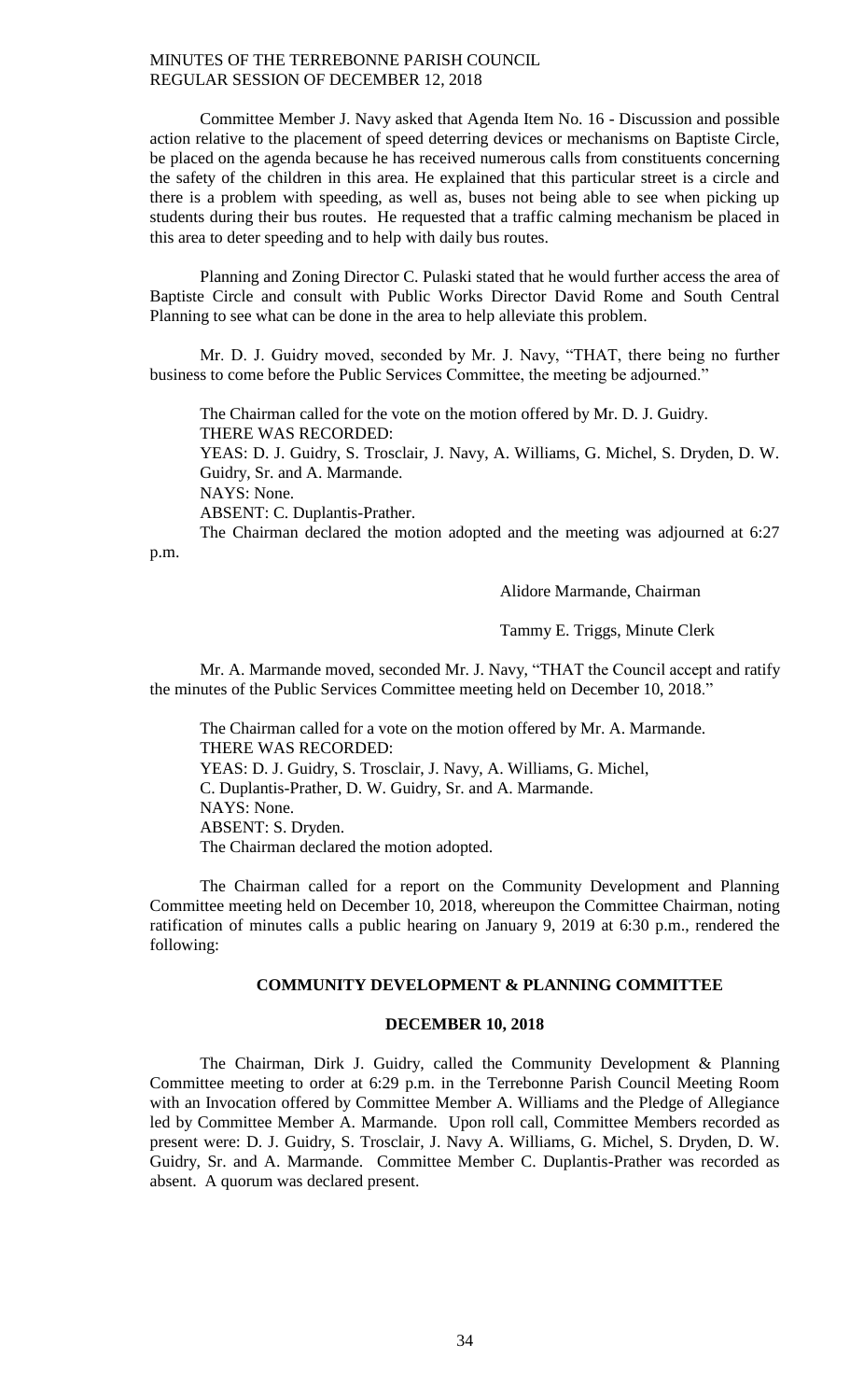| <b>OFFERED BY:</b>  | MR. D. J. GUIDRY |
|---------------------|------------------|
| <b>SECONDED BY:</b> | MR. J. NAVY      |

#### **RESOLUTION NO. 18-463**

A RESOLUTION TO LOAN HOME INVESTMENT PARTNERSHIPS PROGRAM FUNDS TO OPTIONS FOR AFFORDABLE HOUSING IN AN AMOUNT NOT TO EXCEED \$152,000.00 FOR THE PERMANENT FINANCING OF AN AFFORDABLE SINGLE FAMILY HOME LOCATED AT 617 HOBSON STREET, HOUMA, LOUISIANA.

**WHEREAS**, under the HOME Investment Partnerships Program regulations, Terrebonne Parish, as a participating jurisdiction, must reserve no less than 15% of their HOME allocation for housing to be developed, sponsored or owned by Community Housing Development Organizations (CHDO's), and

**WHEREAS**, Options For Affordable Housing, a designated Community Housing Development Organizations is committed to developing affordable housing for low income families, and

**WHEREAS**, Options For Affordable Housing has submitted a request for a CHDO loan in the amount of \$152,000.00 to construct a single family home located at 617 Hobson Street, for the purpose of creating affordable rental housing; and

**WHEREAS**, the loan request has been approved by the Terrebonne Parish Department of Housing and Human Services.

**NOW, THEREFORE BE IT RESOLVED**, that the Terrebonne Parish Council (Community Development and Planning Committee), on behalf of Terrebonne Parish Consolidated Government, does, hereby agree to loan HOME Investment Partnerships Program funds in an amount not to exceed \$152,000.00 to Options For Affordable Housing for the construction of an affordable single family home located at 617 Hobson Street, Houma Louisiana, which will be made available to low income renters, and

**BE IT FURTHER RESOLVED**, that the Terrebonne Parish Council, on behalf of the Terrebonne Parish Consolidated Government, does, hereby authorize the Parish President to execute all agreements in this regard.

## **THERE WAS RECORDED:**

YEAS: D. J. Guidry, S. Trosclair, J. Navy, A. Williams, G. Michel, S. Dryden, D. W. Guidry, Sr., and A. Marmande. NAYS: None. ABSTAINING: None. ABSENT: C. Duplantis-Prather. The Chairman declared the resolution adopted on this the 10th day of December 2018.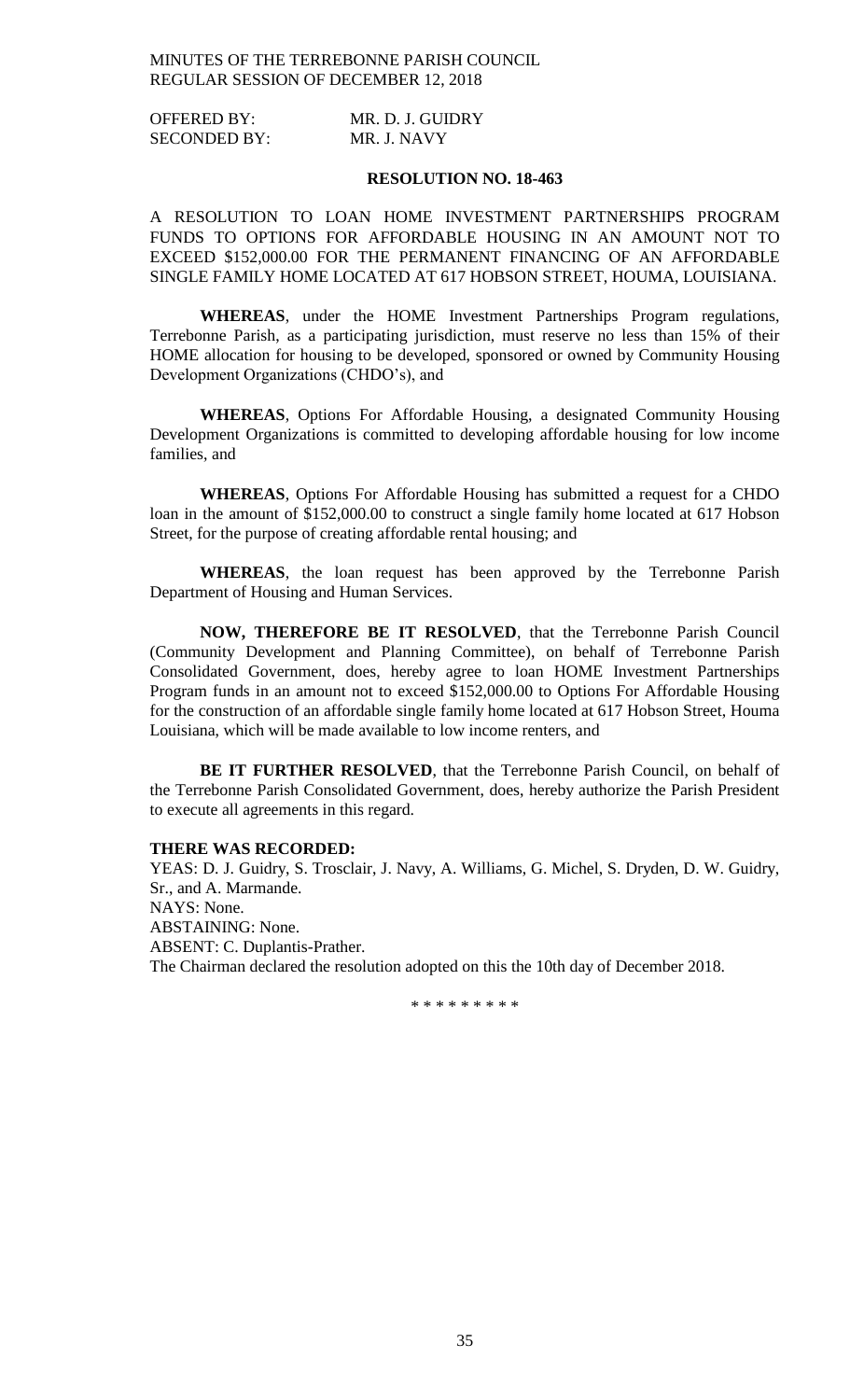OFFERED BY: MR. J. NAVY SECONDED BY: MR. D. W. GUIDRY, SR.

#### **RESOLUTION NO. 18-464**

A RESOLUTION GIVING NOTICE OF INTENT TO ADOPT AN ORDINANCE TO AMEND CERTAIN PORTIONS OF CHAPTER 17, ARTICLE III TO CHANGE THE DEFINITION OF RESIDENTIAL BUILDING PARK (RBP) TO INCLUDE MULTI-FAMILY DWELLING UNITS ON A SINGLE PARCEL OF LAND.

**WHEREAS,** these revisions are in response to concerns regarding density, development standards, and impacts on exising roads and drainage infrastructure on properties outside of zoning district boundaries brought forward by area residents, Parish President Gordon E. Dove, the Houma-Terrebonne Regional Planning and Zoning Commission, and the Terrebonne Parish Council; and,

**WHEREAS,** these rezoning were suggested during a public hearing in November 2018.

**THEREFORE BE IT RESOLVED** by the Terrebonne Parish Consolidated Government that notice of intent is given for adopting an ordinance to amend certain portions of Chapter 17, Article III of the Terrebonne Parish Code of Ordinances as per Attachment "A".

#### **THERE WAS RECORDED:**

YEAS: D. J. Guidry, S. Trosclair, J. Navy, A. Williams, G. Michel, S. Dryden, D. W. Guidry, Sr., and A. Marmande. NAYS: None. ABSTAINING: None. ABSENT: C. Duplantis-Prather. The Chairman declared the resolution adopted on this the 10th day of December 2018.

\* \* \* \* \* \* \* \* \*

Committee Member D. W. Guidry, Sr., along with Committee Member A. Marmande, asked that Agenda Item No. 3 Discussion and possible action concerning the need for a Hollywood Road bridge over Bayou Black, be placed on the agenda to get a status update on the bridge over Hollywood Road.

Public Works Director D. Rome explained that the Mandalay Bridge Project is in need of repairs and will be out of service for approximately the next two years; stating that the Hollywood Road Bridge would better serve the motorists of Terrebonne Parish when it is constructed.

Committee Member A. Marmande thanked Administration and the Public Works Department for all of the work that they are doing repairing bridges throughout the parish.

Upon questioning from Committee Member A. Marmande regarding the Theriot-Voisin Bridge, Public Works Director D. Rome explained that the construction of the bridge is on schedule and should be opening at the beginning of the year.

Parish President G. Dove explained that the Theriot Bridge will be a 40-ton bridge which is an improvement in the design from the previous bridge; noting that these changes will better accommodate the vehicle traffic using this roadway; explaining that the in 2014, a survey was completed and twenty six (26) of the parish bridges needed the tonnage lowered or need to be replaced.

Public Works Director D. Rome gave a brief update on the bridge projects, explaining that in 2013, the Federal Highway Administration instituted the thirteen metrics, which required all states to use this rating system. Terrebonne Parish started this process earlier than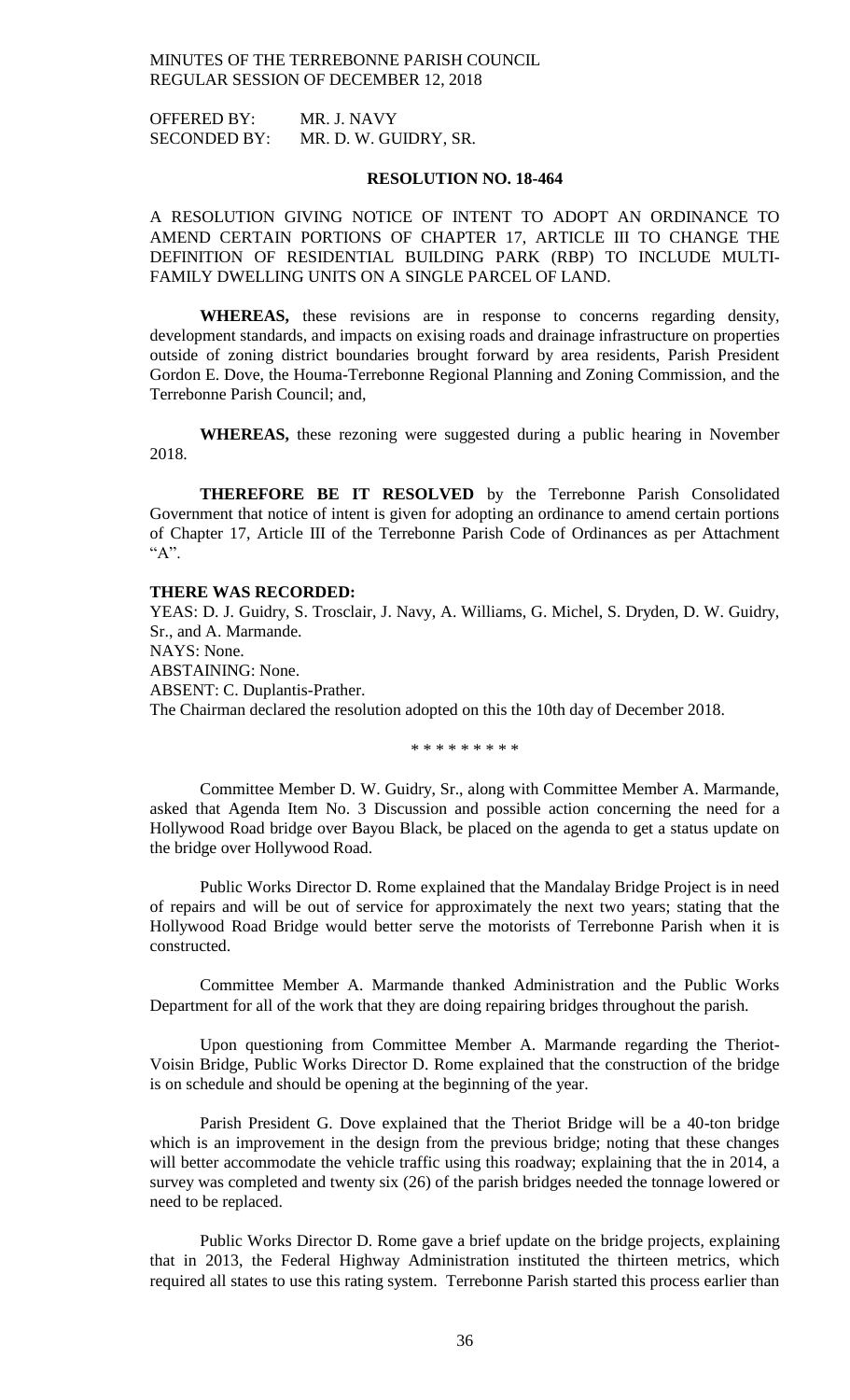other states and noticed that the parish's inventory was vastly aged; noting that all of the area bridges were approaching or had exceeded their life span and therefore required a lower posting. He stated that Administration has started projects to repairs, remove and/or construct new bridges before they break.

Mr. G. Michel moved, seconded by Mr. D. W. Guidry, Sr., "THAT, there being no further business to come before the Community Development & Planning Committee, the meeting be adjourned."

The Chairman called for the vote on the motion offered by Mr. G. Michel. THERE WAS RECORDED: YEAS: D. J. Guidry, S. Trosclair, J. Navy, A. Williams, G. Michel, S. Dryden, D. W. Guidry, Sr. and A. Marmande. NAYS: None. ABSENT: C. Duplantis-Prather. The Chairman declared the motion adopted and the meeting was adjourned at 6:37

p.m.

Dirk J. Guidry, Chairman

Tammy E. Triggs, Minute Clerk

Mr. D. J. Guidry moved, seconded Mr. D. W. Guidry, Sr., "THAT the Council accept and ratify the minutes of the Community Development and Planning Committee meeting held on December 10, 2018."

The Chairman called for a vote on the motion offered by Mr. D. J. Guidry. THERE WAS RECORDED: YEAS: D. J. Guidry, S. Trosclair, J. Navy, A. Williams, G. Michel, C. Duplantis-Prather, D. W. Guidry, Sr. and A. Marmande. NAYS: None. ABSENT: S. Dryden. The Chairman declared the motion adopted.

Ms. A. Williams moved, seconded by Ms. C. Duplantis-Prather, "THAT the Council approve the following street light list:

# **STREET LIGHT LIST**

**12-12-18**

UPGRADE ALL LIGHTS ON DUPRE LANE TO 250-WATTS (NOTE THE LIGHT AT 109 DUPRE WAS PREVIOUSLY UPGRADE TO 250-WATT); ENTERGY; USD RLD; JOHN NAVY; DISTRICT 1

REPLACE ONE OVERHEAD STREET LIGHT WITH ONE EACH 250 WATT EQUIVALENT LED FIXTURE AT 905 SAN ANTONIO BLVD; TPCG; RLD #2; DARRIN GUIDRY, SR.; DISTRICT 6

REPLACE ONE OVERHEAD STREET LIGHT WITH ONE EACH 250 WATT EQUIVALENT LED FIXTURE AT 518 AMARILLO DRIVE; TPCG; RLD #2; DARRIN GUIDRY, SR.; DISTRICT 6

INSTALL ONE STREET LIGHT AT 306 DERUSSO STREET; SLECA; RLD #3-A; CHRISTA DUPLANTIS-PRATHER; DISTRICT 5."

The Chairman called for a vote on the motion offered by Ms. A. Williams. THERE WAS RECORDED: YEAS: D. J. Guidry, S. Trosclair, J. Navy, A. Williams, G. Michel, C. Duplantis-Prather, D. W. Guidry, Sr. and A. Marmande.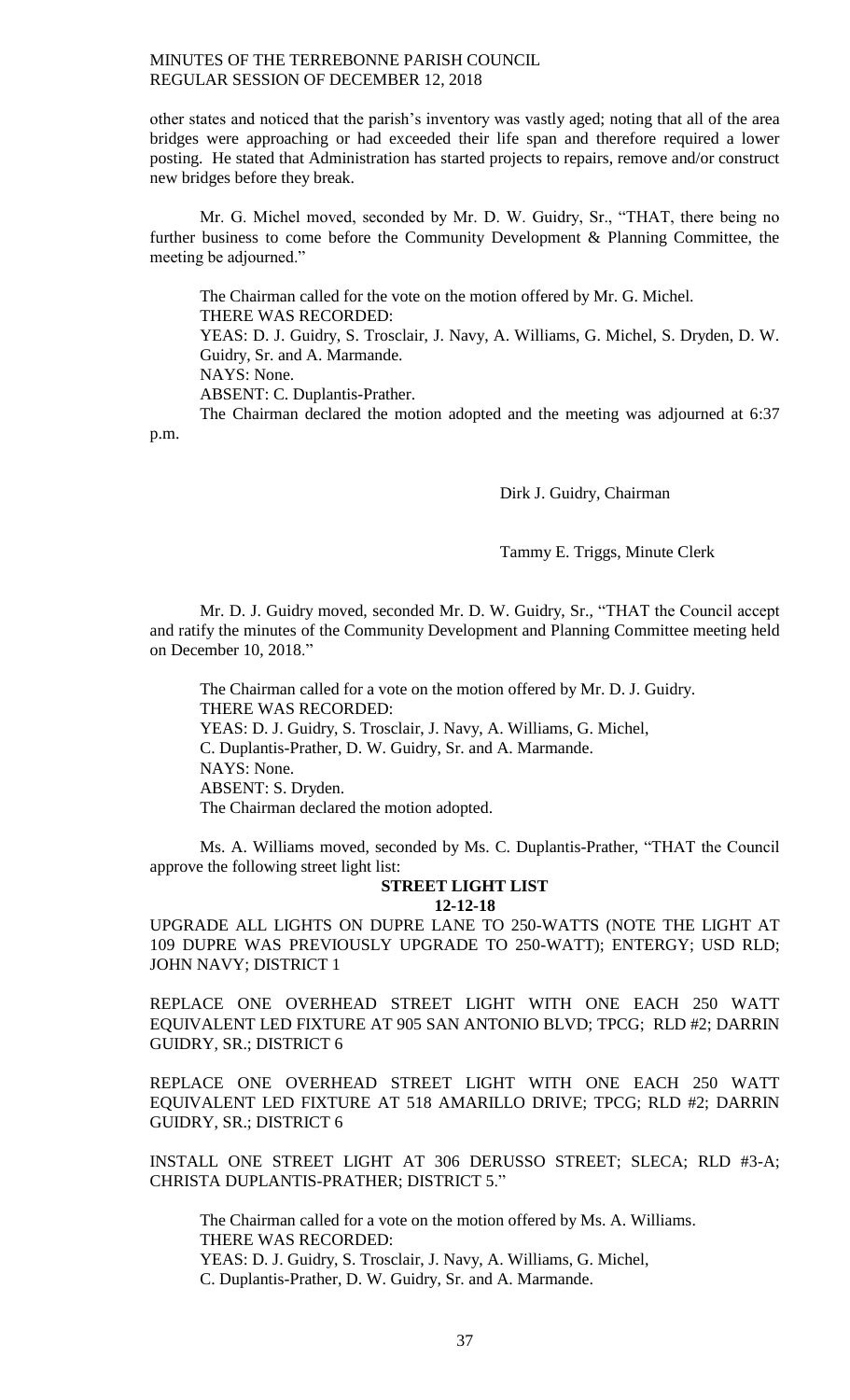NAYS: None. ABSENT: S. Dryden. The Chairman declared the motion adopted.

Mr. G. Michel moved, seconded by Ms. A. Williams, "THAT the Council hold nominations open for two representatives from Covenant Christian and one alternate position (South of the Intracoastal) on the Terrebonne Parish Youth Advisory Council." (\*MOTION VOTED ON AFTER DISCUSSION)

Council Member A. Williams announced that the Youth Advisory Council will be having its first meeting next Thursday, December 20, at 6:00 p.m at the Government Tower, 6 th Floor Conference Room.

\*The Chairman called for a vote on the motion offered by Mr. G. Michel. THERE WAS RECORDED: YEAS: D. J. Guidry, S. Trosclair, J. Navy, A. Williams, G. Michel, C. Duplantis-Prather, D. W. Guidry, Sr. and A. Marmande. NAYS: None. ABSENT: S. Dryden. The Chairman declared the motion adopted.

Mr. D. J. Guidry moved, seconded by Mr. G. Michel, "THAT the Council hold nominations open for the one vacancy representing Recreational Fishing on the Coastal Zone Management and Restoration Advisory Committee."

The Chairman called for a vote on the motion offered by Mr. D. J. Guidry. THERE WAS RECORDED: YEAS: D. J. Guidry, S. Trosclair, J. Navy, A. Williams, G. Michel, C. Duplantis-Prather, D. W. Guidry, Sr. and A. Marmande. NAYS: None. ABSENT: S. Dryden. The Chairman declared the motion adopted.

Ms. C. Duplantis-Prather moved, seconded by Mr. D. W. Guidry, Sr., "THAT the Council hold nominations open for the one vacancy on the Downtown Development Corporation Board appointed by the Downtown Merchants."

The Chairman called for a vote on the motion offered by Ms. C. Duplantis-Prather. THERE WAS RECORDED: YEAS: D. J. Guidry, S. Trosclair, J. Navy, A. Williams, G. Michel, C. Duplantis-Prather, D. W. Guidry, Sr. and A. Marmande. NAYS: None. ABSENT: S. Dryden. The Chairman declared the motion adopted.

Ms. C. Duplantis-Prather moved, seconded by Mr. G. Michel, "THAT the Council open nominations for the one vacancy on the TARC Board (nominated by local clergy), nominate Mr. Tanner Magee, close nominations, and appoint Mr. Magee to serve on the aforementioned board."

The Chairman called for a vote on the motion offered by Ms. C. Duplantis-Prather. THERE WAS RECORDED: YEAS: D. J. Guidry, S. Trosclair, J. Navy, A. Williams, G. Michel, C. Duplantis-Prather, D. W. Guidry, Sr. and A. Marmande. NAYS: None. ABSENT: S. Dryden. The Chairman declared the motion adopted.

Mr. D. W. Guidry, Sr. moved, seconded by Ms. C. Duplantis-Prather, "THAT the Council open nominations for the one unexpired term on the Houma Area Convention and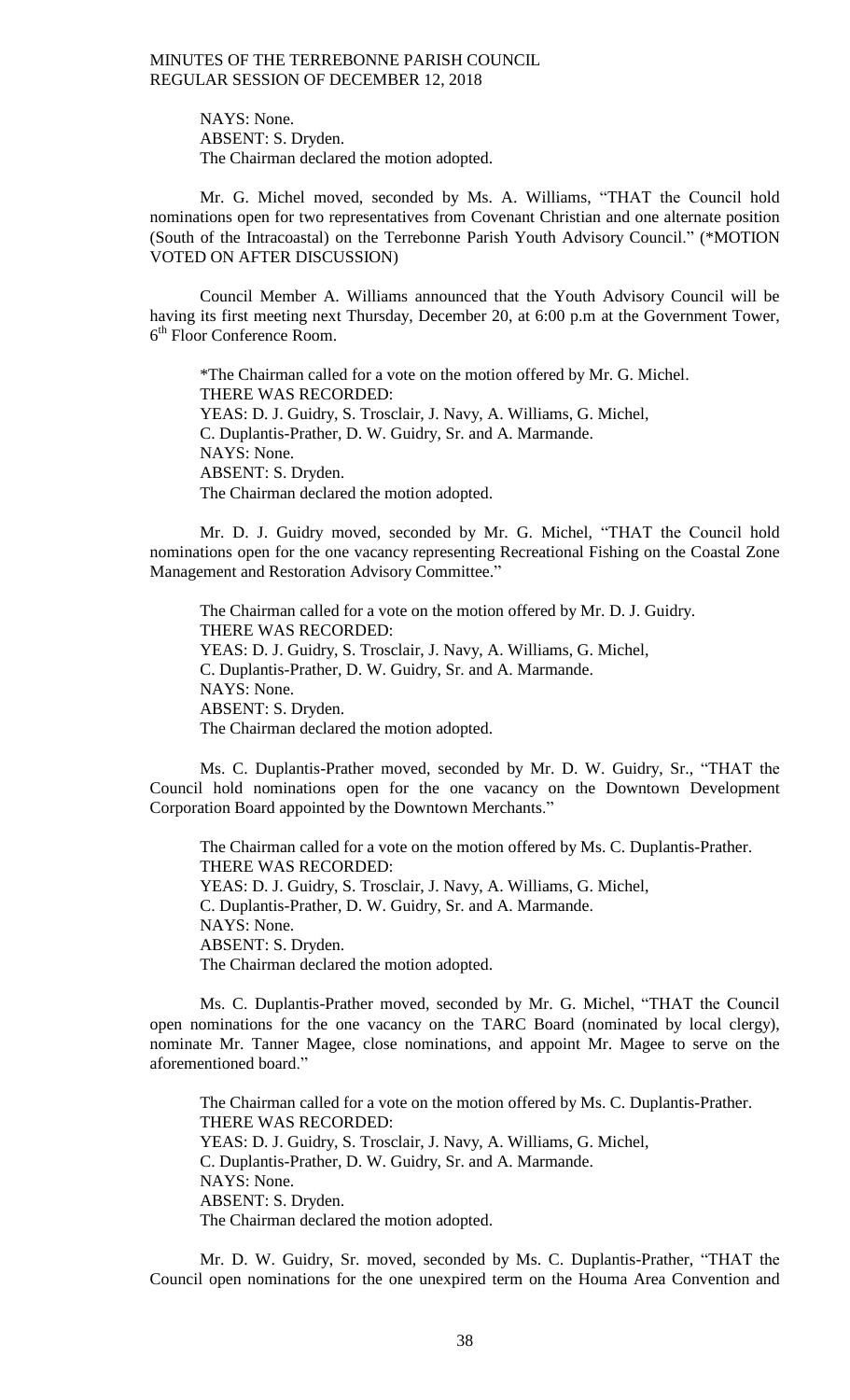Visitors' Bureau (nominated by a Civic Organization), nominate Ms. Brenda Leroux Babin and Ms. Judy Smart, close nominations, and that a voice vote of the Council be taken to determine who will fill said Council appointment vacancy."

The Chairman called for a vote on the motion offered by Mr. G. Michel. THERE WAS RECORDED: YEAS: D. J. Guidry, S. Trosclair, J. Navy, A. Williams, G. Michel, C. Duplantis-Prather, D. W. Guidry, Sr. and A. Marmande. NAYS: None. ABSENT: S. Dryden. The Chairman declared the motion adopted.

Voting to appoint Ms. Babin D. J. Guidry S. Trosclair J. Navy A. Williams G. Michel C. Duplantis-Prather A. Marmande

Voting to appoint Ms. Smart D. W. Guidry, Sr.

Minute Clerk K. Hampton announced the votes tallied for the one unexpired term on the Houma Area Convention and Visitors' Bureau and they were recorded as follows: seven (7) votes for Ms. Babin and one (1) vote for Ms. Smart.

The Chairman announced that, as per the above voice vote, Ms. Brenda Leroux Babin is appointed to serve on the aforementioned board.

Ms. A. Williams moved, seconded by Mr. A. Marmande, "THAT the Council open nominations for the unexpired term on the Recreation District No. 11 Board, nominate Ms. Diana Collins, close nominations, and appoint Ms. Collins to serve on the aforementioned board."

The Chairman called for a vote on the motion offered by Ms. A. Williams. THERE WAS RECORDED: YEAS: D. J. Guidry, S. Trosclair, J. Navy, A. Williams, G. Michel, C. Duplantis-Prather, D. W. Guidry, Sr. and A. Marmande. NAYS: None. ABSENT: S. Dryden. The Chairman declared the motion adopted.

The Chairman recognized Ms. Diana Collins, Houma resident, who thanked the Council for the appointment and shared her resolve for serving the community well as a member of the board.

Several Council Members voiced their support for Ms. Collins and her appointment and shared some of their experiences with Ms. Collins and her constant dedication with other community-forward efforts, especially those regarding the education and support of children in the community.

Mr. D. J. Guidry moved, seconded by Ms. C. Duplantis-Prather, "THAT the Council hold nominations open for the one vacancy to fill an unexpired term on the Recreation District No. 5 Board."

The Chairman called for a vote on the motion offered by Mr. D. J. Guidry. THERE WAS RECORDED: YEAS: D. J. Guidry, S. Trosclair, J. Navy, A. Williams, G. Michel,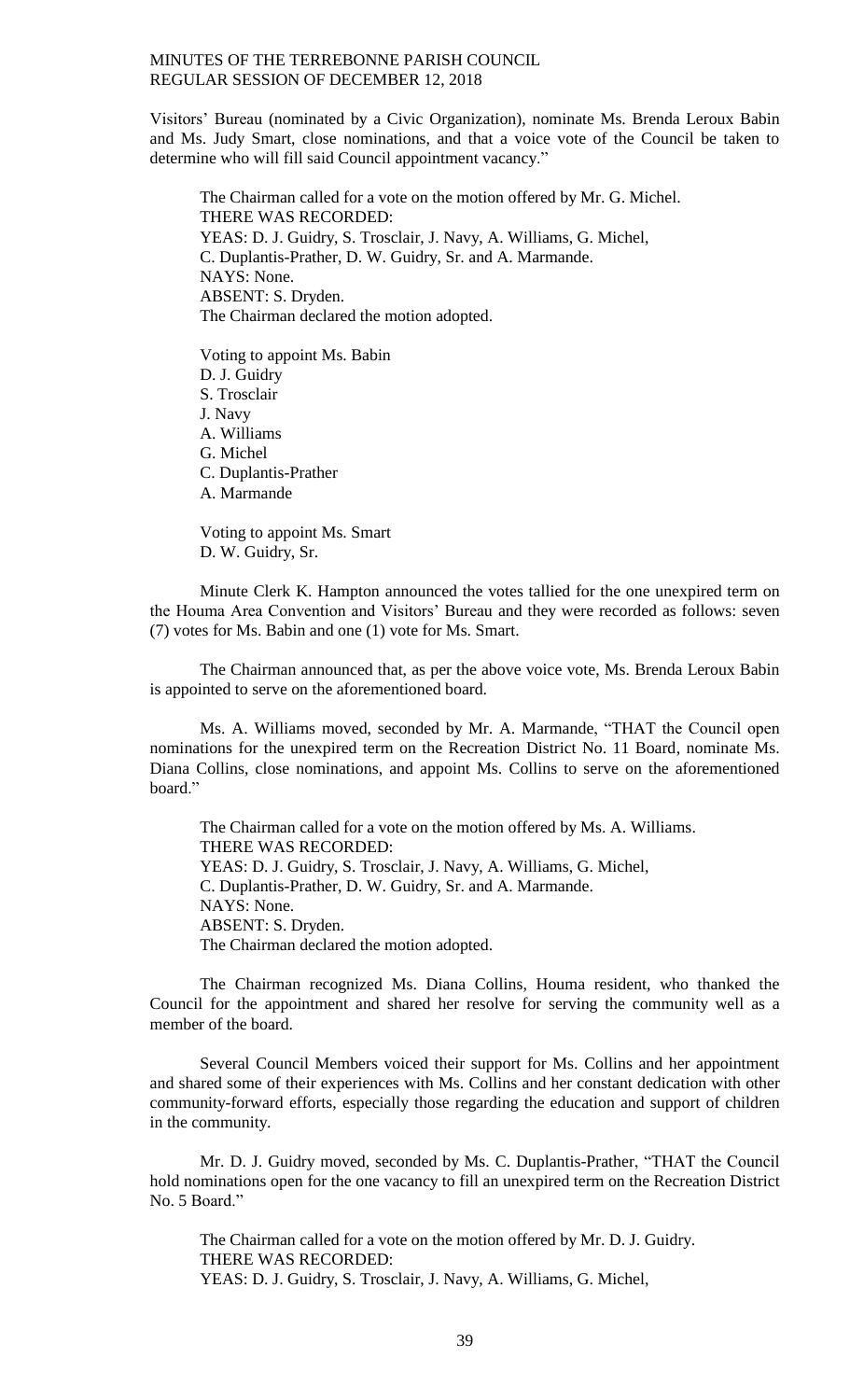C. Duplantis-Prather, D. W. Guidry, Sr. and A. Marmande. NAYS: None. ABSENT: S. Dryden. The Chairman declared the motion adopted.

The Chairman then announced the following vacancies to various boards, committees, and commissions: Houma Area Convention & Visitors' Bureau: one (1) vacancy to fill unexpired terms nominated by a civic organization; Houma-Terrebonne Finance Trust: two (2) terms expiring on 12/26/18; Terrebonne Parish Port Commission: two (2) terms expiring on 12/31/18 (one applicant nominated by SCIA and one applicant by the Chamber of Commerce); Terrebonne Parish Communications District Board: four (4) terms expiring on 12/31/18 (one member representing each of the following: the Fire Chief's Association, the Houma Police Department, South Terrebonne (outside of the USD City Limits) and Medical Services); Children & Youth Services Advisory Board: nineteen (19) expired terms on 11/05/18 and 11/16/18; Bayou Blue Fire Protection District: two (2) expiring terms; Bayou Cane Fire Protection District: two (2) expiring terms; Coteau Fire Protection District: one (1) expiring term and one (1) unexpired term; Fire Protection District No. 5: two (2) expiring terms; Fire Protection District No. 4: two (2) expiring terms; Fire Protection District No. 6: three (3) expiring terms; Fire Protection District No. 7: two (2) expiring terms; Fire Protection District No. 8: two (2) expiring terms; Fire Protection District No. 9: two (2) expiring terms; Fire Protection District No. 10: two (2) expiring terms; Schriever Fire Protection District: three (3) expiring terms; Village East Fire Protection District: two (2) expiring terms; and Houma Housing Authority: one (1) expiring term.

Council Member A. Marmande announced that the Falgout Canal / Dulac Cross Road has been completed. He then reported on a recent accident with the Dulac Pontoon Bridge and Crosby Tugs that has since been repaired. He then commended Sealevel and Crosby Tugs for their efforts in assisting construction at the Falgout Canal floodgate. He then stated that the Theriot-Voisin bridge and floodgate were currently ahead of schedule.

Council Member C. Duplantis-Prather announced that some repairs would begin soon on the Twinspan bridges once materials were received and then encouraged the public to have their pets spayed and neutered to help control the pet population.

Council Member J. Navy announced that a toy giveaway would be held on December 22, 2018 at the East Houma Gym and encouraged those able to donate bicycles to be given away at the event then thanked those donors and sponsors helping provide for the event.

Council Member D. W. Guidry, Sr. reiterated his excitement for the Little Bayou Black pump station.

Council Member A. Williams announced two toy giveaways to be held in Council District 2, one on Friday, December 21 at the Andrew Price Gym from 6:00-8:00 p.m. and one on Saturday, December 22, 2018 from 10:00 a.m. to 2:00 p.m. at the Gibson Gym. She then announced that she and Mr. Navy would be co-hosting a senior citizen's Christmas giveaway at the Mechanicville Community Center on Sunday, December 23, 2018.

The Chairman announced that the next Committee and Regular Council Meetings would be held the following week due to the Christmas holidays then encouraged the public to keep all veterans, active military, law enforcement, firefighters, and first responders in their thoughts and prayers daily.

Mr. D. J. Guidry moved, seconded by Mr. A. Marmande, "THAT the Council accept the following Monthly Engineering Reports."

- A. Milford and Associates, Inc.
- B. Providence Engineering and Design, LLC
- C. T. Baker Smith

The Chairman called for a vote on the motion offered by Mr. D. J. Guidry.